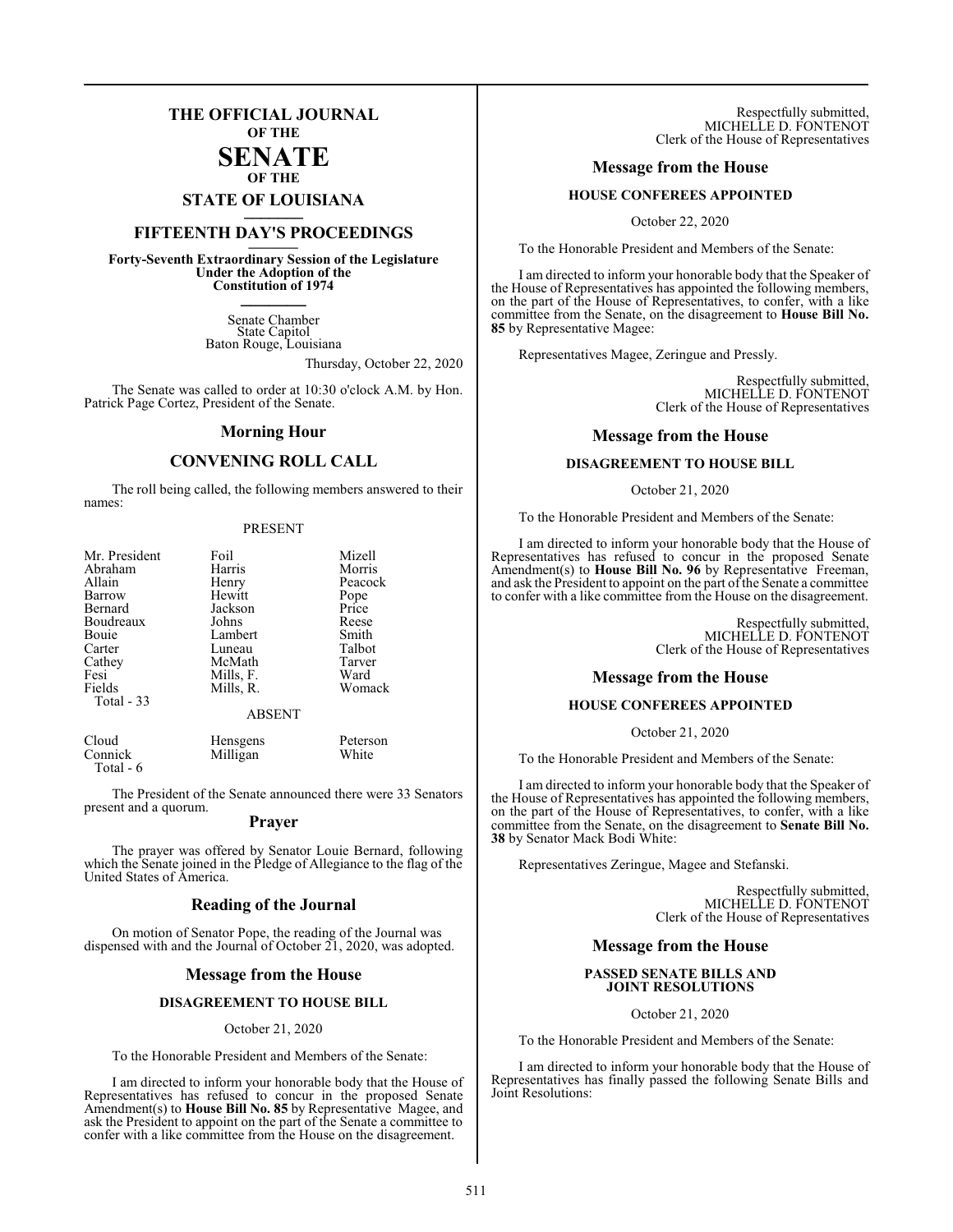#### **SENATE BILL NO. 37—** BY SENATOR WHITE

AN ACT

To enact R.S. 48:58, relative to the duties of the secretary of the Department of Transportation and Development; to provide that the secretary shall begin construction immediately and expeditiously after funding is made available for a project in the capital outlay act; to provide relative to public statements and notices of delay in construction; to provide for an effective date; and to provide for related matters.

Reported with amendments.

Respectfully submitted, MICHELLE D. FONTENOT Clerk of the House of Representatives

#### **Introduction of Senate Resolutions**

Senator Foil asked for and obtained a suspension of the rules to read Senate Resolutions a first and second time.

#### **SENATE RESOLUTION NO. 45—** BY SENATOR FOIL

A RESOLUTION

To commend Neal Risley Elliott III of Troop 1, Istrouma Area Council of the Boy Scouts of America on attaining the rank of Eagle Scout, a superior rank attained by only two percent of the boys who enter scouting.

On motion of Senator Foil the resolution was read by title and adopted.

#### **SENATE RESOLUTION NO. 46—** BY SENATOR REESE

A RESOLUTION

To express the sincere condolences of the Senate of the Legislature of Louisiana upon the death of James LaVerne Jeter.

On motion of Senator Reese the resolution was read by title and adopted.

### **SENATE RESOLUTION NO. 47—**

BY SENATORS BARROW, ABRAHAM, ALLAIN, BERNARD,<br>BOUDREAUX,BOUIE,CARTER,CATHEY,CLOUD,CONNICK,CORTEZ,<br>FESI,FIELDS,FOIL,HARRIS,HENRY,HENSGENS,HEWITT,JACKSON,<br>JOHNS,LAMBERT,LUNEAU,MCMATH,FRED\_MILLS,ROBERT\_MILLS, MIZELL, POPE, PRICE, REESE, SMITH, TALBOT, TARVER, WHITE AND WOMACK

A RESOLUTION

To express the sincere condolences of the Senate of the Legislature of Louisiana upon the death of two-year-old Azariah Christien Thomas.

On motion of Senator Barrow the resolution was read by title and adopted.

## **Message from the House**

#### **ADOPTION OF CONFERENCE COMMITTEE REPORT**

October 21, 2020

To the Honorable President and Members of the Senate:

I am directed to inform your honorable body that the House of Representatives has adopted the Report of the Conference Committee on the disagreement to **House Bill No. 24**.

> Respectfully submitted, MICHELLE D. FONTENOT Clerk of the House of Representatives

# **Page 2 SENATE 15th DAY'S PROCEEDINGS**

## **Rules Suspended**

Senator Hewitt asked for and obtained a suspension of the rules to advance to:

### **Senate Bills and Joint Resolutions Returned from the House of Representatives with Amendments**

#### **SENATE BILL NO. 7—** BY SENATOR HEWITT

AN ACT

To amend and reenact R.S. 34:3494(A) and (B), 3495(A), (C), and (G), and 3496(A), relative to the Louisiana International Deep Water Gulf Transfer Terminal Authority board of commissioners; to provide for a reduction in membership on the board of commissioners; to provide for membership termlimits; to provide for review of reporting practices; to provide for the election of officers to the board; to provide for quorum and vote requirements; to provide for an effective date; and to provide for related matters.

The bill was read by title. Returned from the House of Representatives with amendments:

#### **HOUSE COMMITTEE AMENDMENTS**

Amendments proposed by House Committee on Transportation, Highways and Public Works to Reengrossed Senate Bill No. 7 by Senator Hewitt

#### AMENDMENT NO. 1

On page 2, line 18, after "Senate" and before the period "." insert "**who shall be a serving member of the legislative delegation for St. Bernard parish or Plaquemines parish**"

#### AMENDMENT NO. 2

On page 2, line 19, after "**office**" insert a period "**.**" and delete the remainder of the line and delete line 20 in its entirety

#### AMENDMENT NO. 3

On page 2, line 22, after "Representatives" and before the period "." insert "**who shall be a serving member of the legislative delegation for St. Bernard parish or Plaquemines parish**"

#### AMENDMENT NO. 4

On page 2, line 23, after "**office**" insert a period "**.**" and delete the remainder of the line and delete line 24 in its entirety

#### **HOUSE FLOOR AMENDMENTS**

Amendments proposed by Representative Garofalo to Reengrossed Senate Bill No. 7 by Senator Hewitt

#### AMENDMENT NO. 1

On page 2, delete lines 17 through 24 in their entirety and insert in lieu thereof the following:

"(7) **(e)** One member shall be selected from a list of three nominees submitted by the president of the Louisiana Senate **the senator who represents the district where the project is located or his designee**.

(8) **(f)** One member shall be selected from a list of three nominees submitted by the speaker of the Louisiana House of Representatives **the representative who represents the district** where the project is located or his designee.

#### **HOUSE FLOOR AMENDMENTS**

Amendments proposed by Representative Pierre to Reengrossed Senate Bill No. 7 by Senator Hewitt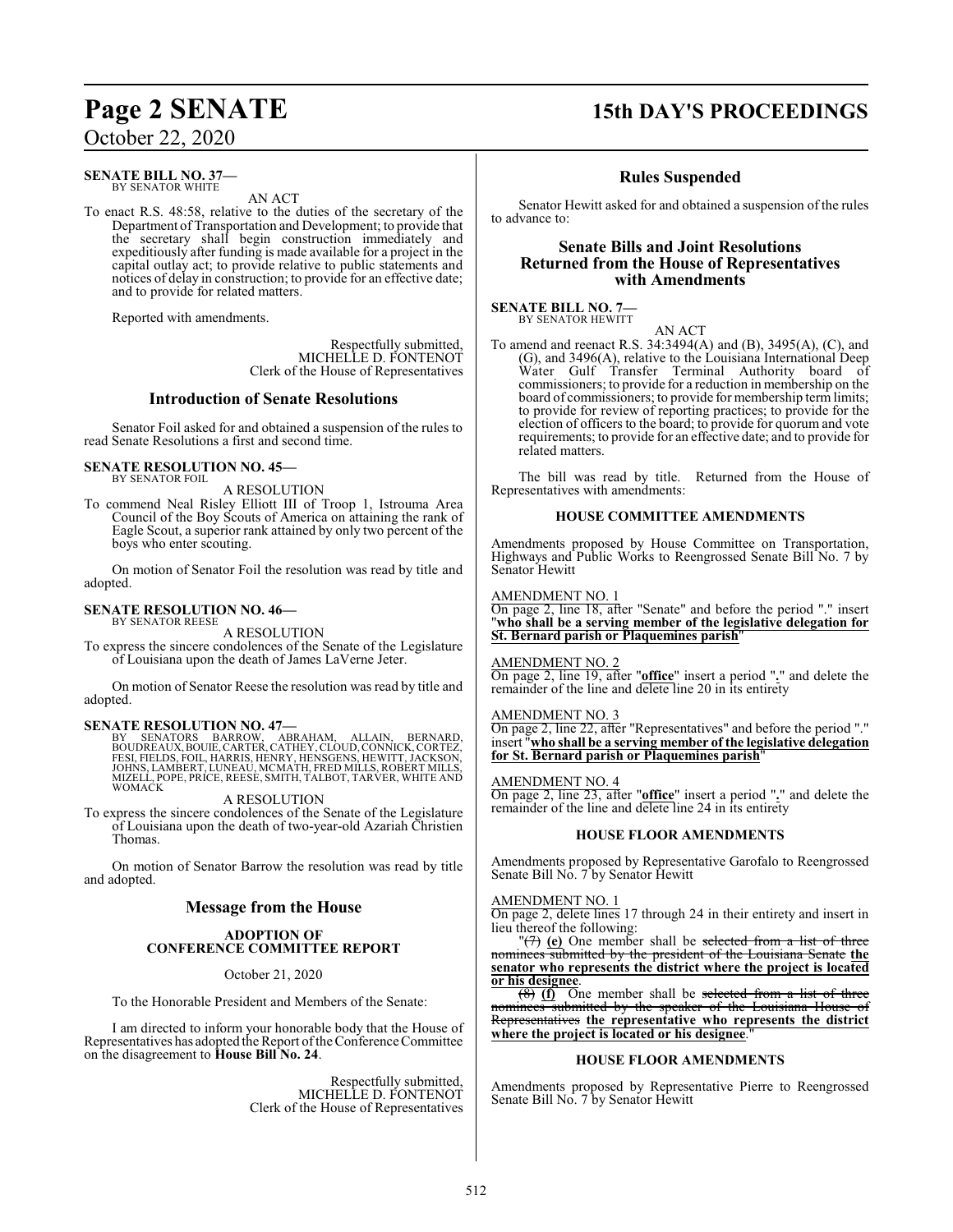# **15th DAY'S PROCEEDINGS Page 3 SENATE**

#### AMENDMENT NO. 1

On page 3, line 5, after "**provided in**" change "**Subparagraphs (e) and (f)**" to "**Subparagraphs (1)(e) and (f)**"

AMENDMENT NO. 2 On page 3, at the beginning of line 6, delete "**of Paragraph (1)**"

#### **HOUSE FLOOR AMENDMENTS**

Amendments proposed by Representative Garofalo to Reengrossed Senate Bill No. 7 by Senator Hewitt

#### AMENDMENT NO. 1

Delete the set of amendments by the House Committee on Transportation, Highways and Public Works (#631)

#### AMENDMENT NO. 2

Delete the set of House Floor Amendments by Representative Pierre (#648)

#### AMENDMENT NO. 3

Delete the set of House Floor Amendments by Representative Garofalo (#675)

#### AMENDMENT NO. 4

On page 1, line 17, change "**seven**" to "**five**"

#### AMENDMENT NO. 5

On page 2, at the end of line 2, delete the period "." and insert "**as provided in Paragraph (B)(1) of this Section and two commissioners, who are members of the legislature, serving as provided in Paragraph (B)(2) of this Section.**"

#### AMENDMENT NO. 6

On page 2, between lines 16 and 17, insert the following: "**(e) One member selected from a list of two nominees, with the Louisiana River Pilots' Association and the Louisiana**

## **Maritime Association each submitting one nominee.**"

#### AMENDMENT NO. 7

On page 2, delete lines 17 through 24 in their entirety and insert in lieu thereof the following:

 $\sqrt{(7)}$  (2)(a) One member shall be selected from a list of three nominees submitted by the president of the Louisiana State Senate **the senator who represents the district where the project is located or his designee**. **The senator's term on the board shall run concurrent with his term in office.**

(8) **(b)** One member shall be selected from a list of three nominees submitted by the speaker of the Louisiana House of Representatives **the representative who represents the district where the project is located or his designee**. **The representative's term on the board shall run concurrent with his term in office.**"

#### AMENDMENT NO. 8

On page 3, delete lines 2 through 6 in their entirety and insert in lieu thereof the following:

"(12)**(3)** The **Except as otherwise provided in Paragraph (2)** of this Subsection, the commissioners appointed shall be

Senator Hewitt moved to concur in the amendments proposed by the House.

### **ROLL CALL**

The roll was called with the following result:

#### YEAS

| Fields   | Mizell        |
|----------|---------------|
| Foil     | Morris        |
| Harris   | Peacock       |
| Hensgens | Pope<br>Price |
| Hewitt   |               |
| Jackson  | Reese         |
|          |               |

# October 22, 2020

| Bouie<br>Carter<br>Cathey<br>Cloud<br>Connick<br>Fesi<br>Total - 34 | Johns<br>Lambert<br>Luneau<br>McMath<br>Mills, F.<br>Mills, R.<br><b>NAYS</b> | Smith<br>Talbot<br>Tarver<br>Womack |
|---------------------------------------------------------------------|-------------------------------------------------------------------------------|-------------------------------------|
| Total $-0$                                                          | <b>ABSENT</b>                                                                 |                                     |
| Henry<br>Milligan<br>Total - 5                                      | Peterson<br>Ward                                                              | White                               |

The Chair declared the Senate concurred in the amendments proposed by the House.

#### **SENATE BILL NO. 12—**

BY SENATOR ROBERT MILLS AND REPRESENTATIVE EDMONDS AN ACT

To amend and reenact R.S.  $29:770(B)$  and  $771(B)(2)(c)$  and to enact R.S. 40:2005.1, relative to a state of public health emergency; to require hospitals, nursing homes, and adult residential care homes to provide patient or resident access to members of the clergy during a state of public health emergency for COVID-19 or other contagious or infectious diseases; to require the Department of Health to promulgate rules; to provide for rules for members of the clergy who voluntarily enter inpatient health care facilities to minister; to provide for definitions; to provide for licensed professional counselors; to provide for emotional and spiritual support from clergy; to provide for legislative purpose; to provide for restrictions; to provide for immunity from liability for hospitals, nursing homes, and adult residential care homes; and to provide for related matters.

The bill was read by title. Returned from the House of Representatives with amendments:

#### **HOUSE COMMITTEE AMENDMENTS**

Amendments proposed by House Committee on Health and Welfare to Reengrossed Senate Bill No. 12 by Senator Robert Mills

AMENDMENT NO. 1

On page 1, line 6, after "the" and before "Department of Health" insert "Louisiana"

#### AMENDMENT NO. 2

On page 2, line 18, delete "**no-costs**" and insert in lieu thereof "**nocost**"

#### AMENDMENT NO. 3

On page 2, line 26, after "or" and before "injury" delete the comma ","

#### AMENDMENT NO. 4

On page 3, line 7, after "**the**" and before "**Department of Health**" insert "**Louisiana**"

#### AMENDMENT NO. 5

On page 4, line 11, delete "**department**" and insert in lieu thereof "**Louisiana Department of Health**"

#### AMENDMENT NO. 6 On page 4, at the beginning of line 13, change "**(a)**" to "**(1)**"

AMENDMENT NO. 7 On page 4, at the beginning of line 14, change "**(i)**" to "**(a)**"

#### AMENDMENT NO. 8

On page 4, at the beginning of line 17, change "**(ii)**" to "**(b)**"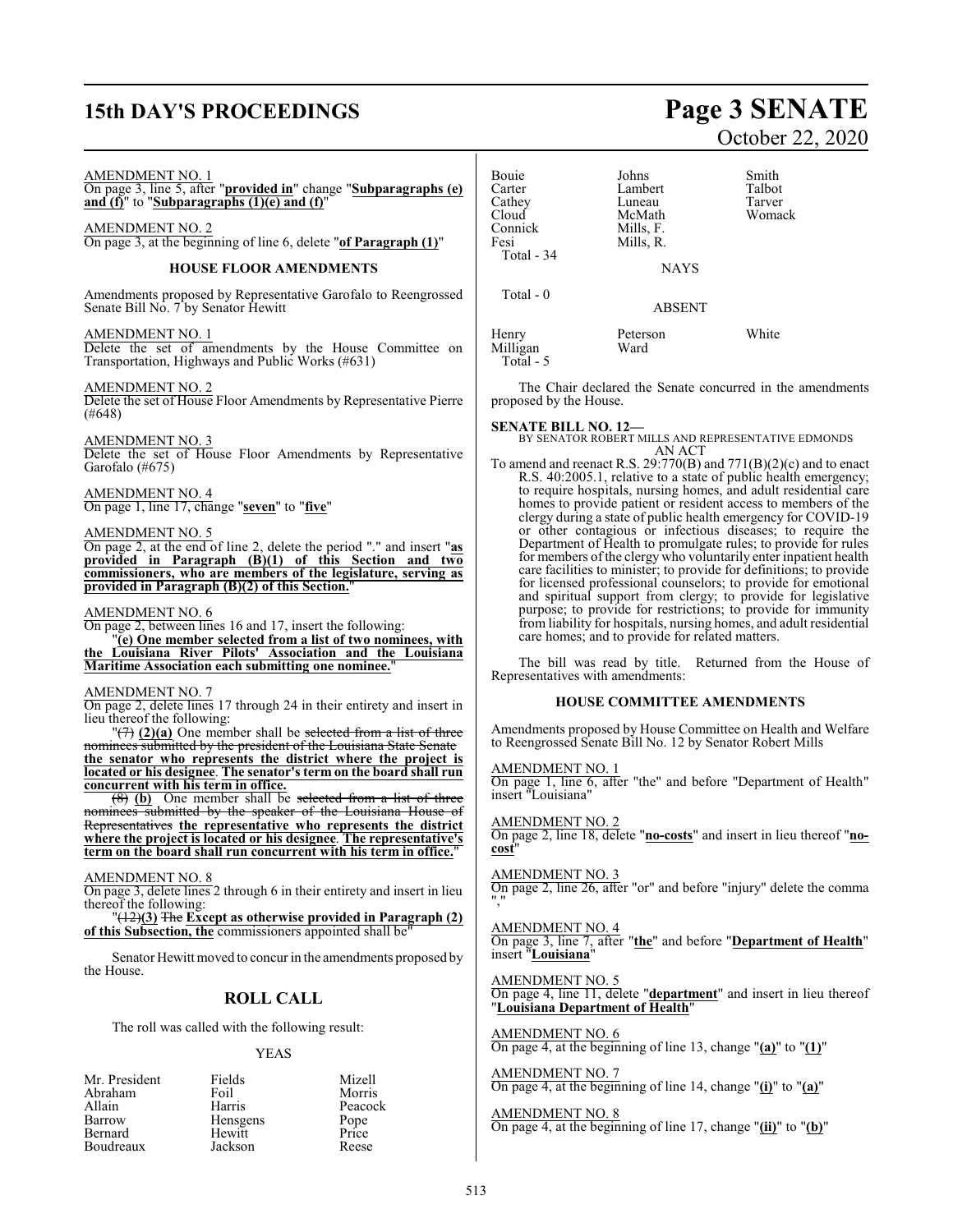#### AMENDMENT NO. 9

On page 4, at the beginning of line 18, change "**(iii)**" to "**(c)**"

AMENDMENT NO. 10 On page 4, at the beginning of line 20, change "**(b)**" to "**(2)**"

AMENDMENT NO. 11

On page 4, at the beginning of line 23, change "**(c)**" to "**(3)**"

#### **HOUSE FLOOR AMENDMENTS**

Amendments proposed by Representative Edmonds to Reengrossed Senate Bill No. 12 by Senator Robert Mills

#### AMENDMENT NO. 1

Delete House Committee Amendment No. 1 by the Committee on Health and Welfare (#649)

#### AMENDMENT NO. 2

On page 1, line 6, after "infectious diseases;" delete the remainder of the line and delete lines 7 and 8 in their entirety and at the beginning of line 9 delete "professional counselors;" and insert in lieu thereof the following: "to require such healthcare facilities to adopt policies to allow for members of the clergy to visit patients or residents during a state of public health emergency;

#### AMENDMENT NO. 3

On page 3, delete lines 22 and 23 in their entirety and at the beginning of line 24 delete "**facilities**" and insert in lieu thereof the

#### following:<br> $\underline{B.(1)}$ **Each inpatient health care facility, as defined in Subsection C of this Section, shall adopt policies**"

#### AMENDMENT NO. 4

On page 3, line 28, delete "**rules**" and insert in lieu thereof "**policies**"

#### AMENDMENT NO. 5

On page 4, line 2, after "**The**" delete the remainder of the line and insert in lieu thereof "**policies shall allow for**"

#### AMENDMENT NO. 6

On page 4, line 7, delete "**rules promulgated**" and insert in lieu thereof "**policies adopted**"

#### AMENDMENT NO. 7

On page 4, delete line 29 in its entirety and on page 5, delete line 1 in its entirety and insert in lieu thereof the following: "of any administrative rules which the Louisiana Department of Health may promulgate relative to visitation policies of inpatient health care facilities.

Senator Robert Mills moved to reject the amendments proposed by the House.

## **ROLL CALL**

The roll was called with the following result:

#### YEAS

| Mr. President | Fields    | Mizell  |
|---------------|-----------|---------|
| Abraham       | Foil      | Morris  |
| Allain        | Harris    | Peacock |
| Barrow        | Hensgens  | Pope    |
| Bernard       | Hewitt    | Price   |
| Boudreaux     | Jackson   | Reese   |
| Bouie         | Johns     | Smith   |
| Carter        | Lambert   | Talbot  |
| Cathey        | Luneau    | Tarver  |
| Cloud         | McMath    | Womack  |
| Connick       | Mills, F. |         |
| Fesi          | Mills, R. |         |
| Total - 34    |           |         |

# **Page 4 SENATE 15th DAY'S PROCEEDINGS**

NAYS

 Total - 0 ABSENT Henry Peterson White Milligan

The Chair declared the Senate rejected the amendments proposed by the House.

Total - 5

**SENATE BILL NO. 34—** BY SENATOR PEACOCK AND REPRESENTATIVE CARPENTER AN ACT

To enact Part II of Chapter 34 of Title 37 of the Louisiana Revised Statutes of 1950, to be comprised of R.S. 37:2678.1, relative to the Audiology and Speech-Language Pathology Interstate Compact; to provide for the model language required to participate in the compact; to provide for the effectiveness ofthe compact upon adoption by ten member states; to provide for the definitions, powers, duties, and functions of the compact; to designate Chapter 34 of Title 37 of the Louisiana Revised Statutes of 1950, comprised of R.S. 37:2650 through 2666, "PART I. SPEECH-LANGUAGE PATHOLOGISTS AND AUDIOLOGISTS"; to provide for an effective date; and to provide for related matters.

The bill was read by title. Returned from the House of Representatives with amendments:

#### **HOUSE COMMITTEE AMENDMENTS**

Amendments proposed by House Committee on Health and Welfare to Engrossed Senate Bill No. 34 by Senator Peacock

#### AMENDMENT NO. 1

On page 5, line 27, after "**state**" and before the period "**.**" insert "**where the licensee obtains such privilege**"

Senator Peacock moved to concur in the amendments proposed by the House.

#### **ROLL CALL**

The roll was called with the following result:

#### YEAS

|               | Mills, R.                                     |
|---------------|-----------------------------------------------|
|               | Mizell                                        |
|               | Morris                                        |
|               |                                               |
|               | Peacock                                       |
|               | Pope                                          |
| Hewitt        | Price                                         |
| Jackson       | Reese                                         |
| Johns         | Smith                                         |
| Lambert       | Talbot                                        |
| Luneau        | Tarver                                        |
| McMath        | Womack                                        |
| Mills, F.     |                                               |
|               |                                               |
| <b>NAYS</b>   |                                               |
|               |                                               |
| <b>ABSENT</b> |                                               |
| Ward          |                                               |
| White         |                                               |
|               | Fields<br>Foil<br>Harris<br>Henry<br>Hensgens |

The Chair declared the Senate concurred in the amendments proposed by the House.

Total - 4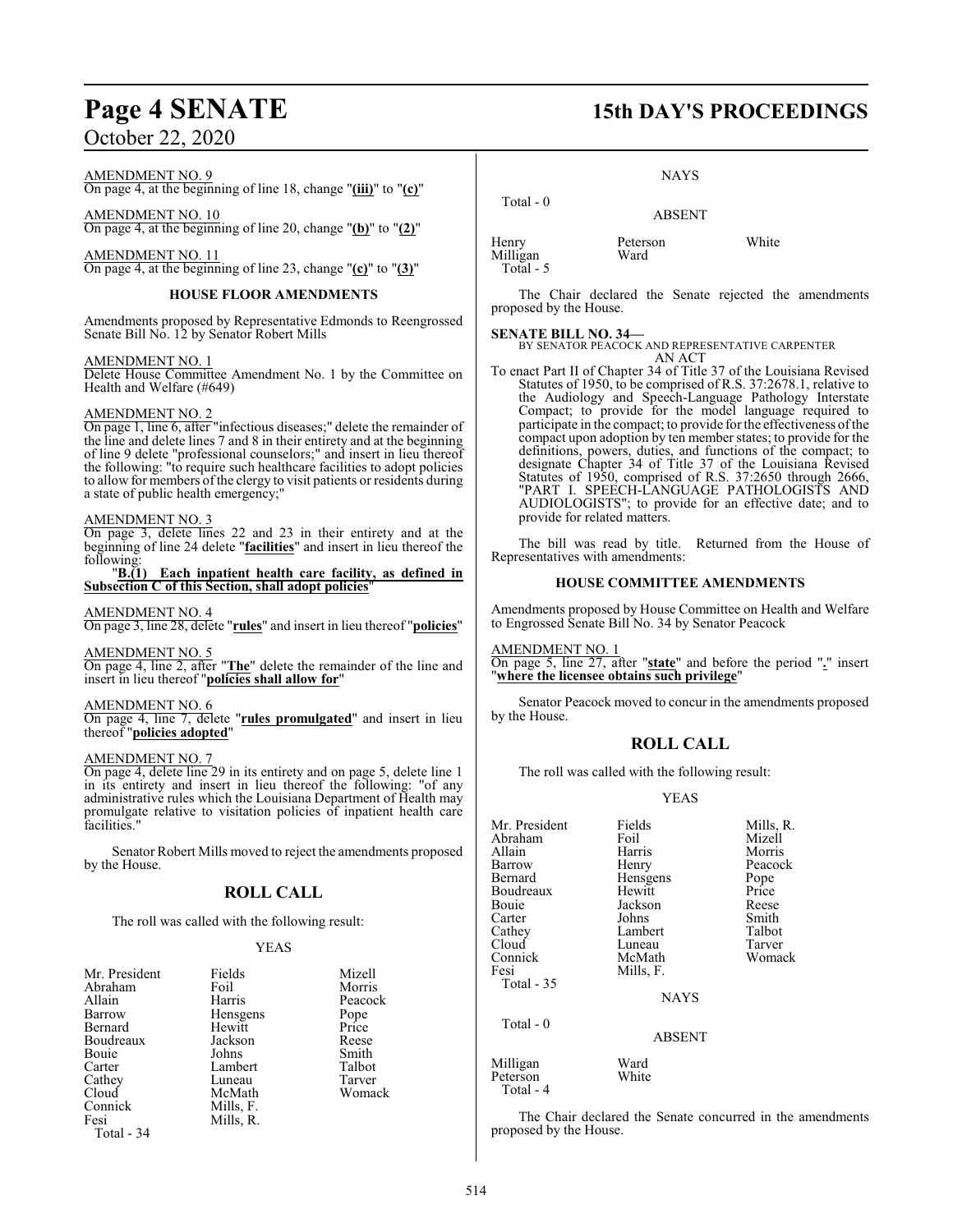# **15th DAY'S PROCEEDINGS Page 5 SENATE**

#### **SENATE BILL NO. 53—**

BY SENATOR MCMATH AN ACT

To enact R.S. 40:1203.2(C)(3), relative to the employment of nonlicensed persons by adult day health care providers; to provide for an exemption from the criminal history and security check requirement for certain rehired persons; to provide for an effective date; and to provide for related matters.

The bill was read by title. Returned from the House of Representatives with amendments:

#### **HOUSE COMMITTEE AMENDMENTS**

Amendments proposed by House Committee on Health and Welfare to Engrossed Senate Bill No. 53 by Senator McMath

AMENDMENT NO. 1 On page 1, at the end of line 2, delete "adult"

AMENDMENT NO. 2 On page 1, at the beginning of line 3, change "day" to "certain"

AMENDMENT NO. 3 On page 1, at the end of line 14, change "**a**" to "**any**"

#### AMENDMENT NO. 4

On page 1, at the beginning of line 15, change "**nonprofit adult day health care provider**" to "**adult day health care provider and any home- and community-based service provider providing adult day care services**"

#### AMENDMENT NO. 5

On page 1, line 18, after "**by the**" delete the remainder of the line

AMENDMENT NO. 6 On page 2, at the beginning of line 1, delete "**health care**"

AMENDMENT NO. 7 On page 2, line 2, delete "**nonprofit adult day health care**"

AMENDMENT NO. 8 On page 2, line 6, after "**by the**" delete the remainder of the line

AMENDMENT NO. 9 On page 2, at the beginning of line 7, delete "**day health care**"

AMENDMENT NO. 10

On page 2, line 11, after "**same**" delete the remainder of the line

AMENDMENT NO. 11 On page 2, at the beginning of line 12, delete "**day health care**"

AMENDMENT NO. 12 On page 2, line 15, after "**by the**" delete the remainder of the line

Senator McMath moved to concur in the amendments proposed

by the House.

#### **ROLL CALL**

The roll was called with the following result:

#### YEAS

| Mr. President | Fields   | Mills, R.     |
|---------------|----------|---------------|
| Abraham       | Foil     | Mizell        |
| Allain        | Harris   | Morris        |
| Barrow        | Henry    | Peacock       |
| Bernard       | Hensgens |               |
| Boudreaux     | Hewitt   | Pope<br>Price |
| Bouie         | Jackson  | Reese         |
| Carter        | Johns    | Smith         |
| Cathey        | Lambert  | Talbot        |

# October 22, 2020

| Cloud<br>Connick<br>Fesi<br>Total $-35$ | Luneau<br>McMath<br>Mills, F.<br><b>NAYS</b> | Tarver<br>Womack |
|-----------------------------------------|----------------------------------------------|------------------|
|                                         |                                              |                  |
| Total $-0$                              | <b>ABSENT</b>                                |                  |
| Milligan<br>Peterson                    | Ward<br>White                                |                  |

The Chair declared the Senate concurred in the amendments proposed by the House.

## **SENATE BILL NO. 71—**<br>BY SENATOR PEACOCK

Total - 4

AN ACT

To amend and reenact R.S. 42:17.1(A), relative to meetings of public bodies during a gubernatorially declared state of disaster or emergency; to provide requirements for meeting via electronic means; to provide for an effective date; and to provide for related matters.

The bill was read by title. Returned from the House of Representatives with amendments:

#### **HOUSE COMMITTEE AMENDMENTS**

Amendments proposed by House Committee on House and Governmental Affairs to Reengrossed Senate Bill No. 71 by Senator Peacock

#### AMENDMENT NO. 1

On page 2, delete lines 11 through 14 and insert the following:

"**(d) Other matters that are critical or time-sensitive and that in the determination of the presiding officer should not be delayed; however, such matters shall not be considered at the meeting unless the members of the body present at the meeting approve the consideration of the matters by a two-thirds vote.**"

Senator Peacock moved to concur ine the amendments proposed by the House.

#### **ROLL CALL**

The roll was called with the following result:

#### YEAS

| Mr. President | Fields      | Mills, |
|---------------|-------------|--------|
| Abraham       | Foil        | Mizell |
| Allain        | Harris      | Morris |
| Barrow        | Henry       | Peaco  |
| Bernard       | Hensgens    | Pope   |
| Boudreaux     | Hewitt      | Price  |
| Bouie         | Jackson     | Reese  |
| Carter        | Johns       | Smith  |
| Cathey        | Lambert     | Talbot |
| Cloud         | Luneau      | Tarver |
| Connick       | McMath      | Ward   |
| Fesi          | Mills, F.   |        |
| Total - 35    |             |        |
|               | <b>NAYS</b> |        |
|               |             |        |

Total - 0

Fields Mills, R.<br>Foil Mizell Harris Morris<br>
Henry Peacoc Peacock<br>Pope Hensgens Pope<br>Hewitt Price Hewitt Price<br>Jackson Reese Jackson Reese<br>Johns Smith Lambert Talbot<br>
Luneau Tarver Luneau Tarver<br>McMath Ward

## ABSENT

Milligan White<br>Peterson Womack Peterson Total - 4

The Chair declared the Senate concurred in the amendments proposed by the House.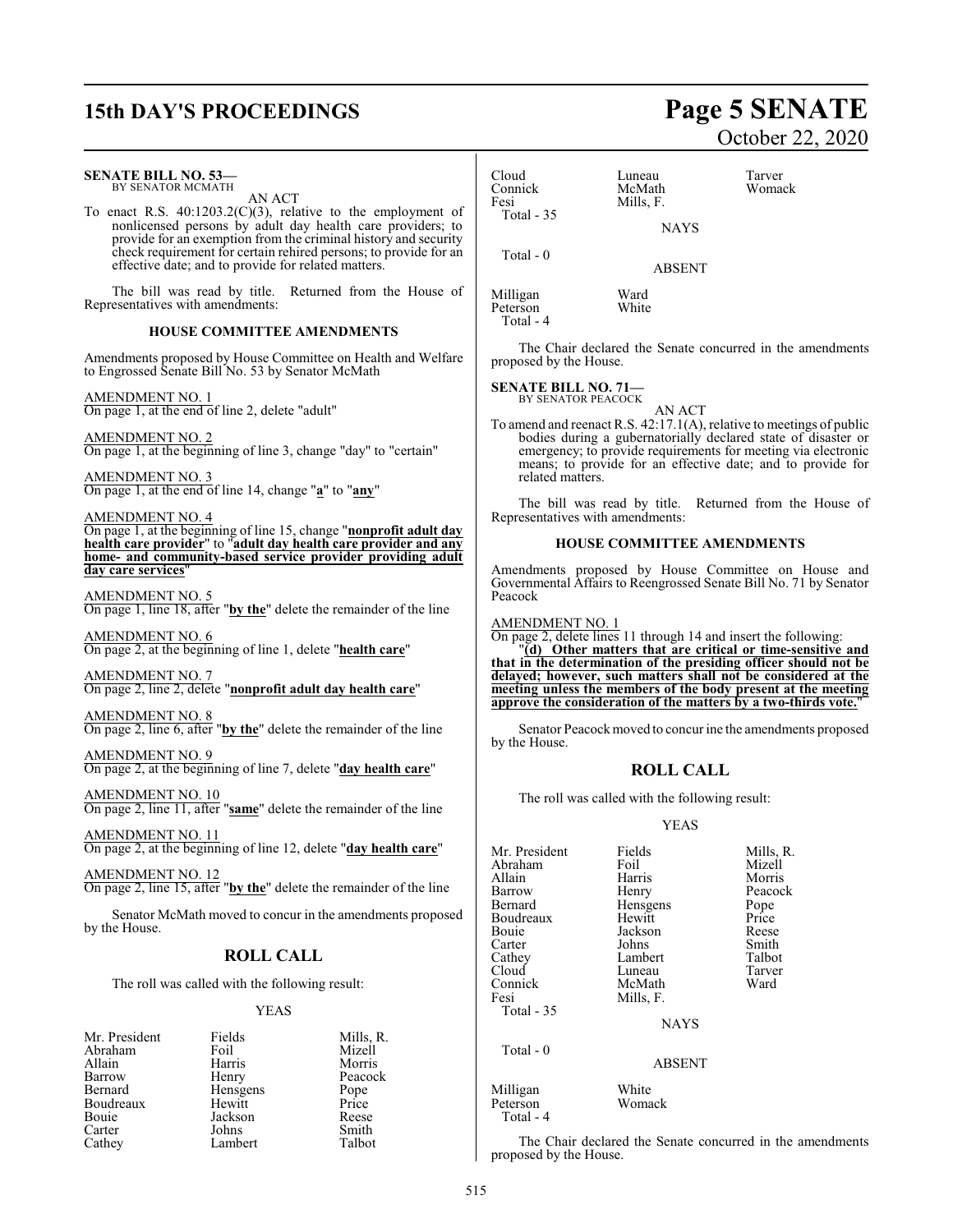#### **Rules Suspended**

Senator Carter asked for and obtained a suspension of the rules to advance to:

#### **Senate Concurrent Resolutions on Second Reading Reported by Committees**

#### **SENATE CONCURRENT RESOLUTION NO. 14—** BY SENATOR CARTER

A CONCURRENT RESOLUTION

To urge and request the health care providers of Louisiana who administer COVID-19 tests to give preference to the testing of teachers, members of law enforcement, and firefighters.

Reported favorably by the Committee on Health and Welfare.

The resolution was read by title. Senator Carter moved to adopt the Senate Concurrent Resolution.

#### **ROLL CALL**

The roll was called with the following result:

#### YEAS

| Mr. President<br>Abraham<br>Allain<br>Barrow<br>Bernard<br>Boudreaux<br>Bouie<br>Carter<br>Cathey<br>Cloud<br>Connick<br>Fesi<br>Total $-36$ | Fields<br>Foil<br>Harris<br>Henry<br>Hensgens<br>Hewitt<br>Jackson<br>Johns<br>Lambert<br>Luneau<br>McMath<br>Mills, F.<br><b>NAYS</b> | Mills, R.<br>Mizell<br>Morris<br>Peacock<br>Pope<br>Price<br>Reese<br>Smith<br>Talbot<br>Tarver<br>Ward<br>Womack |
|----------------------------------------------------------------------------------------------------------------------------------------------|----------------------------------------------------------------------------------------------------------------------------------------|-------------------------------------------------------------------------------------------------------------------|
| Total $-0$                                                                                                                                   |                                                                                                                                        |                                                                                                                   |
|                                                                                                                                              | <b>ABSENT</b>                                                                                                                          |                                                                                                                   |
| Milligan                                                                                                                                     | Peterson                                                                                                                               | White                                                                                                             |

 Total - 3 The Chair declared the Senate had adopted the Senate Concurrent Resolution and ordered it sent to the House.

## **House Concurrent Resolutions on Second Reading Reported by Committees**

**HOUSE CONCURRENT RESOLUTION NO. 2—**<br>BY REPRESENTATIVES MIKE JOHNSON, ADAMS, CARRIER, GARY<br>CARTER, WILFORD CARTER, DESHOTEL, DUPLESSIS, FIRMENT,<br>GAROFALO, GREEN, HARRIS, TRAVIS JOHNSON, MACK, MIGUEZ,<br>NEWELL, ROMERO, SCHAME A CONCURRENT RESOLUTION

To urge and request the Louisiana Attorney General and all appropriate federal agencies, including but not limited to the Federal Communications Commission, to investigate whether Altice USA or Suddenlink Communications has violated state or federal law in its dealings with the citizens of Louisiana.

Reported favorably by the Committee on Commerce, Consumer Protection, and International Affairs.

The resolution was read by title. Senator Morris moved to concur in the House Concurrent Resolution.

# **Page 6 SENATE 15th DAY'S PROCEEDINGS**

### **ROLL CALL**

The roll was called with the following result:

#### YEAS

| Mr. President     | Fields        | Mills, R. |
|-------------------|---------------|-----------|
| Abraham           | Foil          | Mizell    |
| Allain            | Harris        | Morris    |
| Barrow            | Henry         | Peacock   |
| Bernard           | Hensgens      | Pope      |
| Boudreaux         | Hewitt        | Price     |
| Bouie             | Jackson       | Reese     |
| Carter            | Johns         | Smith     |
| Cathey            | Lambert       | Talbot    |
| Cloud             | Luneau        | Tarver    |
| Connick           | McMath        | Ward      |
| Fesi              | Mills, F.     | Womack    |
| <b>Total - 36</b> |               |           |
|                   | <b>NAYS</b>   |           |
| Total - 0         |               |           |
|                   | <b>ABSENT</b> |           |
|                   |               |           |

Milligan Peterson White Total - 3

The Chair declared the Senate concurred in the House Concurrent Resolution and ordered it returned to the House.

**HOUSE CONCURRENT RESOLUTION NO. 17—**<br>
BY REPRESENTATIVES ROMERO, ADAMS, AMEDEE, BACALA,<br>
CORMIER, EDMONSTON, FARNUM, FREIBERG, MIKE JOHNSON,<br>
MCFARLAND, SCHEXNAYDER, AND THOMPSON A CONCURRENT RESOLUTION

To urge and request the State Board of Elementary and Secondary Education to meet to discuss possible adjustments to the Minimum Foundation Program formula to ensure adequate funding for school systems affected by the displacement of students due to Hurricane Laura or Hurricane Delta, to take into account the financial needs of systems that have lost students and systems that have gained students due to the hurricanes, and, if adjustments are necessary, to adopt a revised formula and submit it to the legislature while the legislature is convened for the 2020 Second Extraordinary Session and has the opportunity to consider the revised formula for approval.

Reported favorably by the Committee on Education.

The resolution was read by title. Senator Abraham moved to concur in the House Concurrent Resolution.

#### **ROLL CALL**

The roll was called with the following result:

#### YEAS

| Mr. President | Fields    | Mills, R. |
|---------------|-----------|-----------|
| Abraham       | Foil      | Mizell    |
| Allain        | Harris    | Morris    |
| Barrow        | Henry     | Peacock   |
| Bernard       | Hensgens  | Pope      |
| Boudreaux     | Hewitt    | Price     |
| Bouie         | Jackson   | Reese     |
| Carter        | Johns     | Smith     |
| Cathey        | Lambert   | Talbot    |
| Cloud         | Luneau    | Tarver    |
| Connick       | McMath    | Ward      |
| Fesi          | Mills, F. | Womack    |
| Total - 36    |           |           |
|               | NAYS      |           |

Total - 0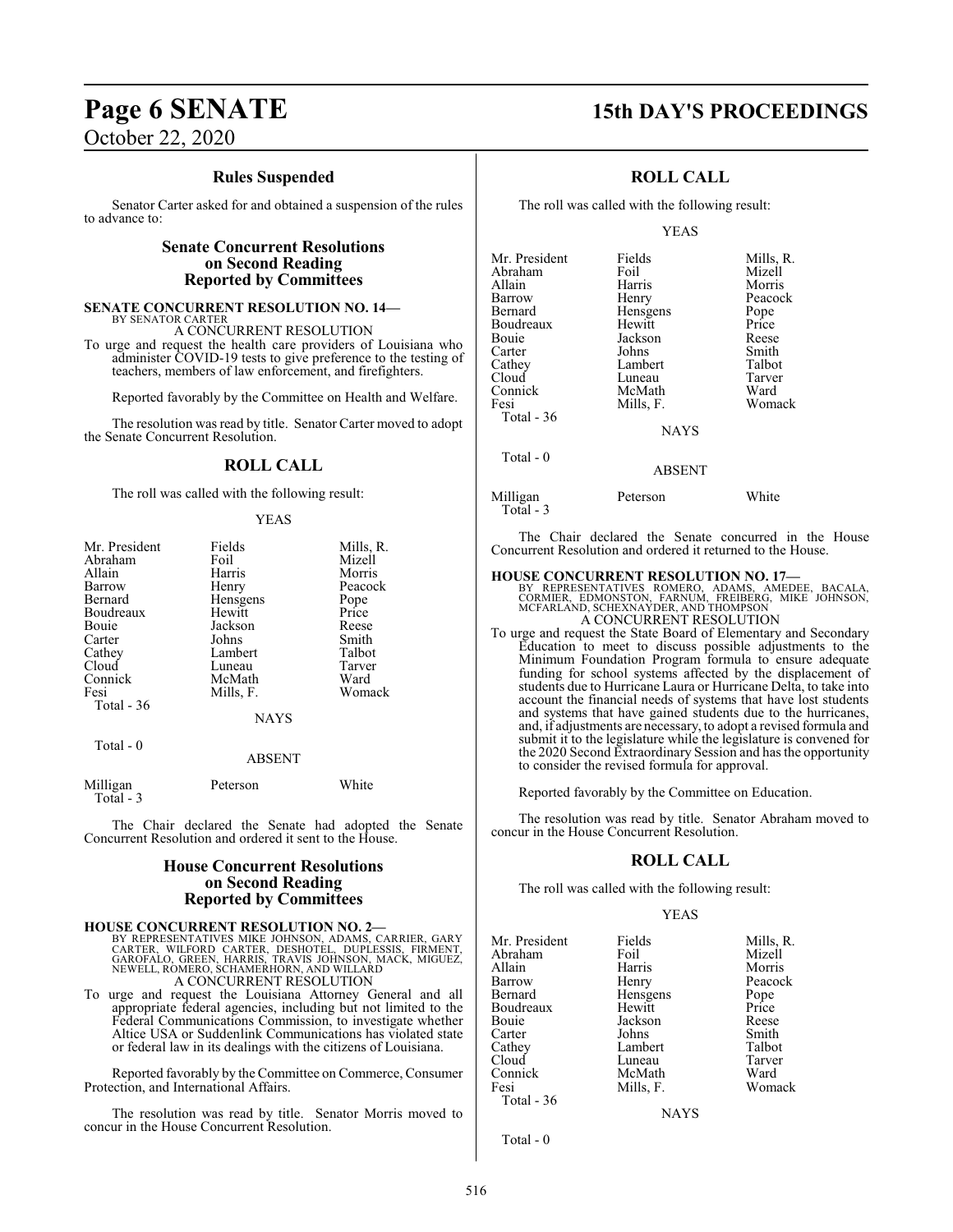# **15th DAY'S PROCEEDINGS Page 7 SENATE**

#### ABSENT

| Milligan  | Peterson | White |
|-----------|----------|-------|
| Total - 3 |          |       |

The Chair declared the Senate concurred in the House Concurrent Resolution and ordered it returned to the House.

**HOUSE CONCURRENT RESOLUTION NO. 19—**<br>BY REPRESENTATIVES MIKE JOHNSON, ADAMS, AMEDEE, BUTLER, CARRIER, ROBBY CARTER, COX, CREWS, DANIS, DESHOTEL,<br>ECHOLS, EMERSON, FIRMENT, FREIBERG, GADBERRY, GAROFALO,<br>HARRIS,HORTON, JEFFE A CONCURRENT RESOLUTION

To establish the Task Force on the 4.9 GHz Spectrum to study and make recommendations on how to close the digital divide and allocate the 4.9 GHz spectrum should it become available in Louisiana and to submit a written report of its findings and recommendations to the legislature no later than February 1, 2021.

Reported with amendments by the Committee on Commerce, Consumer Protection, and International Affairs.

#### **SENATE COMMITTEE AMENDMENTS**

Amendments proposed by Senate Committee on Commerce, Consumer Protection and International Affairs to Reengrossed House Concurrent Resolution No. 19 by Representative Mike Johnson

#### AMENDMENT NO. 1

On page 1, delete lines 9 and 10, and insert: "WHEREAS, on September 30, 2020, the Federal Communications Commission (FCC) adopted a rule which would allow the state to allocate 50 MHz of the 4.9 GHz spectrum;"

#### AMENDMENT NO. 2

On page 2, line 11, after "Protection" delete the comma ","

## AMENDMENT NO. 3

On page 2, delete line 15 and insert:

"(8) The executive director of the office of broadband and connectivity."

On motion of Senator Johns, the committee amendment was adopted.

The resolution was read by title. Senator Mizell moved to concur in the amended House Concurrent Resolution.

#### **ROLL CALL**

The roll was called with the following result:

#### YEAS

| Mr. President | Fields    | Mills, R. |
|---------------|-----------|-----------|
| Abraham       | Foil      | Mizell    |
| Allain        | Harris    | Morris    |
| Barrow        | Henry     | Peacock   |
| Bernard       | Hensgens  | Pope      |
| Boudreaux     | Hewitt    | Price     |
| Bouie         | Jackson   | Reese     |
| Carter        | Johns     | Smith     |
| Cathey        | Lambert   | Talbot    |
| Cloud         | Luneau    | Tarver    |
| Connick       | McMath    | Ward      |
| Fesi          | Mills, F. | Womack    |
| Total $-36$   |           |           |
|               | NAYS      |           |

Total - 0

# October 22, 2020

#### ABSENT

Milligan Peterson White Total - 3

The Chair declared the Senate had concurred in the amended House Concurrent Resolution and ordered it returned to the House.

**HOUSE CONCURRENT RESOLUTION NO. 21—** BY REPRESENTATIVES WHEAT AND EDMONDS A CONCURRENT RESOLUTION

To urge and request the Louisiana Department of Health to immediately submit certain documentation to the Centers for Medicare and Medicaid Services to provide financial relief for providers of adult day center services, home- and communitybased services, and intermediate care facilities for people with developmental disabilities.

Reported with amendments by the Committee on Health and Welfare.

#### **SENATE COMMITTEE AMENDMENTS**

Amendments proposed by Senate Committee on Health and Welfare to Engrossed House Concurrent Resolution No. 21 by Representative Wheat

#### AMENDMENT NO. 1

On page 2, line 16, after "necessary for" delete the remainder of the line and on line 17, delete "pay, and overtime compensation" and insert "a temporary rate increase"

#### AMENDMENT NO. 2

On page 2, line 21, delete "proof of submission of the retainer and reimbursement" and insert "Appendix k of its home- and communitybased waivers for people with developmental disabilities applicable to retainer"

On motion of Senator Fred Mills, the committee amendment was adopted.

The resolution was read by title. Senator Pope moved to concur in the amended House Concurrent Resolution.

#### **ROLL CALL**

The roll was called with the following result:

#### YEAS

| Mr. President | Fields        | Mills, R. |
|---------------|---------------|-----------|
| Abraham       | Foil          | Mizell    |
| Allain        | Harris        | Morris    |
| Barrow        | Henry         | Peacock   |
| Bernard       | Hensgens      | Pope      |
| Boudreaux     | Hewitt        | Price     |
| Bouie         | Jackson       | Reese     |
| Carter        | Johns         | Smith     |
| Cathey        | Lambert       | Talbot    |
| Cloud         | Luneau        | Ward      |
| Connick       | McMath        | Womack    |
| Fesi          | Mills, F.     |           |
| Total $-35$   |               |           |
|               | <b>NAYS</b>   |           |
| Total - 0     |               |           |
|               | <b>ABSENT</b> |           |
| Milligan      | Tarver        |           |
| Peterson      | White         |           |

Peterson Total - 4

The Chair declared the Senate had concurred in the amended House Concurrent Resolution and ordered it returned to the House.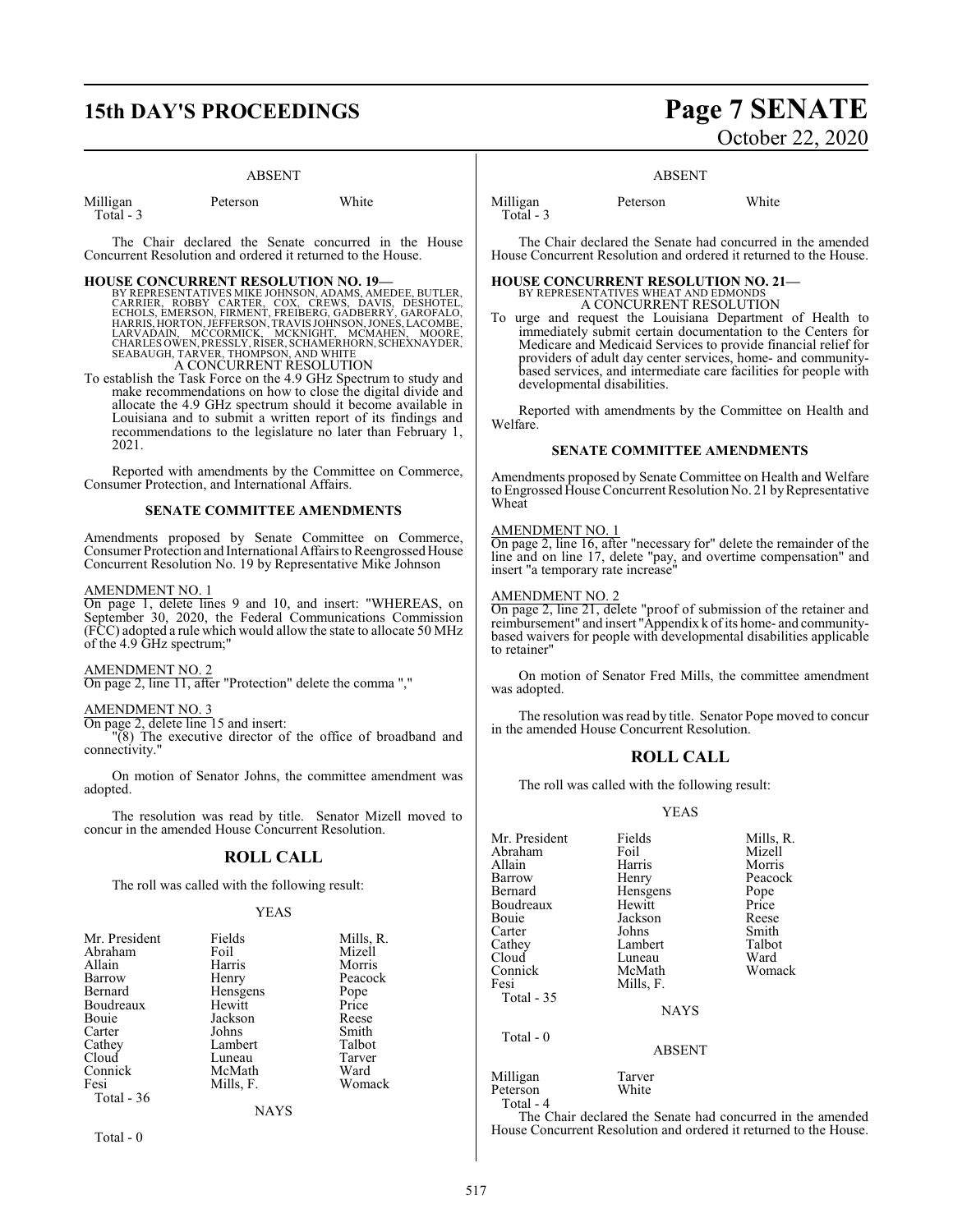# **Page 8 SENATE 15th DAY'S PROCEEDINGS**

## October 22, 2020

#### **HOUSE CONCURRENT RESOLUTION NO. 22—**

BY REPRESENTATIVE TRAVIS JOHNSON AND SENATOR JACKSON<br>AND REPRESENTATIVES ADAMS, BRASS, BRYANT, BUTLER, GARY<br>CARTER, CORMIER, COX, CREWS, DUPLESSIS, FREEMAN, FREIBERG,<br>GADBERRY, GAINES, HARRIS, HUGHES, JAMES, JEFFERSON,<br>JEN MOORE, NEWELL, CHARLES OWEN, SELDERS, THOMPSON, TURNER, AND WILLARD

#### A CONCURRENT RESOLUTION

To urge and request the Department of Culture, Recreation and Tourism, office of tourism, in consultation with the Department of Transportation and Development to study the feasibility of creating a bike and walking trail along the Mississippi River spanning approximately eighty miles, beginning in Vidalia, Louisiana, and ending in East Carroll Parish in Lake Providence and make recommendations in regards to the creation.

Reported favorably by the Committee on Transportation, Highways and Public Works.

The resolution was read by title. Senator Jackson moved to concur in the House Concurrent Resolution.

#### **ROLL CALL**

The roll was called with the following result:

#### YEAS

| Mr. President | Foil             | Morris  |
|---------------|------------------|---------|
| Abraham       | Harris           | Peacock |
| Allain        | Henry            | Pope    |
| Barrow        | Hensgens         | Price   |
| Bernard       | Hewitt           | Reese   |
| Boudreaux     | Jackson          | Smith   |
| Bouie         | Johns            | Talbot  |
| Cathey        | Lambert          | Tarver  |
| Cloud         | Luneau           | Ward    |
| Connick       | McMath           | Womack  |
| Fesi          | Mills, F.        |         |
| Fields        | Mills, R.        |         |
| Total - 34    |                  |         |
|               | <b>NAYS</b>      |         |
| Total - 0     |                  |         |
|               | <b>ABSENT</b>    |         |
| Carter        | Mizell           | White   |
| M:111         | $13 - 4 - 7 - 7$ |         |

Milligan Peterson Total - 5

The Chair declared the Senate concurred in the House Concurrent Resolution and ordered it returned to the House.

**HOUSE CONCURRENT RESOLUTION NO. 24—**<br>BY REPRESENTATIVES ROMERO, ADAMS, BEAULLIEU, BUTLER, WILFORD CARTER, CORMIER, COX, CREWS, DESHOTEL, DEVILLIER,<br>ECHOLS, EMERSON, FIRMENT, GADBERRY, GOUDEAU, HARRIS,<br>HORTON, TRAVIS JOHNS

To memorialize the United States Congress and the Louisiana congressional delegation to take such actions as are necessary to fully fund the Livestock Indemnity Program in response to the negative impact created by losses to the Louisiana livestock industry as a result of Hurricane Laura and Hurricane Delta.

Reported favorably by the Committee on Agriculture, Forestry, Aquaculture, and Rural Development.

The resolution was read by title. Senator Abraham moved to concur in the House Concurrent Resolution.

#### **ROLL CALL**

The roll was called with the following result:

#### YEAS

| Mr. President     | Fields        | Mills, R. |
|-------------------|---------------|-----------|
| Abraham           | Foil          | Morris    |
| Allain            | Harris        | Peacock   |
| Barrow            | Henry         | Pope      |
| Bernard           | Hensgens      | Price     |
| Boudreaux         | Hewitt        | Reese     |
| Bouie             | Jackson       | Smith     |
| Carter            | Johns         | Talbot    |
| Cathey            | Lambert       | Tarver    |
| Cloud             | Luneau        | Ward      |
| Connick           | McMath        | White     |
| Fesi              | Mills, F.     | Womack    |
| <b>Total - 36</b> |               |           |
|                   | <b>NAYS</b>   |           |
| Total - 0         |               |           |
|                   | <b>ABSENT</b> |           |
|                   |               |           |

Milligan Mizell Peterson Total - 3

The Chair declared the Senate concurred in the House Concurrent Resolution and ordered it returned to the House.

## **HOUSE CONCURRENT RESOLUTION NO. 25—** BY REPRESENTATIVE GADBERRY

A CONCURRENT RESOLUTION

To urge and request the State Civil Service Commission to establish the same or substantially similar benefits as those provided in R.S.  $17:1201(C)(1)$  and  $(D)(1)$ , relative to sick leave benefits for public school teachers injured or disabled while acting in their official capacity, for classified employees serving as teaching staff within the Department of Public Safety and Corrections, office of juvenile justice.

Reported favorably by the Committee on Education.

The resolution was read by title and returned to the Calendar, subject to call.

- **HOUSE CONCURRENT RESOLUTION NO. 30**<br>BY REPRESENTATIVES LANDRY, ADAMS, BRASS, BROWN, BRYANT,<br>CARPENTER, GARY CARTER, ROBBY CARTER, WILFORD CARTER,<br>CORMIER, COX, DUPLESSIS, FREEMAN, GAINES, GREEN, HUGHES,<br>JAMES, JEFFERSON, A CONCURRENT RESOLUTION
- To memorialize the United States Congress to take such actions as are necessary to pass a stimulus plan that includes funds for unemployment, housing, local government, struggling businesses, education, and health care.

Reported favorably by the Committee on Finance.

The resolution was read by title. Senator McMath moved to concur in the House Concurrent Resolution.

#### **ROLL CALL**

The roll was called with the following result:

#### YEAS

| Mr. President | Fields   | Mills, R. |
|---------------|----------|-----------|
| Abraham       | Foil     | Mizell    |
| Allain        | Harris   | Morris    |
| Barrow        | Henry    | Peacock   |
| Bernard       | Hensgens | Pope      |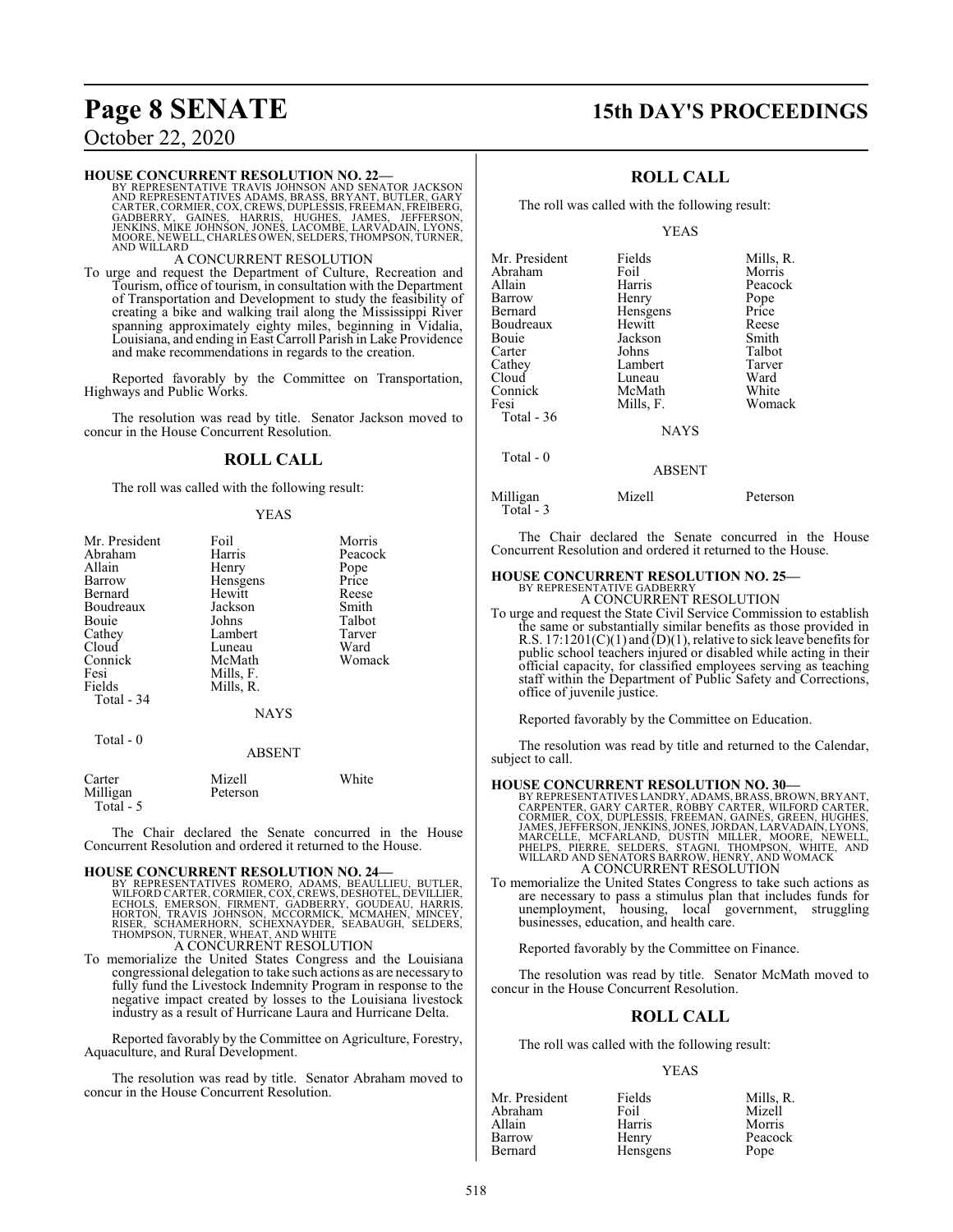# **15th DAY'S PROCEEDINGS Page 9 SENATE**

| Boudreaux  |
|------------|
| Bouie      |
| Carter     |
| Cathey     |
| Cloud      |
| Connick    |
| Fesi       |
| Total - 35 |

Johns Smith<br>Lambert Talbot Lambert Talbot<br>
Luneau Tarver Luneau Tarve<br>McMath Ward McMath Mills, F.

Hewitt Price<br>Jackson Reese Jackson Reese<br>Johns Smith

**NAYS** 

Total - 0

ABSENT

Milligan White<br>Peterson Womack Peterson Total - 4

The Chair declared the Senate concurred in the House Concurrent Resolution and ordered it returned to the House.

#### **HOUSE CONCURRENT RESOLUTION NO. 31—** BY REPRESENTATIVE LYONS

A CONCURRENT RESOLUTION

To urge and request agencies procuring supplies, services, and major repairs on an emergency basis to provide for greater transparency and competition in such procurements where practicable.

Reported favorably by the Committee on Finance.

The resolution was read by title. Senator Carter moved to concur in the House Concurrent Resolution.

#### **ROLL CALL**

The roll was called with the following result:

YEAS

| Mr. President | Fields    | Mills, R. |
|---------------|-----------|-----------|
| Abraham       | Foil      | Mizell    |
| Allain        | Harris    | Morris    |
| Barrow        | Henry     | Peacock   |
| Bernard       | Hensgens  | Pope      |
| Boudreaux     | Hewitt    | Price     |
| Bouie         | Jackson   | Reese     |
| Carter        | Johns     | Smith     |
| Cathey        | Lambert   | Talbot    |
| Cloud         | Luneau    | Tarver    |
| Connick       | McMath    | White     |
| Fesi          | Mills, F. | Womack    |
| Total $-36$   |           |           |
|               | NAYS      |           |

Total - 0

#### ABSENT

| Milligan<br>Total - 3 | Peterson | Ward |
|-----------------------|----------|------|
|                       |          |      |

The Chair declared the Senate concurred in the House Concurrent Resolution and ordered it returned to the House.

#### **House Concurrent Resolutions on Third Reading and Final Passage**

# **HOUSE CONCURRENT RESOLUTION NO. 29—** BY REPRESENTATIVES BUTLER AND BAGLEY A CONCURRENT RESOLUTION

To amend the Louisiana Department of Health rule, LAC 50:VII.33103(A)(2), which provides for leaves of absence for residents of intermediate care facilities for persons with intellectual and developmental disabilities, to provide for retroactive and prospective application of the amendments, and

# October 22, 2020

to direct the office of the state register to print the amendments in the Louisiana Administrative Code.

The concurrent resolution was read by title. Senator Mizell moved the final passage of the concurrent resolution.

## **ROLL CALL**

The roll was called with the following result:

|--|--|--|--|

| Mr. President<br>Abraham<br>Allain<br>Barrow<br>Bernard<br>Boudreaux<br>Bouie<br>Carter<br>Cathey<br>Cloud<br>Connick<br>Fesi<br>Total - 36 | Fields<br>Foil<br>Harris<br>Henry<br>Hensgens<br>Hewitt<br>Jackson<br>Johns<br>Lambert<br>Luneau<br>McMath<br>Mills, F.<br><b>NAYS</b> | Mills, R.<br>Mizell<br>Morris<br>Peacock<br>Pope<br>Price<br>Reese<br>Smith<br>Talbot<br>Tarver<br>Ward<br>Womack |
|---------------------------------------------------------------------------------------------------------------------------------------------|----------------------------------------------------------------------------------------------------------------------------------------|-------------------------------------------------------------------------------------------------------------------|
| Total - 0                                                                                                                                   | <b>ABSENT</b>                                                                                                                          |                                                                                                                   |
| M 4:11:                                                                                                                                     | $D - 1 - 2 - 3$                                                                                                                        | $TT71.24 -$                                                                                                       |

Milligan Peterson White Total - 3

The Chair declared the concurrent resolution was passed and ordered it returned to the House. Senator Mizell moved to reconsider the vote by which the concurrent resolution was passed and laid the motion on the table.

#### **House Bills and Joint Resolutions on Third Reading and Final Passage**

## **HOUSE BILL NO. 16—** BY REPRESENTATIVE FRIEMAN

AN ACT To amend and reenact R.S. 17:439.1 and 3392, relative to the applicability of certain limitations of liability during public health emergencies; to provide for a limitation of liability for causes of action related to COVID-19 and public health emergencies; to provide relative to the liability of public, nonpublic, and charter schools, systems, and governing boards under certain circumstances; to provide relative to the liability of public and nonpublic postsecondary education systems and institutions; to provide for an effective date; and to provide for related matters.

#### **Floor Amendments**

Senator Cathey proposed the following amendments.

#### **SENATE FLOOR AMENDMENTS**

Amendments proposed by Senator Cathey to Engrossed House Bill No. 16 by Representative Frieman

#### AMENDMENT NO. 1

On page 2, delete line 15, and insert the following: "of the immunity provided in this Section if the either of the following conditions occur:

 $(a)$  The action or failure to act was in"

#### AMENDMENT NO. 2

On page 2, between lines 21 and 22 insert the following:

"(b) The public school or nonpublic school is a member of, or participates in any competition sponsored by, any intrastate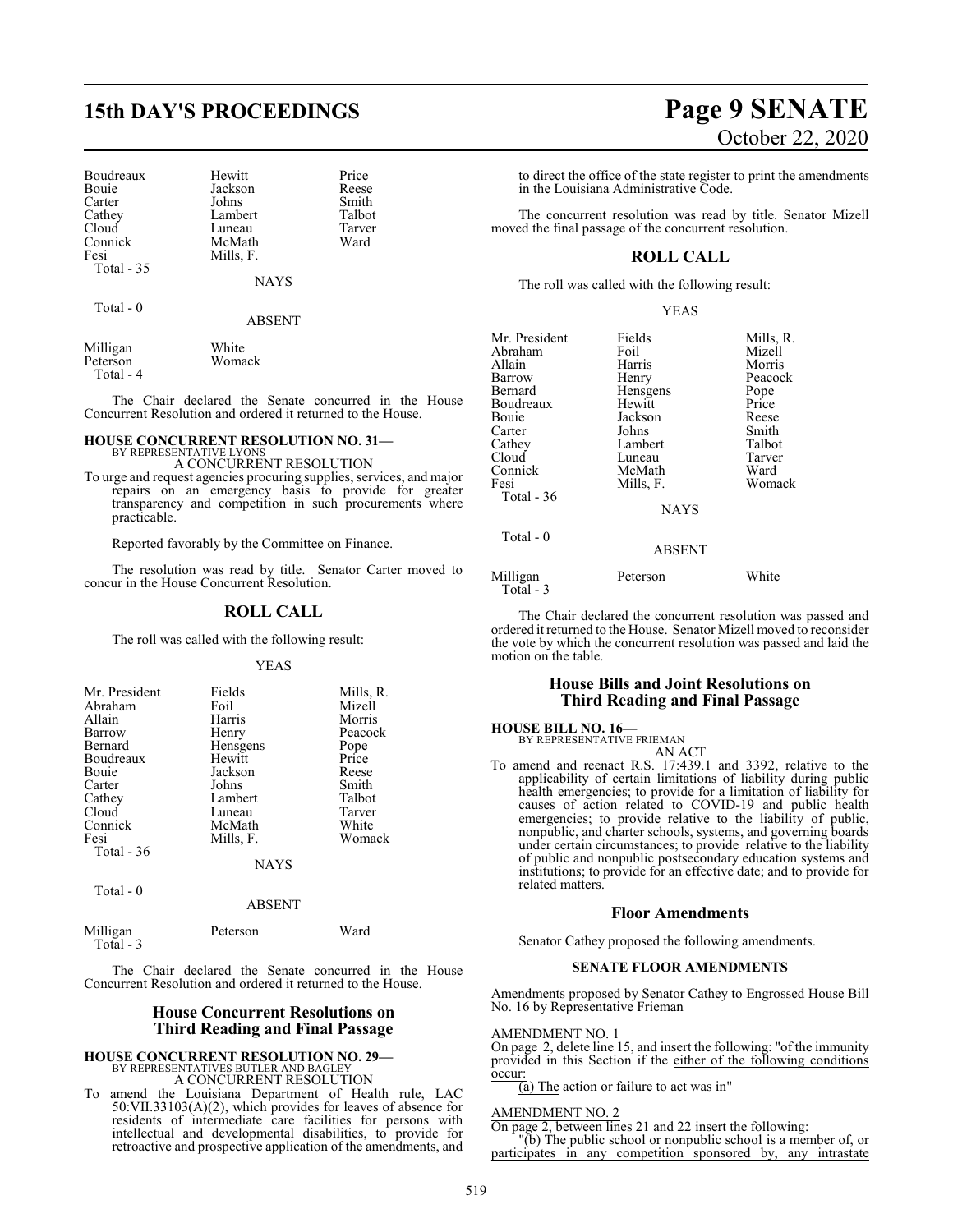interscholastic extracurricular athletic association or organization that does not provide, by January 15, 2021, for the following persons to serve as members of its executive committee, board of directors, or other governing board with full voting rights and privileges prescribed for all other members:

(i) The chairman of the Senate Committee on Education or his designee

(ii) The chairman of the House Committee on Education or his designee.

On motion of Senator Cathey, the amendments were adopted.

The bill was read by title. Senator Mizell moved the final passage of the amended bill.

## **ROLL CALL**

The roll was called with the following result:

#### YEAS

| Mr. President | Foil        | Morris  |
|---------------|-------------|---------|
| Abraham       | Harris      | Peacock |
| Allain        | Henry       | Pope    |
| Barrow        | Hensgens    | Price   |
| Bernard       | Hewitt      | Reese   |
| Boudreaux     | Jackson     | Smith   |
| Bouie         | Johns       | Talbot  |
| Carter        | Lambert     | Tarver  |
| Cathey        | Luneau      | Ward    |
| Cloud         | McMath      | White   |
| Connick       | Mills, F.   | Womack  |
| Fesi          | Mills, R.   |         |
| Fields        | Mizell      |         |
| Total - 37    |             |         |
|               | <b>NAYS</b> |         |
| ___           |             |         |

Total - 0

### ABSENT

Milligan Peterson Total - 2

The Chair declared the amended bill was passed and ordered it returned to the House. Senator Mizell moved to reconsider the vote by which the bill was passed and laid the motion on the table.

#### **HOUSE BILL NO. 22—** BY REPRESENTATIVE STAGNI

AN ACT

To enact R.S. 40:539(C)(8)(j), relative to employees of the Kenner Housing Authority; to provide that employees of the authority shall not be in the state civil service; and to provide for related matters.

The bill was read by title. Senator Hewitt moved the final passage of the bill.

#### **ROLL CALL**

The roll was called with the following result:

#### YEAS

| Mr. President | Fields   | Morris        |
|---------------|----------|---------------|
| Abraham       | Foil     | Peacock       |
| Allain        | Harris   | Pope<br>Price |
| Barrow        | Henry    |               |
| Bernard       | Hensgens | Reese         |
| Boudreaux     | Hewitt   | Smith         |
| Bouie         | Jackson  | Talbot        |
| Carter        | Johns    | Tarver        |

# **Page 10 SENATE 15th DAY'S PROCEEDINGS**

| Cathey<br>Cloud<br>Connick<br>Fesi | Lambert<br>Luneau<br>McMath<br>Mills, F. | Ward<br>White<br>Womack |
|------------------------------------|------------------------------------------|-------------------------|
| <b>Total - 35</b>                  | <b>NAYS</b>                              |                         |
| Total $-0$                         | <b>ABSENT</b>                            |                         |
| Milligan                           | Mizell                                   |                         |

Mills, R. Peterson Total - 4

The Chair declared the bill was passed and ordered it returned to the House. Senator Hewitt moved to reconsider the vote by which the bill was passed and laid the motion on the table.

**HOUSE BILL NO. 38—**<br>BY REPRESENTATIVES HARRIS, AMEDEE, BACALA, CARRIER<br>CREWS, ECHOLS, EDMONDS, EDMONSTON, FIRMENT, FONTENOT,<br>GADBERRY, GAROFALO, HODGES, HORTON, NELSON, CHARLES<br>OWEN, PRESSLY, SEABAUGH, VILLIO, AND WRIGHT AN ACT

To enact Part VIII of Chapter 1 of Subtitle I of Title 39 of the Louisiana Revised Statutes of 1950, to be comprised of R.S. 39:291 and 292, relative to funding for parish and municipal police departments; to provide for budget submission requirements; to provide for the authority of the Joint Legislative Committee on the Budget; and to provide for related matters.

#### **Floor Amendments**

Senator Peacock proposed the following amendments.

#### **SENATE FLOOR AMENDMENTS**

Amendments proposed by Senator Peacock to Reengrossed House Bill No. 38 by Representative Harris

AMENDMENT NO. 1

On page 1, line 3, after "funding for" insert "the office of city marshal and for"

AMENDMENT NO. 2 On page 1, line 10, after "PART VIII." insert "CITY MARSHAL AND"

AMENDMENT NO. 3 On page 1, line 12, after ""Louisiana" insert "City Marshal and"

AMENDMENT NO. 4 On page 1, line 14, change "sheriff's" to "sheriff and city marshal"

AMENDMENT NO. 5 On page 1, line 17, after "department or" change "sheriff's" to "a sheriff's or city marshal's'

AMENDMENT NO. 6 On page 2, line 1, after "department or" change "sheriff's" to "the sheriff's or city marshal's"

AMENDMENT NO. 7 On page 2, at the beginning of line 7, change "sheriff's" to "the sheriff's or city marshal's"

AMENDMENT NO. 8 On page 2, line 14, after "public safety" and before the period "." insert "<u>or civil order</u>"

AMENDMENT NO. 9 On page 2, line 16, after "public safety" and before the comma "," insert "or civil order"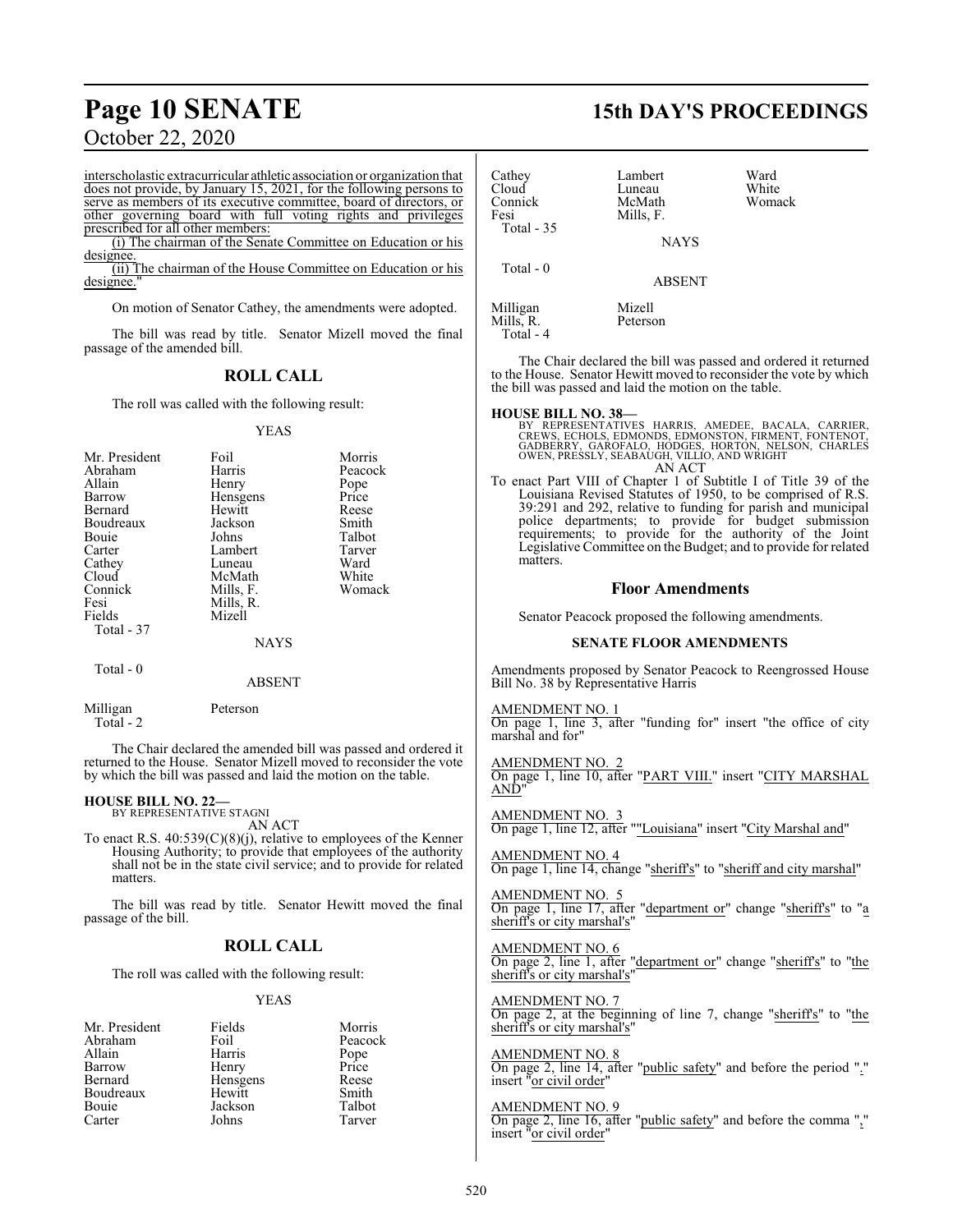# **15th DAY'S PROCEEDINGS Page 11 SENATE**

#### AMENDMENT NO. 10

On page 2, line 22, after "department or" change "sheriff's" to "its sheriff's or city marshal's"

AMENDMENT NO. 11 On page 2, line 23, after "department or" change "sheriff's" to "its sheriff's or city marshal's"

AMENDMENT NO. 12 On page 2, line 24, after "collections" insert "or decrease in selfgenerated revenue"

Senator Peacock moved the adoption of the amendments.

Senator Boudreaux objected.

#### **ROLL CALL**

The roll was called with the following result:

#### YEAS

| Mr. President<br>Abraham<br>Allain<br><b>Bernard</b><br>Cathey<br>Cloud<br>Total - 18 | Foil<br>Henry<br>Hewitt<br>McMath<br>Mills, R.<br>Mizell<br><b>NAYS</b>    | Morris<br>Peacock<br>Pope<br>Reese<br>Talbot<br>Ward |
|---------------------------------------------------------------------------------------|----------------------------------------------------------------------------|------------------------------------------------------|
| Barrow<br>Boudreaux<br>Bouie<br>Carter<br>Connick<br>Fesi<br>Total - 17               | Fields<br>Harris<br>Jackson<br>Johns<br>Lambert<br>Luneau<br><b>ABSENT</b> | Mills, F.<br>Price<br>Smith<br>Tarver<br>White       |

Hensgens Peterson<br>Milligan Womack Milligan Total - 4

The Chair declared the amendments were adopted.

The amended bill was read by title and returned to the Calendar, subject to call.

#### **Bagneris Rule**

Senator Mizell moved to invoke the rule to temporarily pass over controversial House Bills on Third Reading and Final Passage with the intention of taking them up later, in their regular order and to specifically start with House Bill No. 59.

Without objection, so ordered.

#### **HOUSE BILL NO. 59—**

BY REPRESENTATIVE BEAULLIEU AND SENATORS ABRAHAM,<br>BARROW,BERNARD,BOUDREAUX,CATHEY,CLOUD,CORTEZ,FESI,<br>FIELDS,FOIL,HEWITT,JACKSON,JOHNS,LUNEAU,MCMATH,FRED<br>MILLS,ROBERT MILLS,MIZELL,MORRIS,PEACOCK,POPE,PRICE,<br>REESE,SMITH,TALB AN ACT

To amend and reenact R.S. 18:426.1, 1309(J), 1314(E)(2), and 1354(C) and to enact R.S. 18:1314(E)(3), relative to employees of the secretary ofstate; to provide relative to the compensation of election commissioners and deputy parish custodians of voting machines; to provide relative to such compensation after declared emergencies; and to provide for related matters.

The bill was read by title. Senator Bernard moved the final passage of the bill.

# October 22, 2020

## **ROLL CALL**

The roll was called with the following result:

#### YEAS

| Mr. President         | Foil          | Morris  |
|-----------------------|---------------|---------|
| Abraham               | Harris        | Peacock |
| Allain                | Henry         | Pope    |
| Barrow                | Hensgens      | Price   |
| Bernard               | Hewitt        | Reese   |
| Boudreaux             | Jackson       | Smith   |
| Bouie                 | Johns         | Talbot  |
| Carter                | Lambert       | Tarver  |
| Cathey                | Luneau        | Ward    |
| Cloud                 | McMath        | White   |
| Connick               | Mills, F.     | Womack  |
| Fesi                  | Mills, R.     |         |
| Fields                | Mizell        |         |
| Total - 37            |               |         |
|                       | <b>NAYS</b>   |         |
| Total - 0             |               |         |
|                       | <b>ABSENT</b> |         |
| Milligan<br>Total - 2 | Peterson      |         |

The Chair declared the bill was passed and ordered it returned to the House. Senator Bernard moved to reconsider the vote by which the bill was passed and laid the motion on the table.

#### **HOUSE BILL NO. 66—**

BY REPRESENTATIVE BEAULLIEU

AN ACT To enact R.S. 23:1605, relative to unemployment compensation; to provide for definitions; to require the Louisiana Workforce Commission to conduct certain checks with respect to unemployment compensation; to provide for data sharing; to require annual reports; to provide for the promulgation of rules; and to provide for related matters.

#### **Floor Amendments**

Senator Johns proposed the following amendments.

#### **SENATE FLOOR AMENDMENTS**

Amendments proposed by Senator Johns to Reengrossed House Bill No. 66 by Representative Beaullieu

#### AMENDMENT NO. 1

On page 1, line 10, change "purpose" to "purposes"

#### AMENDMENT NO. 2

On page 2, lines 2 and 3, change "Office of Child Support Enforcement" to "child support enforcement section, division of family support, office of children and family services, Department of Children and Family Services"

On motion of Senator Johns, the amendments were adopted.

The bill was read by title. Senator Reese moved the final passage of the amended bill.

#### **ROLL CALL**

The roll was called with the following result:

#### YEAS

| Mr. President | Fields | Mills. R. |
|---------------|--------|-----------|
| Abraham       | Foil   | Mizell    |
| Allain        | Harris | Morris    |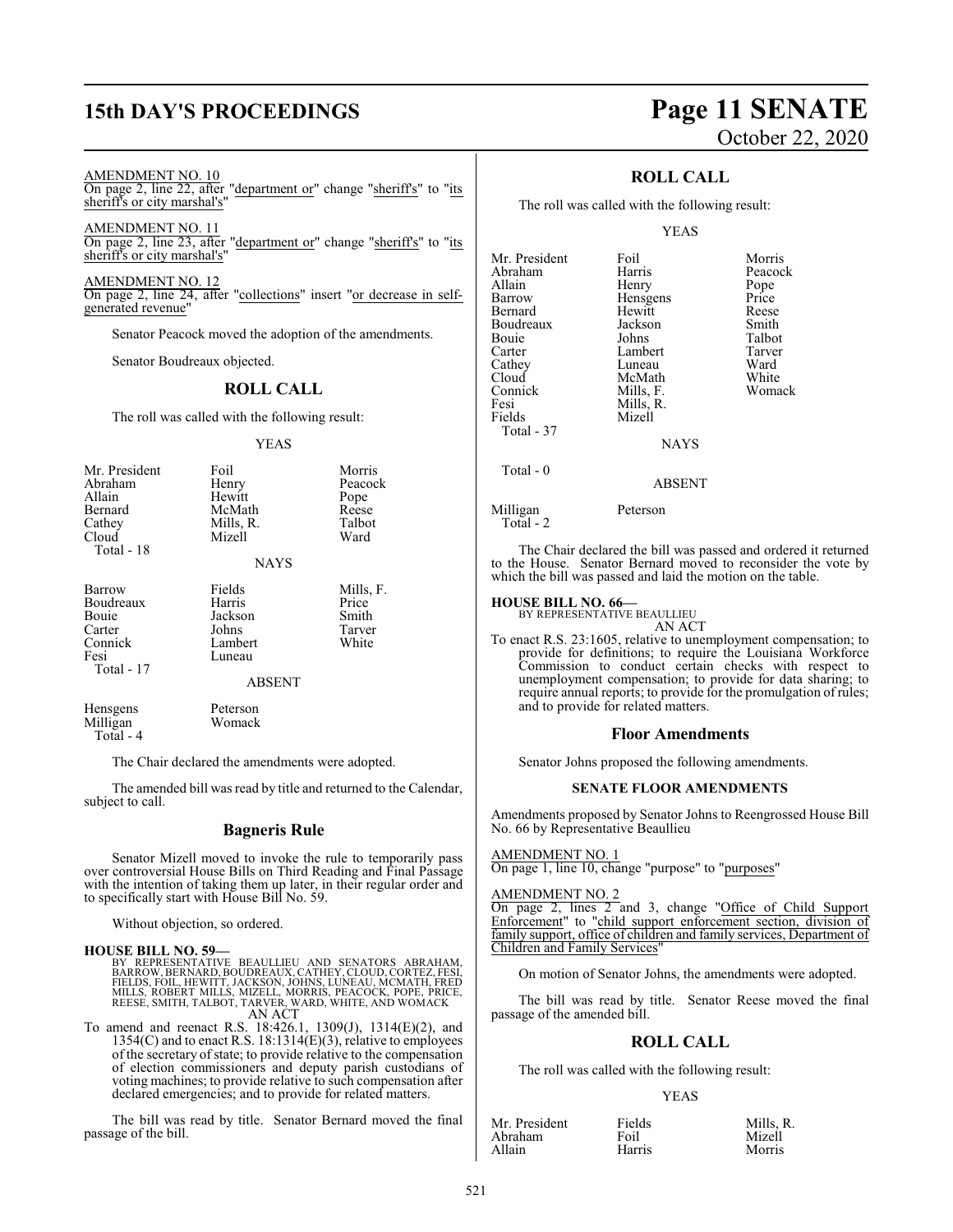| Barrow                | Henry         | Peacock |
|-----------------------|---------------|---------|
| Bernard               | Hensgens      | Pope    |
| Boudreaux             | Hewitt        | Price   |
| Bouie                 | Jackson       | Reese   |
| Carter                | Johns         | Smith   |
| Cathey                | Lambert       | Talbot  |
| Cloud                 | Luneau        | Tarver  |
| Connick               | McMath        | Ward    |
| Fesi                  | Mills, F.     | Womack  |
| Total - 36            |               |         |
|                       | <b>NAYS</b>   |         |
| Total - 0             |               |         |
|                       | <b>ABSENT</b> |         |
| Milligan<br>Total - 3 | Peterson      | White   |

The Chair declared the amended bill was passed and ordered it returned to the House. Senator Reese moved to reconsider the vote by which the bill was passed and laid the motion on the table.

#### **HOUSE BILL NO. 69—**

- BY REPRESENTATIVES MCFARLAND, BUTLER, DESHOTEL,<br>MCCORMICK, MCMAHEN, MINCEY, ROMERO, ST. BLANC,<br>THOMPSON,TURNER,WHEAT,ANDWHITE AND SENATOR CATHEY AN ACT
- To enact R.S. 3:266(24) and 285, relative to agricultural workforce development; to establish a monetary incentive program to encourage the creation and employment of agricultural business internships; to authorize the development and establishment of the Louisiana Agricultural Workforce Development Program; to authorize an incentive payment to Louisiana agricultural businesses for the creation and employment of internships; to provide for administration of the program; to provide for definitions; to provide for reporting; to provide an effective date; and to provide for related matters.

The bill was read by title. Senator Cathey moved the final passage of the bill.

## **ROLL CALL**

The roll was called with the following result:

#### YEAS

| Mr. President<br>Abraham<br>Allain<br>Barrow<br>Bernard<br>Boudreaux<br>Bouie | Foil<br>Harris<br>Henry<br>Hensgens<br>Hewitt<br>Jackson<br>Johns | Morris<br>Peacock<br>Pope<br>Price<br>Reese<br>Smith<br>Talbot |
|-------------------------------------------------------------------------------|-------------------------------------------------------------------|----------------------------------------------------------------|
| Carter<br>Cathey<br>Cloud<br>Connick<br>Fesi<br>Fields<br>Total - 37          | Lambert<br>Luneau<br>McMath<br>Mills, F.<br>Mills, R.<br>Mizell   | Tarver<br>Ward<br>White<br>Womack                              |
|                                                                               | <b>NAYS</b>                                                       |                                                                |
| Total $-0$                                                                    | <b>ABSENT</b>                                                     |                                                                |
| Milligan                                                                      | Peterson                                                          |                                                                |

Total - 2

The Chair declared the bill was passed and ordered it returned to the House. Senator Cathey moved to reconsider the vote by which the bill was passed and laid the motion on the table.

# **Page 12 SENATE 15th DAY'S PROCEEDINGS**

HOUSE BILL NO. 95—<br>BY REPRESENTATIVES BUTLER, ADAMS, AMEDEE, BACALA,<br>BAGLEY, BEAULLIEU, BISHOP, BOURRIAQUE, BRASS, BROWN,<br>BRYANT, CARPENTER, GARY CARTER, ROBBY CARTER, CORMIER,<br>COUSSAN, COX, CREWS, DAVIS, DEVILLIER, DESINO

AN ACT

To require the Louisiana Department of Health to allow visitation of residents of intermediate care facilities by certain family members of those residents; to provide conditions for such visitation; to provide for the application of certain law and effectiveness of that law; and to provide for related matters.

The bill was read by title. Senator Mizell moved the final passage of the bill.

#### **ROLL CALL**

The roll was called with the following result:

| v<br>٧ |
|--------|
|--------|

| Mr. President<br>Abraham<br>Allain<br>Barrow<br>Bernard<br>Boudreaux<br>Bouie<br>Carter<br>Cathey<br>Cloud<br>Connick<br>Fesi | Fields<br>Foil<br>Harris<br>Henry<br>Hensgens<br>Hewitt<br>Jackson<br>Johns<br>Lambert<br>Luneau<br>McMath<br>Mills, F. | Mills, R.<br>Mizell<br>Morris<br>Peacock<br>Pope<br>Price<br>Reese<br>Smith<br>Talbot<br>Tarver<br>Ward<br>Womack |
|-------------------------------------------------------------------------------------------------------------------------------|-------------------------------------------------------------------------------------------------------------------------|-------------------------------------------------------------------------------------------------------------------|
| Total $-36$                                                                                                                   | <b>NAYS</b>                                                                                                             |                                                                                                                   |
| Total - 0                                                                                                                     | <b>ABSENT</b>                                                                                                           |                                                                                                                   |
| Milligan<br>$Total - 3$                                                                                                       | Peterson                                                                                                                | White                                                                                                             |

The Chair declared the bill was passed and ordered it returned to the House. Senator Mizell moved to reconsider the vote by which the bill was passed and laid the motion on the table.

#### **Conference Committee Reports Received**

October 22, 2020

**HOUSE BILL NO. 54—**

BY REPRESENTATIVE JAMES AN ACT

To enact Chapter 61 of Title 51 of the Louisiana Revised Statutes of 1950, to be comprised of R.S. 51:3211 through 3214, relative to the use of digitized identification cards; to provide definitions; to provide for the acceptance of digitized identification cards at places of business; to provide for exceptions; to limit liability; to provide for certain powers and duties; to provide for applicability; and to provide for related matters.

The Conference Committee Reports for the above legislative instruments lie over under the rules.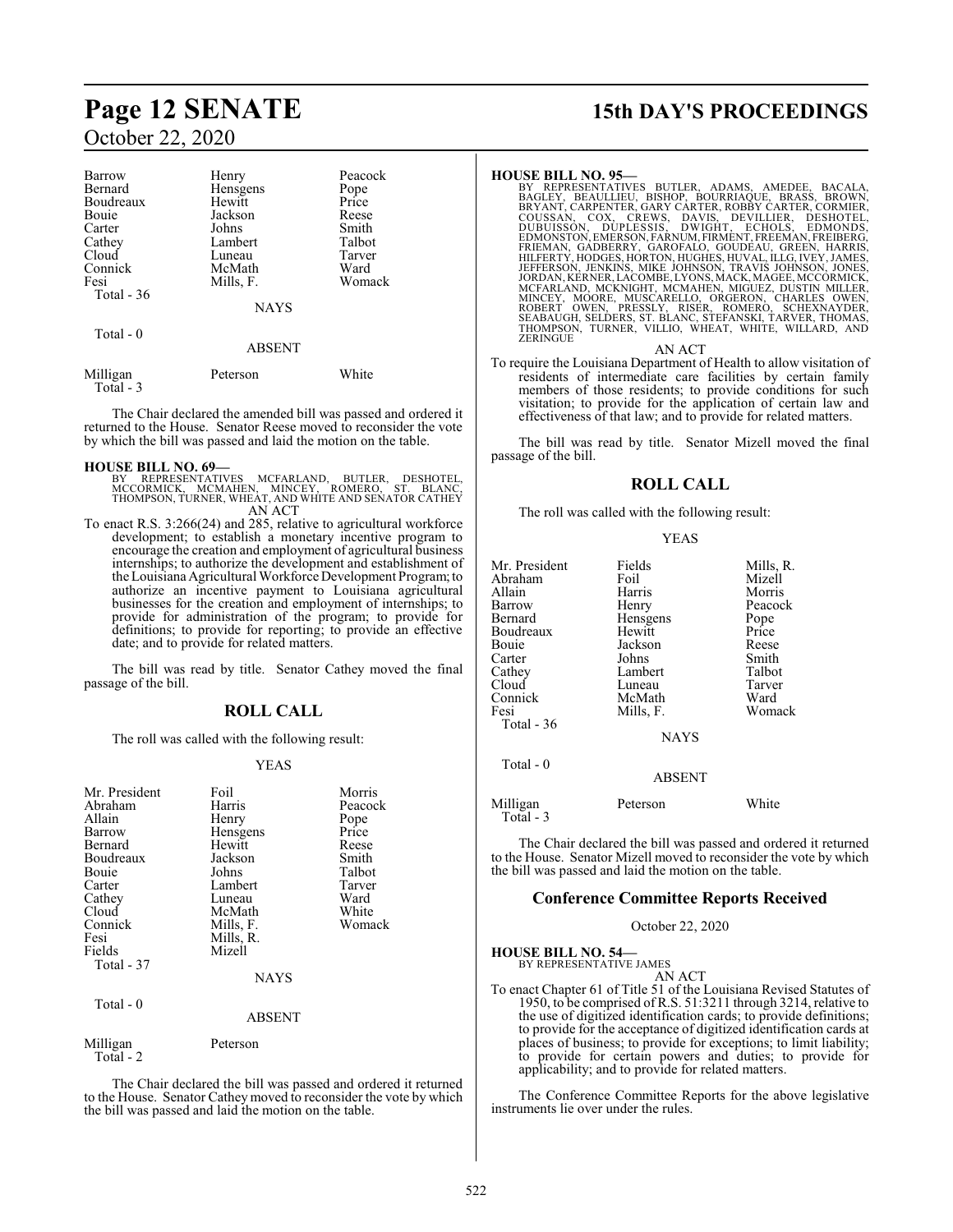# **15th DAY'S PROCEEDINGS Page 13 SENATE** October 22, 2020

#### **Message from the House**

#### **DISAGREEMENT TO HOUSE BILL**

October 22, 2020

To the Honorable President and Members of the Senate:

I am directed to inform your honorable body that the House of Representatives has refused to concur in the proposed Senate Amendment(s) to **House Bill No. 84** by Representative Edmonds, and ask the President to appoint on the part of the Senate a committee to confer with a like committee from the House on the disagreement.

> Respectfully submitted, MICHELLE D. FONTENOT Clerk of the House of Representatives

#### **Message from the House**

#### **HOUSE CONFEREES APPOINTED**

October 22, 2020

To the Honorable President and Members of the Senate:

I am directed to inform your honorable body that the Speaker of the House of Representatives has appointed the following members, on the part of the House of Representatives, to confer, with a like committee from the Senate, on the disagreement to **House Bill No. 84** by Representative Edmonds:

Representatives Edmonds, Zeringue and Bacala.

Respectfully submitted, MICHELLE D. FONTENOT Clerk of the House of Representatives

#### **Appointment of Conference Committee on Senate Bill No. 12**

The President of the Senate appointed the following members to confer with a like committee from the House to consider the disagreement on **Senate Bill No. 12**:

> Senators Fred Mills, Boudreaux and Robert Mills.

#### **Rules Suspended**

Senator Mizell asked for and obtained a suspension of the rules to revert to the Morning Hour.

#### **Introduction of Senate Resolutions**

Senator Mizell asked for and obtained a suspension of the rules to read Senate Resolutions a first and second time.

On motion of Senator Mizell, the rules were suspended.

**SENATE RESOLUTION NO. 48—** BY SENATORS MIZELL, ABRAHAM, ALLAIN, BARROW, BERNARD, BOUDREAUX, BOUIE, CÀRTER, CATHEY, CLOUD, CONNICK, CORTEZ,<br>FESI, FIELDS, FOIL, HARRIS, HENSGENS, HEWITT, JACKSON, JOHNS,<br>LAMBERT, MCMATH, FRED MILLS, ROBERT MILLS, MORRIS,<br>PEACOCK, POPE, SMITH, TARVER, WARD AND WOMACK A RESOLUTION

To direct the Department of Children and Family Services to comply with Senate Resolution 52 of the 2020 First Extraordinary Session and report to the legislature on the impact and success of the department's guidelines on care setting decision making for children under age six.

On motion of Senator Mizell the resolution was read by title and adopted.

#### **Senate Resolutions on Second Reading**

#### **SENATE RESOLUTION NO. 39—**

BY SENATOR BARROW A RESOLUTION

To urge and request the Louisiana Board of Pharmacy to study and make recommendations relative to pharmacists' testing, screening, and treatment of certain health conditions.

On motion of Senator Barrow the resolution was read by title and adopted.

#### **SENATE RESOLUTION NO. 40—**

BY SENATORS BARROW, BERNARD, BOUDREAUX, BOUIE, CARTER,<br>CLOUD, CORTEZ, FIELDS, FOIL, HARRIS, HEWITT, JACKSON, JOHNS,<br>MCMATH, FRED MILLS, MIZELL, SMITH, TARVER, WARD AND WOMACK

#### A RESOLUTION

To urge and request the Louisiana Department of Health to report to the Senate Select Committee on Women and Children by January 31, 2021, the number of childhood vaccines administered during the periods of time when the state was under a COVID-19 public health emergency declaration, and a comparison of that number to the childhood vaccination rates for the previous two years.

On motion of Senator Barrow the resolution was read by title and adopted.

#### **SENATE RESOLUTION NO. 41—** BY SENATOR BARROW

A RESOLUTION

To commend the Elvin Howard, Sr. Pancreatic Cancer Advocacy Foundation on its commitment to fighting pancreatic cancer through raising resources, awareness, and advocating for those diagnosed with this deadly disease.

On motion of Senator Barrow the resolution was read by title and adopted.

#### **SENATE RESOLUTION NO. 42—** BY SENATOR MIZELL

A RESOLUTION

To authorize and direct the re-creation of the Louisiana Women's Incarceration Task Force under the jurisdiction of the Louisiana Legislative Women's Caucus and the Department of Public Safety & Corrections as originally created by HCR 27 of the 2018 Regular Session and continued by HCR 37 of the 2019 Regular Session and grant them new authority to study, evaluate, analyze, and undertake a comprehensive review of the state's and local municipal criminal justice systems as it relates to prenatal and postpartum care of incarcerated pregnant women and the need for babies to bond with their mothers and to report its findings and policy recommendations by February 1, 2021.

On motion of Senator Mizell the resolution was read by title and adopted.

#### **SENATE RESOLUTION NO. 43—** BY SENATOR JACKSON

#### A RESOLUTION

To establish a task force to study crime and crime prevention in Morehouse Parish and requires the task force to make recommendations.

On motion of Senator Jackson the resolution was read by title and adopted.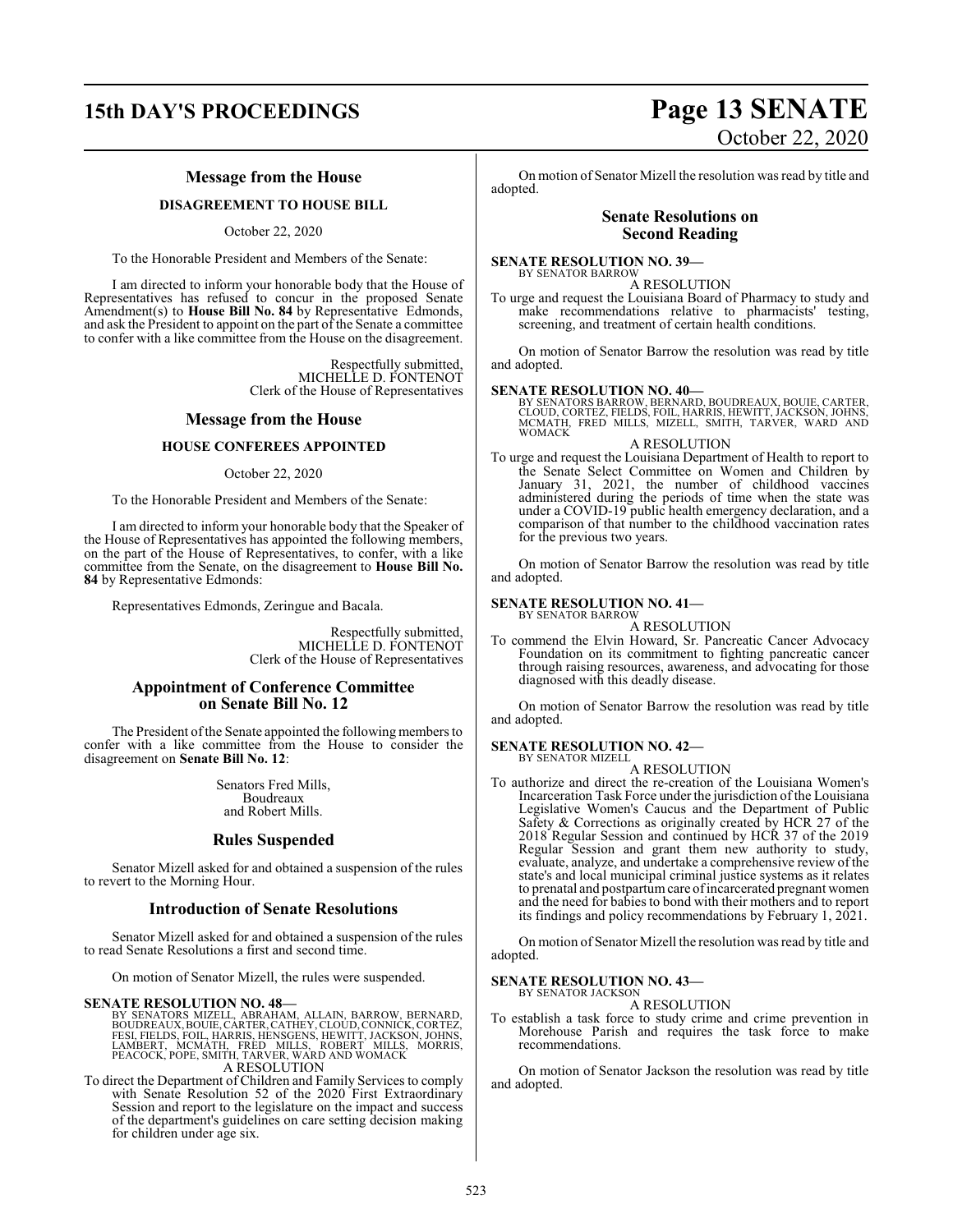### **SENATE RESOLUTION NO. 44—**

BY SENATOR JACKSON A RESOLUTION

To establish a task force to study crime and crime prevention in Ouachita Parish and require the task force to make recommendations.

On motion of Senator Jackson the resolution was read by title and adopted.

#### **Message from the House**

#### **ASKING CONCURRENCE IN HOUSE CONCURRENT RESOLUTIONS**

October 21, 2020

To the Honorable President and Members of the Senate:

I am directed to inform your honorable body that the House of Representatives has finally passed and asks your concurrence in the following House Concurrent Resolutions:

HCR No. 40

Respectfully submitted, MICHELLE D. FONTENOT Clerk of the House of Representatives

## **House Concurrent Resolutions**

Senator Fred Mills asked for and obtained a suspension of the rules to read House Concurrent Resolutions a first and second time.

**HOUSE CONCURRENT RESOLUTION NO. 40—**

BY REPRESENTATIVE BEAULLIEU A CONCURRENT RESOLUTION

To express the condolences of the Legislature of Louisiana on the death of Julien Marius Stokes.

The resolution was read by title. Senator Fred Mills moved to concur in the House Concurrent Resolution.

## **ROLL CALL**

The roll was called with the following result:

#### YEAS

| Mr. President<br>Abraham<br>Barrow<br>Bernard<br>Boudreaux<br>Bouie<br>Carter<br>Cathey<br>Cloud<br>Connick<br>Fesi<br>Fields<br>Total $-36$ | Foil<br>Harris<br>Henry<br>Hensgens<br>Hewitt<br>Jackson<br>Johns<br>Lambert<br>Luneau<br>McMath<br>Mills, F.<br>Mills, R. | Mizell<br>Morris<br>Peacock<br>Pope<br>Price<br>Reese<br>Smith<br>Talbot<br>Tarver<br>Ward<br>White<br>Womack |
|----------------------------------------------------------------------------------------------------------------------------------------------|----------------------------------------------------------------------------------------------------------------------------|---------------------------------------------------------------------------------------------------------------|
|                                                                                                                                              | <b>NAYS</b>                                                                                                                |                                                                                                               |
| Total - 0                                                                                                                                    | <b>ABSENT</b>                                                                                                              |                                                                                                               |
| Allain                                                                                                                                       | Milligan                                                                                                                   | Peterson                                                                                                      |

Total - 3

The Chair declared the Senate concurred in the House Concurrent Resolution and ordered it returned to the House.

# **Page 14 SENATE 15th DAY'S PROCEEDINGS**

## **Reports of Committees**

The following reports of committees were received and read:

#### **REPORT OF COMMITTEE ON**

## **JUDICIARY B**

Senator Gary L. Smith Jr., Chairman on behalf of the Committee on Judiciary B, submitted the following report:

October 21, 2020

To the President and Members of the Senate:

I am directed by your Committee on Judiciary B to submit the following report:

#### **HOUSE BILL NO. 100—**

BY REPRESENTATIVES NEWELL, BRYANT, AND JONES AN ACT

To amend and reenact R.S. 46:2751(C), 2752(C) and (D), 2755(B)(introductory paragraph), and 2756 and to enact R.S.  $46:2751(B)(1)(i)$  and  $(4)$ ,  $2752(E)$ , and  $2755(B)(5)$ , relative to the Juvenile Justice Reform Act Implementation Commission; to provide relative to the commission's purposes, powers, and duties; to provide relative to the membership of the commission; to require the commission to consider the well-being of youth in the juvenile justice system during a public health emergency; to provide relative to meetings of the commission; to provide relative to officers of the commission; to require annual reports of the commission; to provide for an effective date; and to provide for related matters.

Reported favorably.

Respectfully submitted, GARY L. SMITH JR. Chairman

#### **REPORT OF COMMITTEE ON**

#### **FINANCE**

Senator Mack A. "Bodi" White Jr., Chairman on behalf of the Committee on Finance, submitted the following report:

#### October 22, 2020

To the President and Members of the Senate:

I am directed by your Committee on Finance to submit the following report:

#### **HOUSE BILL NO. 42—**

BY REPRESENTATIVE WRIGHT AN ACT

To amend and reenact R.S. 17:4035.1, relative to public school choice; to provide relative to school funding; to provide relative to the applicability of school and district accountability; to provide for an appeals process for public school choice enrollment denials; and to provide for related matters.

Reported with amendments.

Respectfully submitted, MACK A. "BODI" WHITE JR. Chairman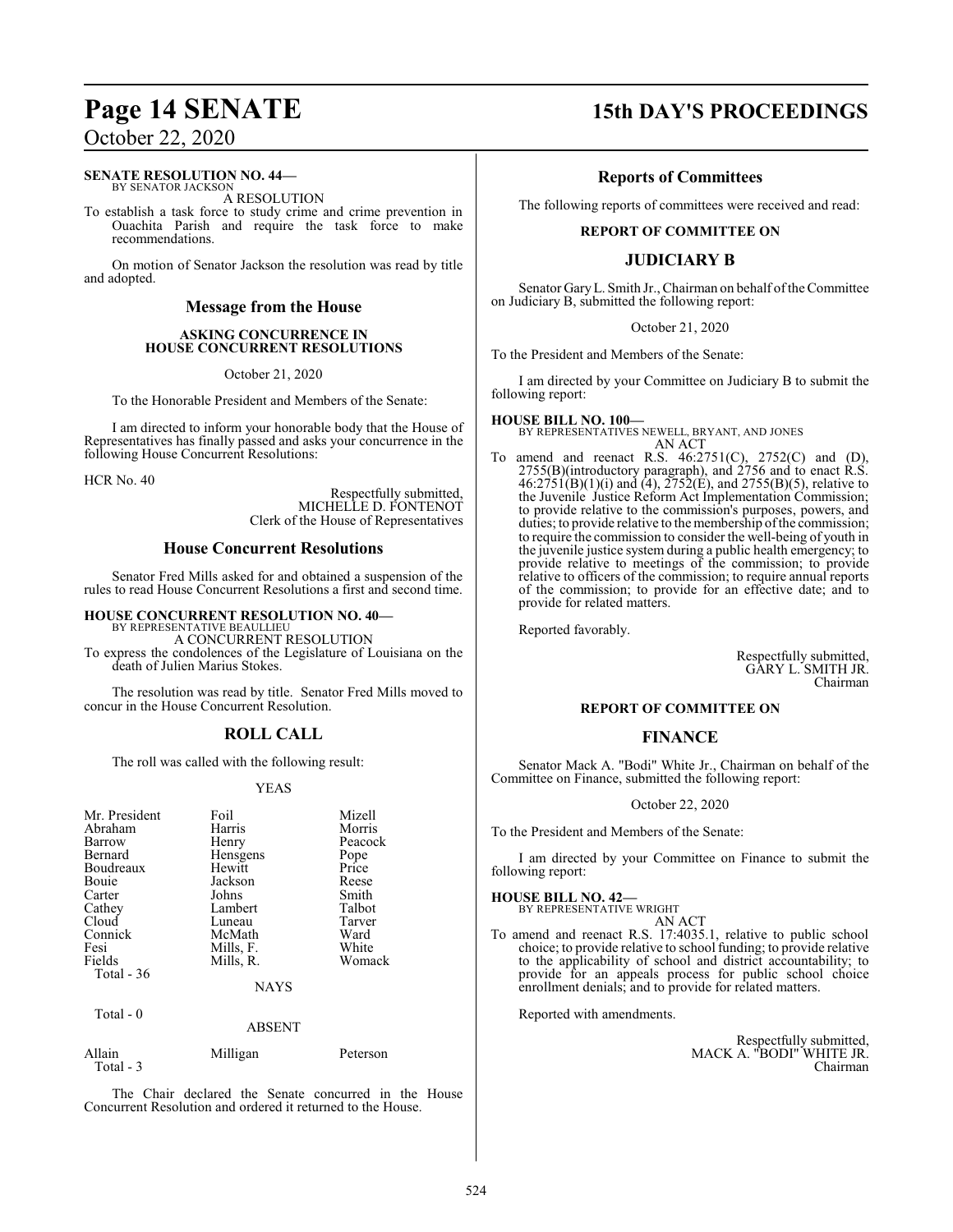# **15th DAY'S PROCEEDINGS Page 15 SENATE**

# October 22, 2020

#### **House Bills and Joint Resolutions on Second Reading Just Reported by Committees**

Senator Smith asked for and obtained a suspension of the rules to take up House Bills and Joint Resolutions just reported by Committees.

#### **HOUSE BILL NO. 42—** BY REPRESENTATIVE WRIGHT

AN ACT

To amend and reenact R.S. 17:4035.1, relative to public school choice; to provide relative to school funding; to provide relative to the applicability of school and district accountability; to provide for an appeals process for public school choice enrollment denials; and to provide for related matters.

Reported with amendments by the Committee on Finance.

#### **SENATE COMMITTEE AMENDMENTS**

Amendments proposed by Senate Committee on Finance to Reengrossed House Bill No. 42 by Representative Wright

#### AMENDMENT NO. 1

Delete the set of committee amendments (SCAHB42 JOHNSTONJ 681) proposed bythe Senate Committee on Education and adopted by the Senate on October 20, 2020.

#### AMENDMENT NO. 2

On page 1, line 2, change "To amend and reenact R.S. 17:4035.1" to "To enact R.S.17:7(34)"

#### AMENDMENT NO. 3

On page 1, delete lines 3 through 5, and insert "to requiring the State Board ofElementary and SecondaryEducation to studythe feasibility of establishing an appeals process for local decisions on student transfers from low performing schools; and to provide for related matters."

#### AMENDMENT NO. 4

On page 1, delete lines 7 through 19, delete pages 2 and 3 in their entirety, and insert the following:

"Section 1. R.S. 17:7(34) is hereby enacted to read as follows: §7. Duties, functions, and responsibilities of board

In addition to the authorities granted by R.S. 17:6 and any powers, duties, and responsibilities vested by any other applicable laws, the board shall:

\* \* \* (34) The board shall study the feasibility and advisability of establishing an appeals process for students denied transfer to a higher-performing school pursuant to R.S. 17:4035.1. The study shall include an analysis of the board's constitutional authority to make decisions regarding local school enrollment capacity and the costs of such student transfers to both the sending and receiving school systems. The board shall submit a written report of its findings and recommendations to the Senate Committee on Finance, the House Committee on Appropriations, the Senate Committee on Education, and the House Committee on Education not later than March 1, 2021."

On motion of Senator White, the committee amendment was adopted. The amended bill was read by title and referred to the Legislative Bureau.

**HOUSE BILL NO. 100—** BY REPRESENTATIVES NEWELL, BRYANT, AND JONES AN ACT

To amend and reenact R.S. 46:2751(C), 2752(C) and (D), 2755(B)(introductory paragraph), and 2756 and to enact R.S.  $46:2751(B)(1)(i)$  and  $(4)$ ,  $2752(E)$ , and  $2755(B)(5)$ , relative to the Juvenile Justice Reform Act Implementation Commission; to provide relative to the commission's purposes, powers, and duties; to provide relative to the membership of the commission; to require the commission to consider the well-being of youth in the juvenile justice system during a public health emergency; to provide relative to meetings of the commission; to provide relative to officers of the commission; to require annual reports of the commission; to provide for an effective date; and to provide for related matters.

Reported favorably by the Committee on Judiciary B. The bill was read by title and referred to the Legislative Bureau.

#### **Appointment of Conference Committee on House Bill No. 84**

The President of the Senate appointed to the Conference Committee on **House Bill No. 84** the following members of the Senate:

> Senators White, Henry, and Harris.

### **Rules Suspended**

Senator Fred Mills asked for and obtained a suspension of the rules to take up at this time:

#### **Introduction of Senate Resolutions**

Senator Fred Mills asked for and obtained a suspension of the rules to read Senate Resolutions a first and second time.

#### **SENATE RESOLUTION NO. 49—** BY SENATOR BARROW

A RESOLUTION

To urge and request the Louisiana Department of Health, the Louisiana Department of Insurance, and the Governor's Office to study the decline in the number of children with health insurance in the state of Louisiana and report their findings back to the Senate Committee on Health and Welfare.

The resolution was read by title and returned to the Calendar, subject to call.

#### **Message from the House**

#### **RECOMMIT OF CONFERENCE COMMITTEE REPORT**

October 22, 2020

To the Honorable President and Members of the Senate:

I am directed to inform your honorable body that the House of Representatives has recommitted the Report of the Conference Committee on the disagreement to **House Bill No. 24**.

> Respectfully submitted, MICHELLE D. FONTENOT Clerk of the House of Representatives

#### **Conference Committee Reports**

**HOUSE BILL NO. 24—**

BY REPRESENTATIVE ZERINGUE AN ACT

To appropriate funds fromcertain sources in specific amounts for the making of supplemental appropriations to the capital outlay budget for Fiscal Year 2020-2021; to provide for an effective date; and to provide for related matters.

Senator Allain moved that House Bill No. 24 be recommitted to the Conference Committee.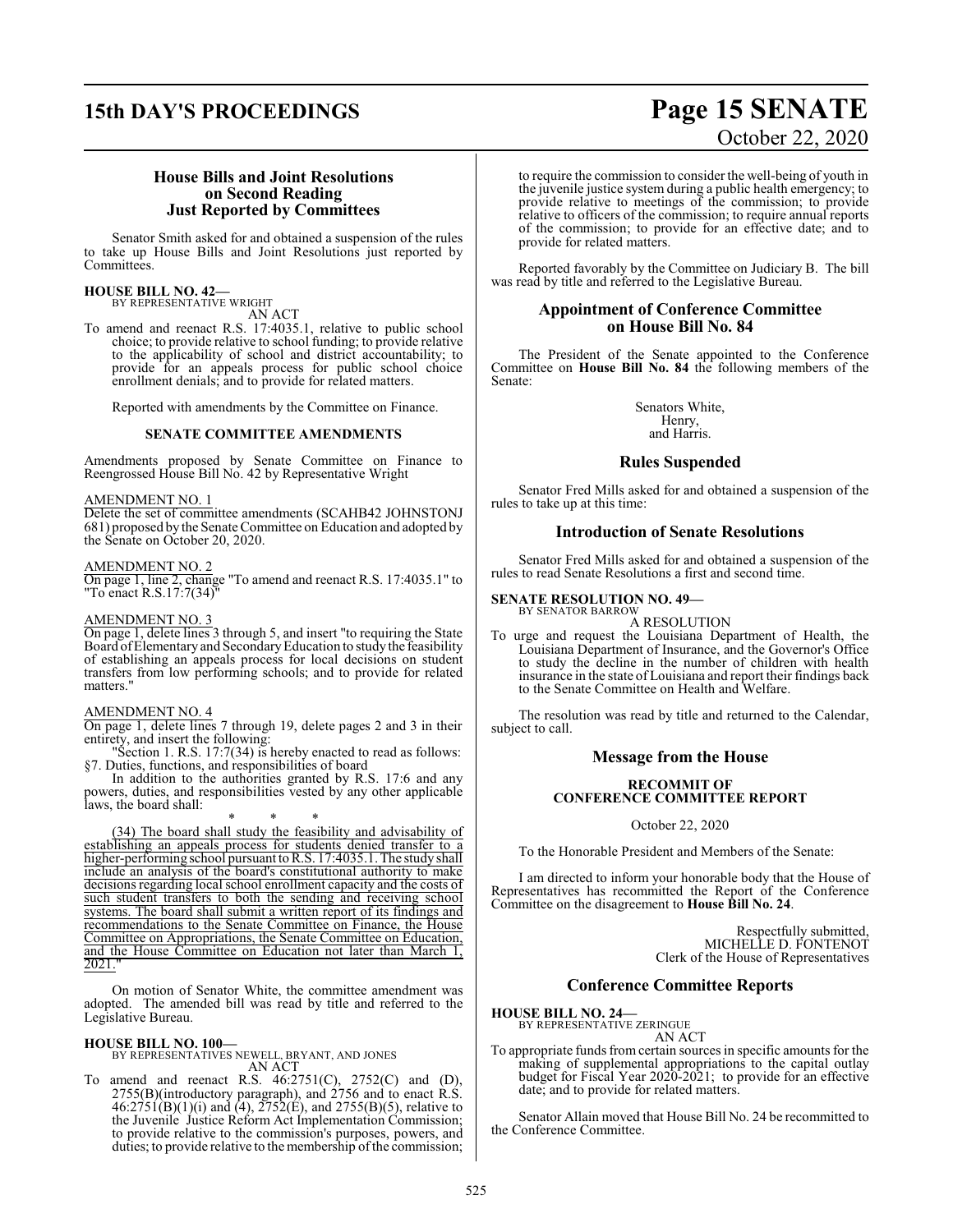The Chair declared the bill was recommitted to the Conference Committee.

### **Privileged Report of the Legislative Bureau**

October 22, 2020

To the President and Members of the Senate:

I am directed by your Legislative Bureau to submit the following report:

The following instruments are approved as to construction and duplication.

#### **HOUSE BILL NO. 42—** BY REPRESENTATIVE WRIGHT

AN ACT

To amend and reenact R.S. 17:4035.1, relative to public school choice; to provide relative to school funding; to provide relative to the applicability of school and district accountability; to provide for an appeals process for public school choice enrollment denials; and to provide for related matters.

Reported without amendments.

Respectfully submitted, FRED MILLS Chairman

#### **Adoption of Legislative Bureau Report**

On motion of Senator Fred Mills, the Bills and Joint Resolutions were read by title and passed to a third reading.

### **Senate Resolutions on Second Reading Reported by Committees**

**SENATE RESOLUTION NO. 23—** BY SENATOR HARRIS

A RESOLUTION

To urge and request the Lakefront Management Authority to keep the westbound lanes oftraffic open on Lakeshore Drive to vehicular traffic and to allow traffic in both directions (eastbound and westbound) between the Senator Ted Hickey Bridge and Franklin Avenue.

Reported favorably by the Committee on Transportation, Highways and Public Works.

The resolution was read by title. On motion of Senator Harris, the Senate Resolution was adopted.

#### **SENATE RESOLUTION NO. 28—** BY SENATOR FESI

A RESOLUTION

To urge and request the Louisiana Department of Health to report on the use and results of hydroxychloroquine for treating Medicaid recipients relative to COVID-19.

Reported with amendments by the Committee on Health and Welfare.

#### **SENATE COMMITTEE AMENDMENTS**

Amendments proposed by Senate Committee on Health and Welfare to Original Senate Resolution No. 28 by Senator Fesi

AMENDMENT NO. 1

On page 2, line 23, change "December 1, 2020" to "April 1, 2021"

# **Page 16 SENATE 15th DAY'S PROCEEDINGS**

On motion of Senator Fred Mills, the committee amendment was adopted.

#### **Floor Amendments**

Senator Fesi proposed the following amendments.

#### **SENATE FLOOR AMENDMENTS**

Amendments proposed by Senator Fesi to Original Senate Resolution No. 28 by Senator Fesi

#### AMENDMENT NO. 1

Delete Amendment No. 1 proposed by the Senate Committee on Health and Welfare and adopted by the Senate on October 22, 2020, designated as SCASR28 CANNONB 764.

#### AMENDMENT NO. 2

On page 2, between lines 21 and 22, insert the following: "BE IT FURTHER RESOLVED that, to comply with the reporting requirement ofthis Resolution, the department may consult and receive assistance from a state academic institution."

#### AMENDMENT NO. 3

On page 2, line 23, change "December 1, 2020" to "August 1, 2021"

On motion of Senator Fesi, the amendments were adopted.

The resolution was read by title. On motion of Senator Fesi, the amended Senate Resolution was adopted.

#### **SENATE RESOLUTION NO. 29—**

BY SENATOR MIZELL A RESOLUTION

To urge and request the state Department of Education to study the education and training requirements, compensation, and employment turnover rates of early childhood care and education teachers and the implications of the data surrounding these issues on child outcomes in Louisiana.

Reported favorably by the Committee on Education.

The resolution was read by title. On motion of Senator Mizell, the Senate Resolution was adopted.

#### **Message from the House**

#### **DISAGREEMENT TO HOUSE BILL**

October 22, 2020

To the Honorable President and Members of the Senate:

I am directed to inform your honorable body that the House of Representatives has refused to concur in the proposed Senate Amendment(s) to **House Bill No. 16** by Representative Frieman, and ask the President to appoint on the part of the Senate a committee to confer with a like committee from the House on the disagreement.

> Respectfully submitted, MICHELLE D. FONTENOT Clerk of the House of Representatives

#### **Conference Committee Reports Received**

#### October 22, 2020

**HOUSE BILL NO. 24—** BY REPRESENTATIVE ZERINGUE AN ACT

To appropriate funds from certain sources in specific amounts for the making of supplemental appropriations to the capital outlay budget for Fiscal Year 2020-2021; to provide for an effective date; and to provide for related matters.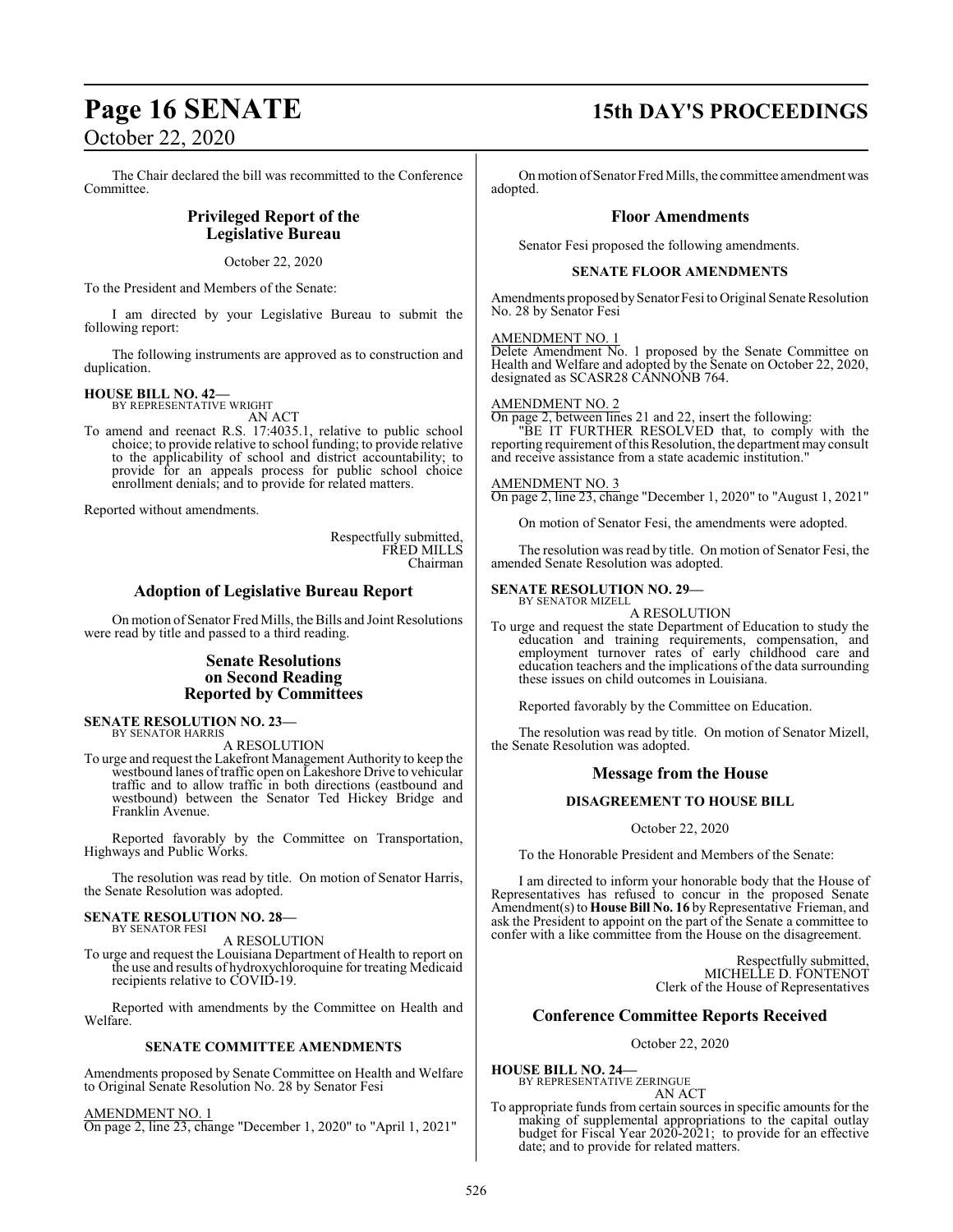# **15th DAY'S PROCEEDINGS Page 17 SENATE**

# October 22, 2020

The Conference Committee Reports for the above legislative instruments lie over under the rules.

#### **Rules Suspended**

Senator Carter asked for and obtained a suspension of the rules to take up at this time:

#### **Reports of Committees**

The following reports of committees were received and read:

#### **REPORT OF COMMITTEE ON**

#### **LABOR AND INDUSTRIAL RELATIONS**

Senator Troy Carter, Chairman on behalf of the Committee on Labor and Industrial Relations, submitted the following report:

#### October 22, 2020

To the President and Members of the Senate:

I am directed by your Committee on Labor and Industrial Relations to submit the following report:

# **HOUSE CONCURRENT RESOLUTION NO. 36—** BY REPRESENTATIVE LYONS

A CONCURRENT RESOLUTION

To create a task force to study and make recommendations for replenishing the unemployment trust fund and increasing the unemployment compensation weekly benefit amount and to submit a written report of its findings and recommendations to the Legislature of Louisiana not later than thirty days prior to the convening of the 2021 Regular Session.

Reported with amendments.

Respectfully submitted, TROY CARTER Chairman

#### **House Concurrent Resolutions on Second Reading Just Reported by Committees**

Senator Carter asked for and obtained a suspension of the rules to take up House Concurrent Resolutions just reported by Committees.

#### **HOUSE CONCURRENT RESOLUTION NO. 36—** BY REPRESENTATIVE LYONS

A CONCURRENT RESOLUTION

To create a task force to study and make recommendations for replenishing the unemployment trust fund and increasing the unemployment compensation weekly benefit amount and to submit a written report of its findings and recommendations to the Legislature of Louisiana not later than thirty days prior to the convening of the 2021 Regular Session.

Reported with amendments by the Committee on Labor and Industrial Relations.

#### **SENATE COMMITTEE AMENDMENTS**

Amendments proposed by Senate Committee on Labor and Industrial Relations to Original House Concurrent Resolution No. 36 by Representative Lyons

AMENDMENT NO. 1

On page 3, between lines 6 and 7, insert:

"(1) The president of the Senate or his designee. (2) The speaker of the House of Representatives or his designee."

AMENDMENT NO. 2 On page 3, line 7, change "(1)" to "(3)"

AMENDMENT NO. 3 On page 3, line 8, change " $(2)$ " to " $(4)$ "

AMENDMENT NO. 4 On page 3, line 9, change "(4)" to "(5)"

AMENDMENT NO. 5 On page 3, line 10, change "(5)" to "(6)"

AMENDMENT NO. 6 On page 3, line 11, change "(6)" to "(7)"

AMENDMENT NO. 7 On page 3, line 12, change "(7)" to "(8)"

On motion of Senator Carter, the committee amendment was adopted.

On motion of Senator Carter, the amended resolution was read by title and returned to the Calendar, subject to call.

#### **Appointment of Conference Committee on House Bill No. 16**

The President of the Senate appointed to the Conference Committee on **House Bill No. 16** the following members of the Senate:

> Senators Fields, Cathey and Mizell.

#### **Recess**

On motion of Senator Mizell, the Senate took a recess at 12:15 o'clock P.M. until 2:00 o'clock P.M.

#### **After Recess**

The Senate was called to order at 2:40 o'clock P.M. by the President of the Senate.

### **ROLL CALL**

The roll being called, the following members answered to their names:

#### PRESENT

Mr. President Fesi Fesi Mills, R.<br>Abraham Fields Mizell Abraham Fields<br>Allain Harris Allain Harris Morris Barrow Henry Peacock<br>Bernard Hensgens Pope Boudreaux Hewitt Price<br>
Bouie Johns Reese Bouie Johns Reese<br>Carter Lambert Smith Cathey Luneau Talbot<br>Cloud McMath White Cloud McMath<br>
Connick Mills, F. Total - 33

Hensgens Pope<br>Hewitt Price Lambert Smith<br>
Luneau Talbot Womack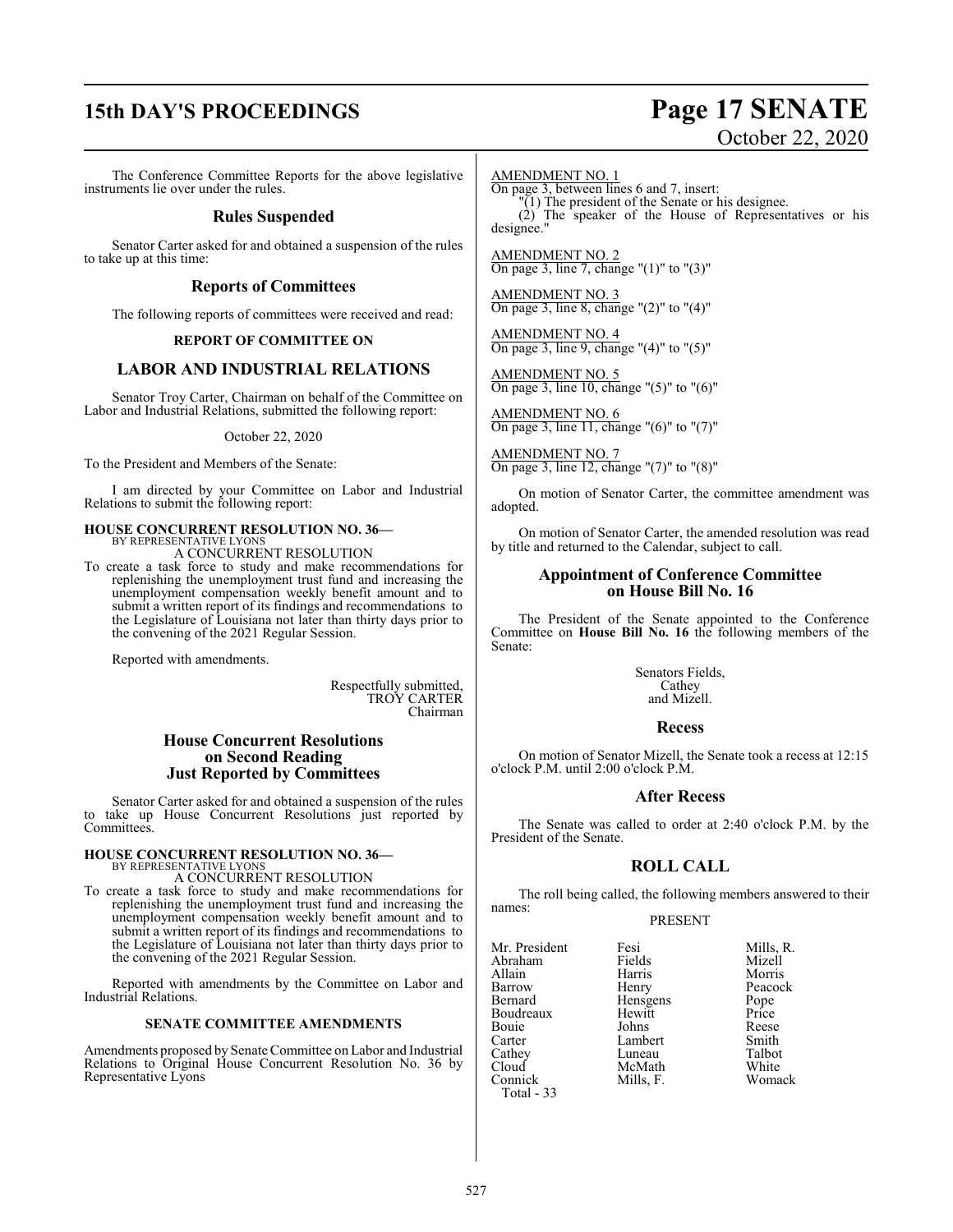#### ABSENT

Foil Milligan Tarver<br>
Iackson Peterson Ward Total - 6

The President of the Senate announced there were 33 Senators present and a quorum.

Peterson

#### **Senate Business Resumed After Recess**

## **Privileged Report of the Legislative Bureau**

October 22, 2020

To the President and Members of the Senate:

I am directed by your Legislative Bureau to submit the following report:

The following instruments are approved as to construction and duplication.

#### **HOUSE BILL NO. 100—**

BY REPRESENTATIVES NEWELL, BRYANT, AND JONES AN ACT

To amend and reenact R.S. 46:2751(C), 2752(C) and (D), 2755(B)(introductory paragraph), and 2756 and to enact R.S.  $46:2751(B)(1)(i)$  and  $(4)$ ,  $2752(E)$ , and  $2755(B)(5)$ , relative to the Juvenile Justice Reform Act Implementation Commission; to provide relative to the commission's purposes, powers, and duties; to provide relative to the membership of the commission; to require the commission to consider the well-being of youth in the juvenile justice system during a public health emergency; to provide relative to meetings of the commission; to provide relative to officers of the commission; to require annual reports of the commission; to provide for an effective date; and to provide for related matters.

Reported without amendments.

Respectfully submitted, FRED MILLS Chairman

#### **Adoption of Legislative Bureau Report**

On motion of Senator Fred Mills, the Bills and Joint Resolutions were read by title and passed to a third reading.

#### **Appointment of Conference Committee on House Bill No. 85**

The President of the Senate appointed to the Conference Committee on **House Bill No. 85** the following members of the Senate:

> Senators White, Johns and Smith.

#### **Appointment of Conference Committee on House Bill No. 96**

The President of the Senate appointed to the Conference Committee on **House Bill No. 96** the following members of the Senate:

> Senators Fields, Talbot and Mizell.

# **Page 18 SENATE 15th DAY'S PROCEEDINGS**

## **Conference Committee Reports Received**

October 22, 2020

**HOUSE BILL NO. 84—** BY REPRESENTATIVE EDMONDS

AN ACT

To amend and reenact R.S. 39:134(C), relative to the expenditure of federal funds; to modify requirements for Joint Legislative Committee on the Budget approval of the expenditure of federal funds received under certain circumstances; to provide for certain requirements; and to provide for related matters.

The Conference Committee Reports for the above legislative instruments lie over under the rules.

#### **Rules Suspended**

Senator Jackson asked for and obtained a suspension of the rules to take up at this time:

#### **Introduction of Senate Resolutions**

Senator Barrow asked for and obtained a suspension of the rules to read Senate Resolutions a first and second time.

On motion of Senator Barrow, the rules were suspended.

#### **SENATE RESOLUTION NO. 50—** BY SENATOR JACKSON

A RESOLUTION

To urge and request the Department of Children and Family Services and the Louisiana Department of Health to study and develop mechanisms and processes to further protect developmentally and physically disabled state benefit recipients from sexual and physical exploitation or abuse and to present the findings and make recommendations for legislation to the Senate Select Committee on Women and Children no later than February 28, 2021.

On motion of Senator Barrow the resolution was read by title and adopted.

On motion of Senator Barrow, the rules were suspended.

#### **SENATE RESOLUTION NO. 51—** BY SENATOR BARROW

A RESOLUTION

To memorialize the Congress of the United States to take necessary actions to review and enact federal law to fully protect developmentally and physically disabled federal benefit recipients from sexual and physical exploitation or abuse by payees and fiduciaries.

On motion of Senator Barrow the resolution was read by title and adopted.

On motion of Senator Barrow, the rules were suspended.

#### **SENATE RESOLUTION NO. 52—** BY SENATOR BARROW

A RESOLUTION

To recreate and provide with respect to the Task Force on Prevention of Human Degradation and Exploitation of Vulnerable Individuals in Community-Based Residential Settings created by Senate Resolution No. 23 of the 2018 Second Extraordinary Session of the Legislature and continued by Senate Resolution 203 of the 2019 Regular Session of the Louisiana Legislature.

On motion of Senator Barrow the resolution was read by title and adopted.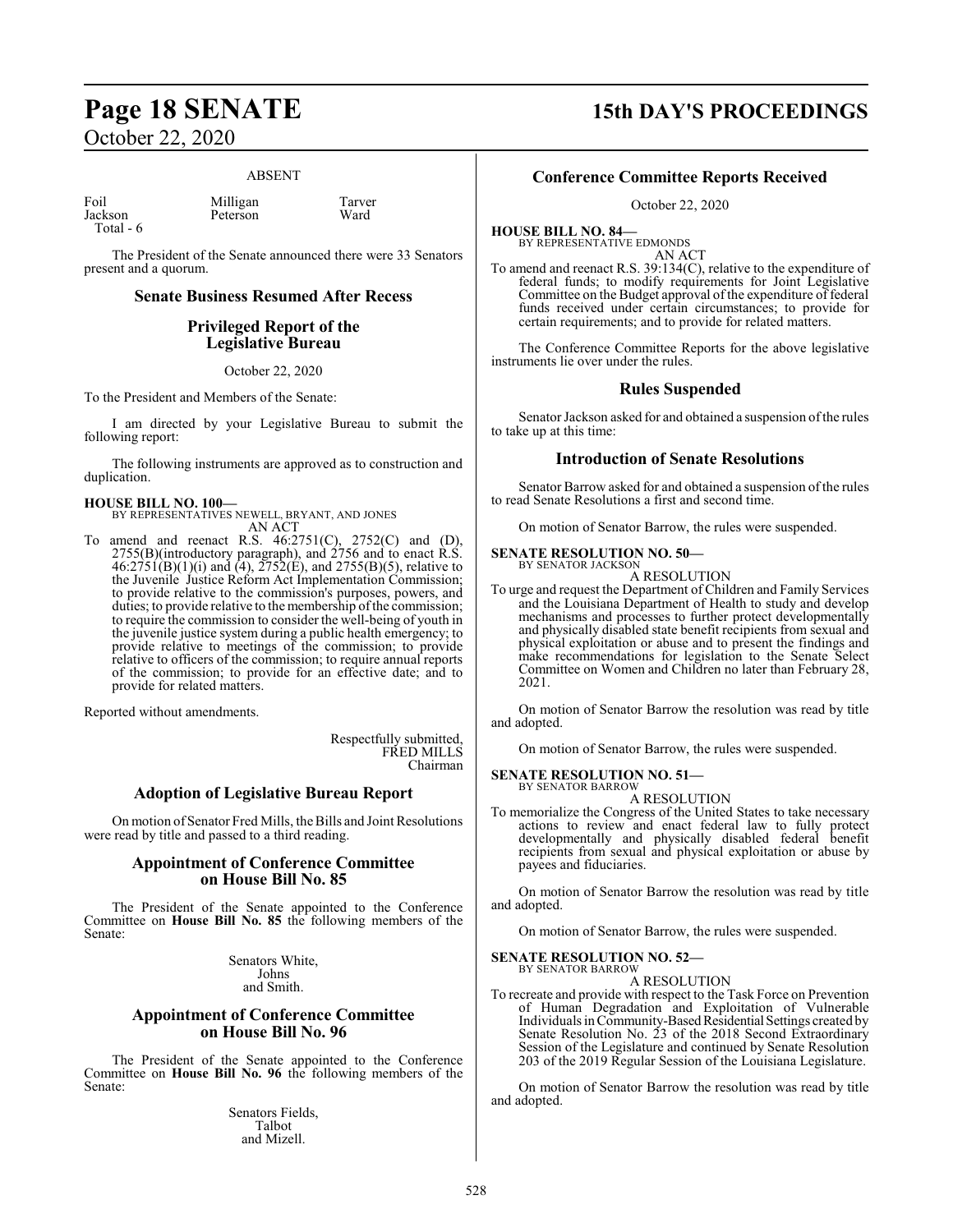# **15th DAY'S PROCEEDINGS Page 19 SENATE**

#### **Senate Resolutions on Second Reading, Subject to Call**

On motion of Senator Barrow, the rules were suspended.

#### **Called from the Calendar**

Senator Barrow asked that Senate Resolution No. 49 be called from the Calendar.

#### **SENATE RESOLUTION NO. 49—** BY SENATOR BARROW

A RESOLUTION

To urge and request the Louisiana Department of Health, the Louisiana Department of Insurance, and the Governor's Office to study the decline in the number of children with health insurance in the state of Louisiana and report their findings back to the Senate Committee on Health and Welfare.

On motion of Senator Barrow the resolution was read by title and adopted.

#### **Senate Bills and Joint Resolutions Returned from the House of Representatives with Amendments**

**SENATE BILL NO. 37—** BY SENATOR WHITE

AN ACT

To enact R.S. 48:58, relative to the duties of the secretary of the Department ofTransportation and Development; to provide that the secretary shall begin construction immediately and expeditiously after funding is made available for a project in the capital outlay act; to provide relative to public statements and notices of delay in construction; to provide for an effective date; and to provide for related matters.

The bill was read by title. Returned from the House of Representatives with amendments:

#### **HOUSE FLOOR AMENDMENTS**

Amendments proposed byRepresentative Magee to Engrossed Senate Bill No. 37 by Senator White

#### AMENDMENT NO. 1

On page 2, delete lines 5 through 9 in their entirety and insert the following:

"Section 2. The provisions of this Act shall become effective on the later of the effective date of any act that transfers funds to the Bar Assistance Relief Subaccount or any act that appropriates budget authority to the treasurer for the Bar Assistance Relief Program as provided for in House Bill No. 85 of this 2020 Second Extraordinary Session."

Senator White moved to reject the amendments proposed by the House.

### **ROLL CALL**

The roll was called with the following result:

#### YEAS

| Mr. President | Fields   | Mizell  |
|---------------|----------|---------|
| Abraham       | Foil     | Morris  |
| Allain        | Harris   | Peacock |
| Barrow        | Henry    | Pope    |
| Bernard       | Hensgens | Price   |
| Boudreaux     | Hewitt   | Reese   |
| Bouie         | Johns    | Smith   |
| Carter        | Lambert  | Talbot  |
| Cathey        | Luneau   | Tarver  |

## Cloud McMath Ward<br>
Connick Mills, F. White Connick Mills, F. White<br>
Fesi Mills, R. Womack Total - 36

Total - 0

Total - 3

Mills, R. NAYS

ABSENT

Jackson Milligan Peterson

The Chair declared the Senate rejected the amendments proposed by the House.

#### **Rules Suspended**

Senator Cathey asked for and obtained a suspension of the rules to take up at this time:

#### **House Bills and Joint Resolutions on Third Reading and Final Passage, Subject to Call**

#### **Called from the Calendar**

Senator Cathey asked that House Bill No. 75 be called from the Calendar.

**HOUSE BILL NO. 75—** BY REPRESENTATIVE MCFARLAND AND SENATOR CATHEY AN ACT

To amend and reenact the heading of Part II-A of Title 3 of the Louisiana Revised Statutes of 1950 and R.S. 3:4321(C) and (D) and to enact R.S. 3:4321(E), relative to the severance tax on timber; to modify the disposition of the portion of the severance tax on timber allocated to the state general fund; to create the "Wildfire Suppression Subfund"; to provide for the use of monies in the subfund; to provide for the appointment of forest firefighters within the office of forestry; to provide for an effective date; and to provide for related matters.

The bill was read by title. Senator Cathey moved the final passage of the bill.

### **ROLL CALL**

The roll was called with the following result:

#### YEAS

| Mr. President         | Foil          | Morris  |
|-----------------------|---------------|---------|
| Abraham               | Harris        | Peacock |
| Allain                | Henry         | Pope    |
| Barrow                | Hensgens      | Price   |
| Bernard               | Hewitt        | Reese   |
| Boudreaux             | Jackson       | Smith   |
| Bouie                 | Johns         | Talbot  |
| Carter                | Lambert       | Tarver  |
| Cathey                | Luneau        | Ward    |
| Cloud                 | McMath        | White   |
| Connick               | Mills, F.     | Womack  |
| Fesi                  | Mills, R.     |         |
| Fields                | Mizell        |         |
| Total - 37            |               |         |
|                       | <b>NAYS</b>   |         |
| Total - 0             |               |         |
|                       | <b>ABSENT</b> |         |
| Milligan<br>Total - 2 | Peterson      |         |

# October 22, 2020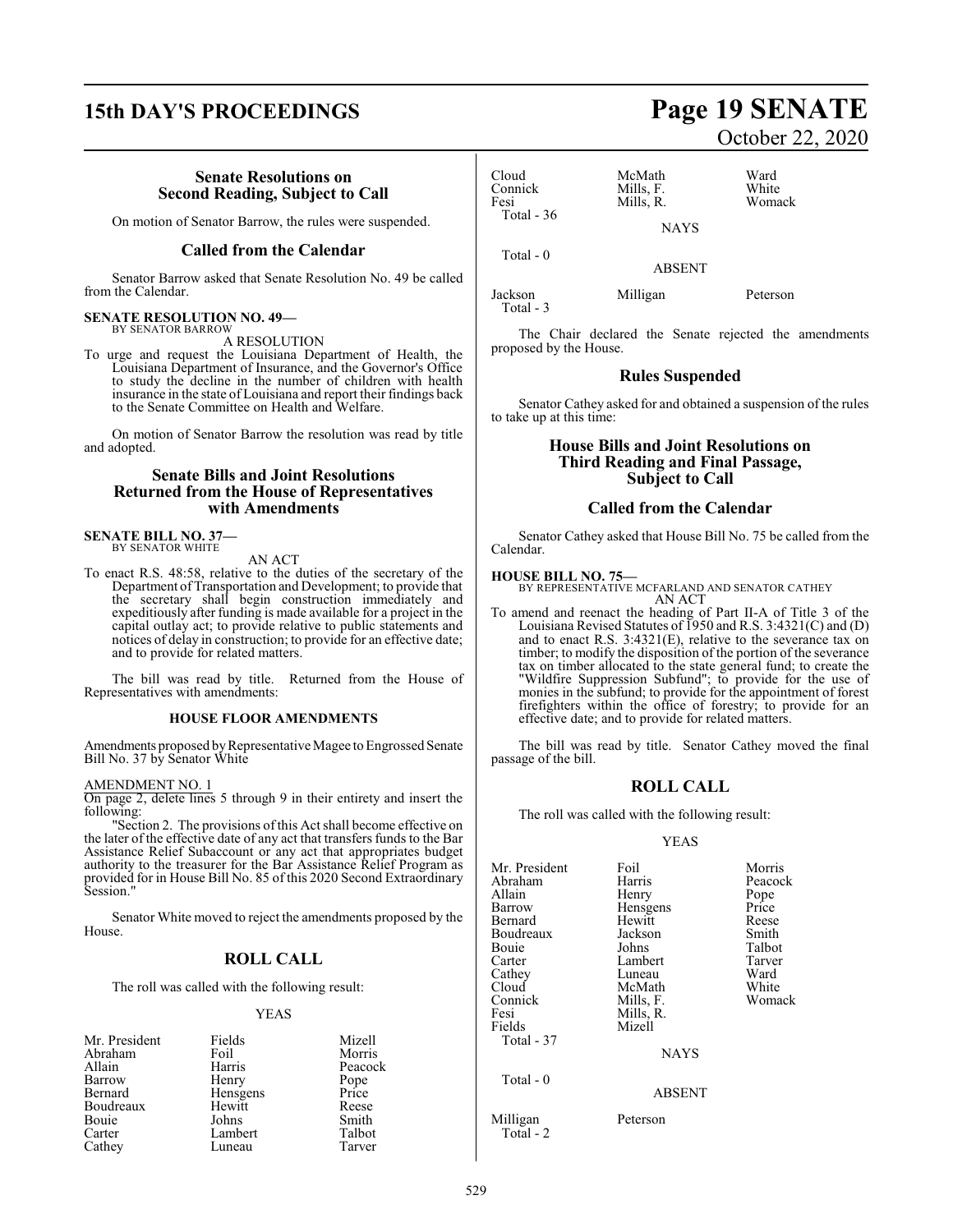# **Page 20 SENATE 15th DAY'S PROCEEDINGS**

## October 22, 2020

The Chair declared the bill was passed and ordered it returned to the House. Senator Cathey moved to reconsider the vote by which the bill was passed and laid the motion on the table.

#### **Called from the Calendar**

Senator Ward asked that House Bill No. 72 be called from the Calendar.

#### **HOUSE BILL NO. 72—**

BY REPRESENTATIVE STEFANSKI AN ACT

To amend and reenact R.S. 39:100.44(J), relative to the Louisiana Main Street Recovery Program; to dedicate a certain portion of program funds for certain businesses; to provide relative to calculation of award amounts; to provide an effective date; and to provide for related matters.

#### **Floor Amendments**

Senator White proposed the following amendments.

#### **SENATE FLOOR AMENDMENTS**

Amendments proposed by Senator White to Reengrossed House Bill No. 72 by Representative Stefanski

#### AMENDMENT NO. 1

In Senate Committee Amendment 1 (SCAHB72 HESSM 693) proposed by the Senate Committee on Finance and adopted by the Senate on October 20, 2020, on page 1, on line 5, delete "Act." and insert the following: "Act and the provisions of this Act shall become effective if and when Senate Bill No. 38 is enacted and becomes effective."

#### AMENDMENT NO. 2

Delete Senate Committee Amendment 2 (SCAHB72 HESSM 693) proposed by the Senate Committee on Finance and adopted by the Senate on October 20, 2020.

AMENDMENT NO. 3 On page 2, delete lines 16 through 20

On motion of Senator White, the amendments were adopted.

The bill was read by title. Senator Ward moved the final passage of the amended bill.

## **ROLL CALL**

The roll was called with the following result:

#### YEAS

| Mr. President        | Fields        | Mills, R. |
|----------------------|---------------|-----------|
| Abraham              | Foil          | Morris    |
| Allain               | Harris        | Peacock   |
| Barrow               | Henry         | Pope      |
| Bernard              | Hensgens      | Price     |
| Boudreaux            | Hewitt        | Reese     |
| Bouie                | Jackson       | Smith     |
| Carter               | Johns         | Talbot    |
| Cathey               | Lambert       | Tarver    |
| Cloud                | McMath        | Ward      |
| Fesi                 | Mills, F.     | White     |
| Total $-33$          |               |           |
|                      | <b>NAYS</b>   |           |
| Connick<br>Total - 3 | Mizell        | Womack    |
|                      | <b>ABSENT</b> |           |
| Luneau<br>Total - 3  | Milligan      | Peterson  |

The Chair declared the amended bill was passed and ordered it returned to the House. Senator Ward moved to reconsider the vote by which the bill was passed and laid the motion on the table.

#### **Called from the Calendar**

Senator Cloud asked that House Bill No. 38 be called from the Calendar.

#### **HOUSE BILL NO. 38—**

BY REPRESENTATIVES HARRIS, AMEDEE, BACALA, CARRIER,<br>CREWS, ECHOLS, EDMONDS, EDMONSTON, FIRMENT, FONTENOT,<br>GADBERRY, GAROFALO, HODGES, HORTON, NELSON, CHARLES<br>OWEN, PRESSLY, SEABAUGH, VILLIO, AND WRIGHT<br>AN ACT

To enact Part VIII of Chapter 1 of Subtitle I of Title 39 of the Louisiana Revised Statutes of 1950, to be comprised of R.S. 39:291 and 292, relative to funding for parish and municipal police departments; to provide for budget submission requirements; to provide for the authority of the Joint Legislative Committee on the Budget; and to provide for related matters.

#### **Floor Amendments**

Senator Peacock proposed the following amendments.

#### **SENATE FLOOR AMENDMENTS**

Amendments proposed by Senator Peacock to Reengrossed House Bill No. 38 by Representative Harris

#### AMENDMENT NO. 1

Delete Senate Floor Amendment No. 1 through 12 proposed by Senator Peacock and adopted by the Senate on October 22, 2020.

On motion of Senator Peacock, the amendments were adopted.

#### **Floor Amendments**

Senator Boudreaux proposed the following amendments.

#### **SENATE FLOOR AMENDMENTS**

Amendments proposed by Senator Boudreaux to Reengrossed House Bill No. 38 by Representative Harris

AMENDMENT NO. 1 On page 1, line 4, after "municipal" change "police" to "government"

AMENDMENT NO. 2 On page 1, line 10, after "PART VII." change "POLICE" to "LOCAL GOVERNMENT"

AMENDMENT NO. 3 On page 1, line 12, after "Louisiana" change "Police" to "Local Government"

AMENDMENT NO. 4 On page 1, line 14, after "Municipal" change "police" to "government"

AMENDMENT NO. 5 On page 1, line 17, after "police" delete "department" and insert ", public works, fire, or parks and recreation departments

AMENDMENT NO. 6 On page 2, line 1, after "police" delete "department" and insert ", public works, fire, or parks and recreation departments"

#### AMENDMENT NO. 7 On page 2, line 6, after "police" delete "department" and insert ", public works, fire, or parks and recreation departments'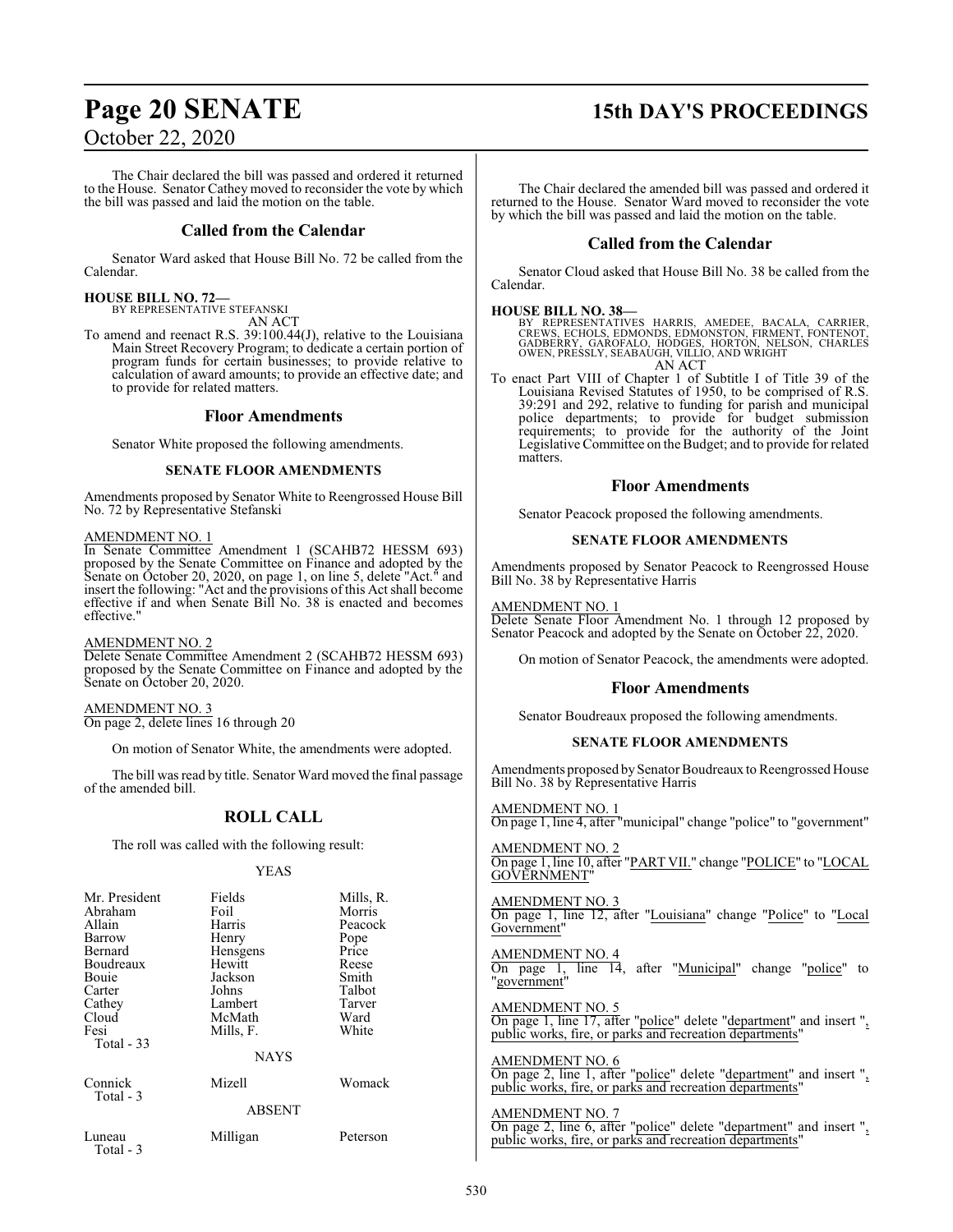# **15th DAY'S PROCEEDINGS Page 21 SENATE**

AMENDMENT NO. 8

On page 2, line 14, after "public" change "safety" to "services"

AMENDMENT NO. 9 On page 2, line 16, after "public" change "safety" to "services"

AMENDMENT NO. 10 On page 2, line 23, after "police" delete "department" and insert ", public works, fire, or parks and recreation departments'

AMENDMENT NO. 11 On page 2, line 14, after "collections" insert "or decrease in selfgenerated revenue"

#### **Ruling From the Chair**

Senator Peacock asked for a ruling from the Chair as to whether the amendment is germane to the bill.

The Chair ruled that the amendment is germane to the bill.

Senator Boudreaux moved the adoption of the amendments.

Senator Cloud objected.

## **ROLL CALL**

The roll was called with the following result:

#### YEAS

| Barrow     | Hensgens  | Price        |
|------------|-----------|--------------|
| Boudreaux  | Jackson   | Reese        |
| Bouie      | Johns     | Smith        |
| Carter     | Luneau    | <b>Tarve</b> |
| Connick    | McMath    | Woma         |
| Fields     | Mills, F. |              |
| Harris     | Mills, R. |              |
| Total - 19 |           |              |
|            |           |              |

Luneau Tarver<br>
McMath Womack McMath Mills, F. Mills, R. NAYS

Mr. President Foil Peacock<br>Abraham Henry Pope Abraham Henry Pope<br>
Allain Hewitt Talbot Allain Hewitt Talbot<br>Bernard Lambert White Bernard Lambert<br>Cloud Mizell Cloud Mizell<br>Fesi Morris Total - 16

Morris

ABSENT

Cathey Peterson<br>Milligan Ward Milligan Total - 4

The Chair declared the amendments were adopted.

The bill was read by title. Senator Cloud moved the final passage of the amended bill.

### **ROLL CALL**

The roll was called with the following result:

#### YEAS

| Mr. President | Foil    | Peacock |
|---------------|---------|---------|
| Abraham       | Henry   | Pope    |
| Allain        | Hewitt  | Reese   |
| Bernard       | Lambert | Talbot  |
| Cloud         | McMath  | White   |
| Connick       | Mizell  | Womack  |
| Fesi          | Morris  |         |
|               |         |         |

Total - 20

# October 22, 2020

**NAYS** 

Barrow Harris Mills, F.<br>Boudreaux Hensgens Mills, R. Boudreaux Hensgens Mills,<br>Bouie Jackson Price Bouie Jackson Price Carter Johns<br>Fields Lunea Total - 14

Milligan

Luneau

ABSENT

Cathey Peterson Ward Total - 5

The Chair declared the amended bill was passed and ordered it returned to the House. Senator Cloud moved to reconsider the vote by which the bill was passed and laid the motion on the table.

#### **Message from the House**

#### **DISCHARGE OF CONFERENCE COMMITTEE REPORT**

#### October 22, 2020

To the Honorable President and Members of the Senate:

I am directed to inform your honorable body that the House of Representatives has discharged the Report of the Conference Committee on the disagreement to **House Bill No. 54**.

> Respectfully submitted, MICHELLE D. FONTENOT Clerk of the House of Representatives

#### **Message from the House**

#### **HOUSE CONFEREES APPOINTED**

October 22, 2020

To the Honorable President and Members of the Senate:

I am directed to inform your honorable body that the Speaker of the House of Representatives has appointed the following members, on the part of the House of Representatives, to confer, with a like committee from the Senate, on the disagreement to **House Bill No. 16** by Representative Frieman:

Representatives Frieman, Garofalo and Seabaugh.

Respectfully submitted, MICHELLE D. FONTENOT Clerk of the House of Representatives

#### **Motion**

Senator Fields moved to discharge the Conference Committee on House Bill No. 54.

Without objection, so ordered.

#### **Appointment of Conference Committee on Senate Bill No. 37**

The President of the Senate appointed the following members to confer with a like committee from the House to consider the disagreement on **Senate Bill No. 37**:

> Senators White, Tarver and Barrow.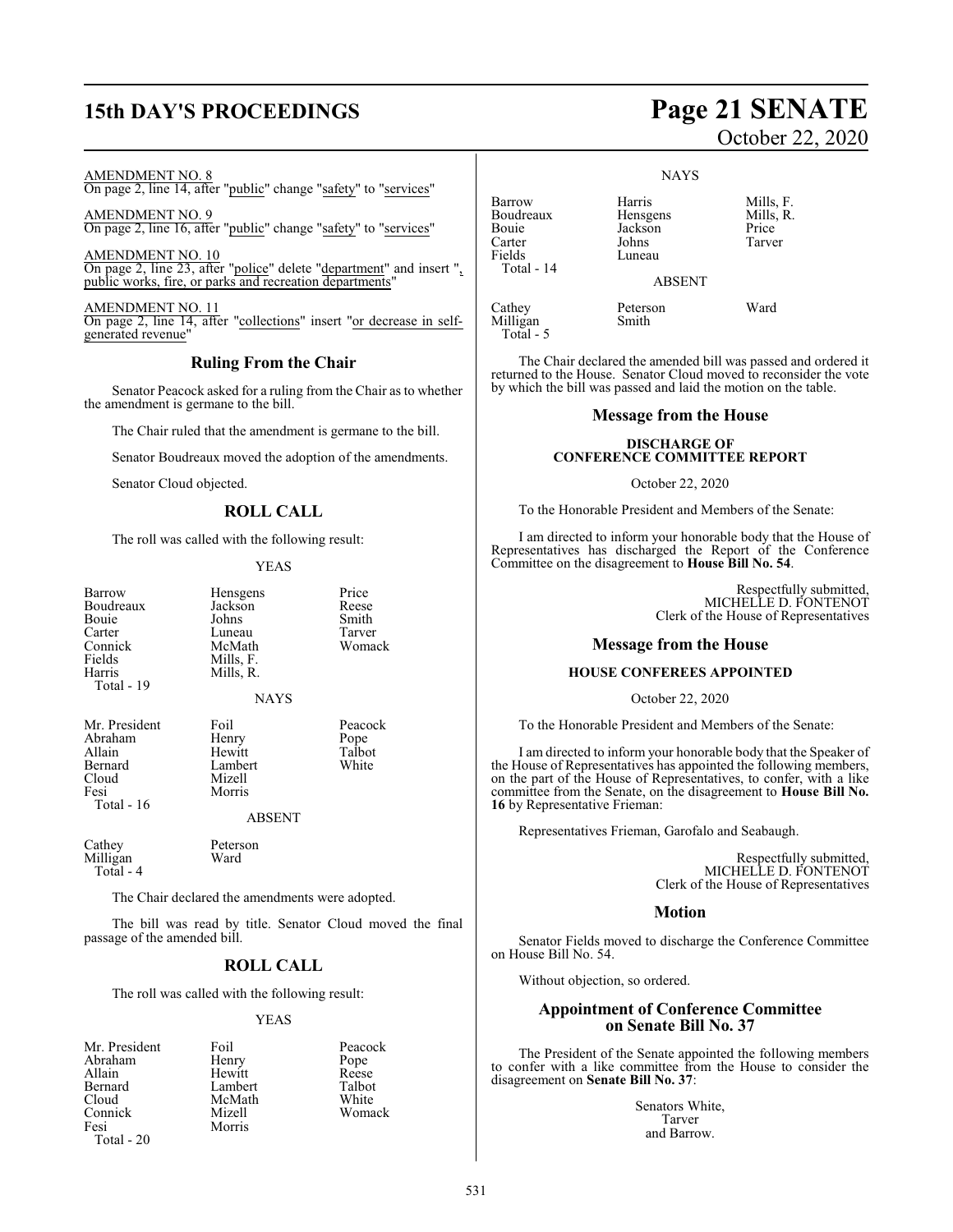# **Page 22 SENATE 15th DAY'S PROCEEDINGS**

October 22, 2020

### **Message from the House**

#### **HOUSE CONFEREES APPOINTED**

October 22, 2020

To the Honorable President and Members of the Senate:

I am directed to inform your honorable body that the Speaker of the House of Representatives has appointed the following members, on the part of the House of Representatives, to confer, with a like committee from the Senate, on the disagreement to **Senate Bill No. 12** by Senator Mills:

Representatives Edmonds, Bagley and Bacala .

Respectfully submitted, MICHELLE D. FONTENOT Clerk of the House of Representatives

#### **Message from the House**

#### **ADOPTION OF CONFERENCE COMMITTEE REPORT**

October 22, 2020

To the Honorable President and Members of the Senate:

I am directed to inform your honorable body that the House of Representatives has adopted the Report of the Conference Committee on the disagreement to **House Bill No. 24**.

> Respectfully submitted, MICHELLE D. FONTENOT Clerk of the House of Representatives

#### **Conference Committee Reports**

The following reports were received and read:

# **HOUSE BILL NO. 24—** BY REPRESENTATIVE ZERINGUE

AN ACT

To appropriate funds from certain sources in specific amounts for the making of supplemental appropriations to the capital outlay budget for Fiscal Year 2020-2021; to provide for an effective date; and to provide for related matters.

#### **CONFERENCE COMMITTEE REPORT**

#### October 22, 2020

To the Honorable Speaker and Members of the House of Representatives and the Honorable President and Members of the Senate.

Ladies and Gentlemen:

We, the conferees appointed to confer over the disagreement between the two houses concerning House Bill No. 24 by Representative Zeringue recommend the following concerning the Engrossed bill:

- 1. That the set of Senate Floor Amendments by Senator Allain (#516) be adopted.
- 2. That the following amendments be adopted:

#### AMENDMENT NO. 1

On page 1, between lines 8 and 9, insert the following:

"A. Notwithstanding any provision of law to the contrary, including the provisions of the Capital Outlay Act, the appropriation to 01/107 DIVISION OF ADMINISTRATION for the Repair, Restoration and Replacement for Declared Disasters, Planning, Construction, Renovation, and Acquisition (Statewide) project is hereby amended and reenacted to include an appropriation made out of the Capital Outlay Savings Fund:

On page 7, delete line 51 in its entirety and insert the following:

| "Priority 1                              | 97,059,530  |
|------------------------------------------|-------------|
| Payable from Capital Outlay Savings Fund | 20,000,000  |
| Total                                    | 117.059.530 |

Provided, however, that \$20,000,000 of the appropriation for this project from the Capital Outlay Savings Fund shall be used to fund the construction, repair, or restoration of state-owned buildings damaged or destroyed by Hurricane Laura or Hurricane Delta.'

AMENDMENT NO. 2 On page 1, at the beginning of line 9, delete "A." and insert "B."

AMENDMENT NO. 3 On page 1, at the beginning of line 22, delete "B." and insert "C."

Respectfully submitted,

Representatives: Senators: Senators: Senators: Senators: Senators: Senators: Senators: Senators: Senators: Senators: Senators: Senators: Senators: Senators: Senators: Senators: Senators: Senators: Senators: Senators: Senat Patrick Page Cortez<br>R. L. Bret Allain II Jerome "Zee" Zeringue<br>Tanner D. Magee Mack A. "Bodi" White Jr.

Senator Allain moved to adopt the Conference Committee Report.

#### **ROLL CALL**

The roll was called with the following result:

#### YEAS

| Mr. President | Foil      | Mizell  |
|---------------|-----------|---------|
|               |           |         |
| Abraham       | Harris    | Morris  |
| Allain        | Henry     | Peacock |
| Barrow        | Hensgens  | Pope    |
| Bernard       | Hewitt    | Price   |
| Boudreaux     | Jackson   | Reese   |
| Bouie         | Johns     | Smith   |
| Cathey        | Lambert   | Talbot  |
| Cloud         | Luneau    | Tarver  |
| Connick       | McMath    | Ward    |
| Fesi          | Mills, F. | White   |
| Fields        | Mills, R. | Womack  |
| Total - 36    |           |         |
|               |           |         |

**NAYS** 

Total - 0

Total - 3

Carter Milligan Peterson

The Chair declared the Conference Committee Report was adopted.

ABSENT

#### **Rules Suspended**

Senator Carter asked for and obtained a suspension of the rules to revert to:

### **House Concurrent Resolutions to be Adopted, Subject to Call**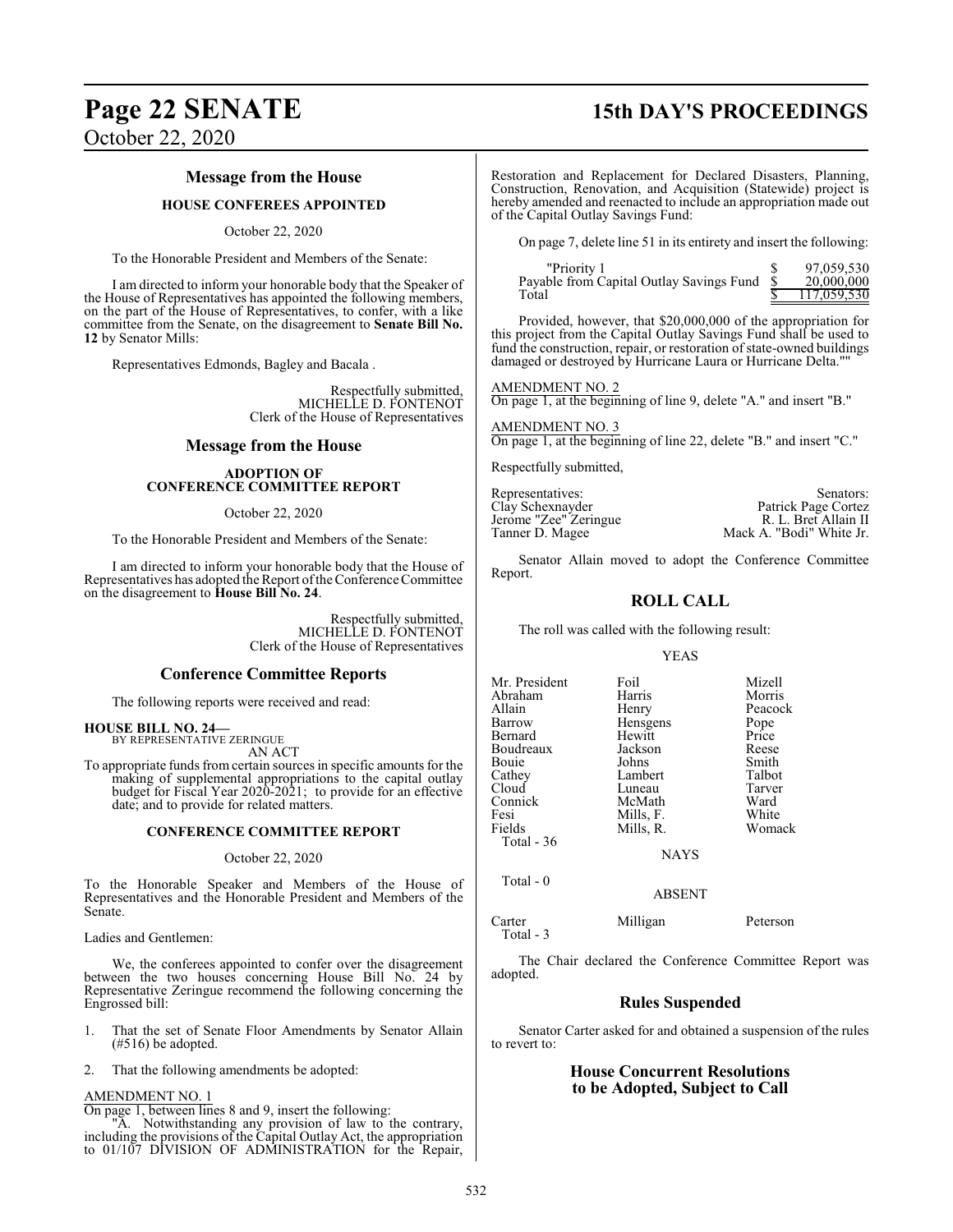# **15th DAY'S PROCEEDINGS Page 23 SENATE**

#### **Called from the Calendar**

Senator Carter asked that House Concurrent Resolution No. 36 be called from the Calendar.

#### **HOUSE CONCURRENT RESOLUTION NO. 36—**

BY REPRESENTATIVE LYONS A CONCURRENT RESOLUTION

To create a task force to study and make recommendations for replenishing the unemployment trust fund and increasing the unemployment compensation weekly benefit amount and to submit a written report of its findings and recommendations to the Legislature of Louisiana not later than thirty days prior to the convening of the 2021 Regular Session.

#### **Floor Amendments**

Senator Hewitt proposed the following amendments.

#### **SENATE FLOOR AMENDMENTS**

Amendments proposed by Senator Hewitt to Original House Concurrent Resolution No. 36 by Representative Lyons

#### AMENDMENT NO. 1

On page 3, between lines 12 and 13, insert:

"(9) One representative from Greater New Orleans, Inc.

(10) One representative from Louisiana Women Lead.

(11) One representative from the Louisiana Community and Technical College System.

(12) The Revenue Estimating Conference faculty member with revenue forecasting expertise.

(13) One representative from North Louisiana Economic Partnership."

#### AMENDMENT NO. 2

On page 3, between lines 24 and 25, insert:

"(5) Mechanisms or measures for assisting the unemployed to re-enter the workforce, including training needed to develop new skills required for available jobs.

#### AMENDMENT NO. 3

On page 3, line 29, after "Project," delete the remainder of the line and insert: "the director of the Workplace Justice Project, the president of Greater New Orleans, Inc., the executive director of Louisiana Women Lead, the president of the Louisiana Community and Technical College System, and the faculty member serving on the Revenue Estimating Conference."

On motion of Senator Hewitt, the amendments were adopted.

The resolution was read by title. Senator Carter moved to concur in the amended House Concurrent Resolution.

#### **ROLL CALL**

The roll was called with the following result:

#### YEAS

| Mr. President | Foil      | Morris  |
|---------------|-----------|---------|
| Abraham       | Harris    | Peacock |
| Allain        | Henry     | Pope    |
| Barrow        | Hensgens  | Price   |
| Bernard       | Hewitt    | Reese   |
| Boudreaux     | Jackson   | Smith   |
| Bouie         | Johns     | Talbot  |
| Carter        | Lambert   | Tarver  |
| Cathey        | Luneau    | Ward    |
| Cloud         | McMath    | White   |
| Connick       | Mills, F. | Womack  |
| Fesi          | Mills, R. |         |
| Fields        | Mizell    |         |
| Total - 37    |           |         |

# October 22, 2020

**NAYS** 

ABSENT

Milligan Peterson Total - 2

Total - 0

The Chair declared the Senate concurred in the amended House Concurrent Resolution and ordered it returned to the House.

#### **House Bills and Joint Resolutions on Third Reading and Final Passage**

## **HOUSE BILL NO. 43—** BY REPRESENTATIVE BACALA

AN ACT

To enact R.S.  $40:2009.4(A)(7)$  and  $2166.5(B)(12)$ , relative to rights of nursing home residents and residents of adult residential care provider facilities; to provide for legislative findings and intent; to require the Louisiana Department of Health to promulgate rules for visitation during a public health emergency; to provide for exceptions to the rules; to provide for an effective date; and to provide for related matters.

The bill was read by title. Senator Fred Mills moved the final passage of the bill.

#### **ROLL CALL**

The roll was called with the following result:

#### YEAS

| Mr. President<br>Abraham | Fields<br>Foil | Mills, R.<br>Morris |
|--------------------------|----------------|---------------------|
| Allain                   | Harris         | Peacock             |
| Barrow                   | Henry          | Pope                |
| Bernard                  | Hensgens       | Price               |
| Boudreaux                | Hewitt         | Reese               |
| Bouie                    | Jackson        | Smith               |
| Carter                   | Johns          | Talbot              |
| Cathey                   | Lambert        | Tarver              |
| Cloud                    | Luneau         | Ward                |
| Connick                  | McMath         | White               |
| Fesi                     | Mills, F.      | Womack              |
| Total $-36$              |                |                     |
|                          | <b>NAYS</b>    |                     |
| Total $-0$               |                |                     |
|                          | <b>ABSENT</b>  |                     |
| Milligan                 | Mizell         | Peterson            |

The Chair declared the bill was passed and ordered it returned to the House. Senator Fred Mills moved to reconsider the vote by which the bill was passed and laid the motion on the table.

#### **HOUSE BILL NO. 51—**

Total - 3

| BY REPRESENTATIVES MIGUEZ, AMEDEE, CREWS, DESHOTEL. |  |  |
|-----------------------------------------------------|--|--|
| EDMONSTON, EMERSON, FIRMENT, HODGES, HORTON, MACK.  |  |  |
| MCCORMICK. AND SEABAUGH                             |  |  |
| ANT ACT                                             |  |  |

AN ACT To enact R.S. 18:1400.10, relative to funding of elections and related expenses; to provide relative to election expenses paid by the secretary of state; to provide relative to election expenses paid by a governing authority; to provide relative to election expenses incurred by clerks of court and registrars of voters; to provide relative to election expenses for parish boards of election supervisors; to provide exceptions; and to provide for related matters.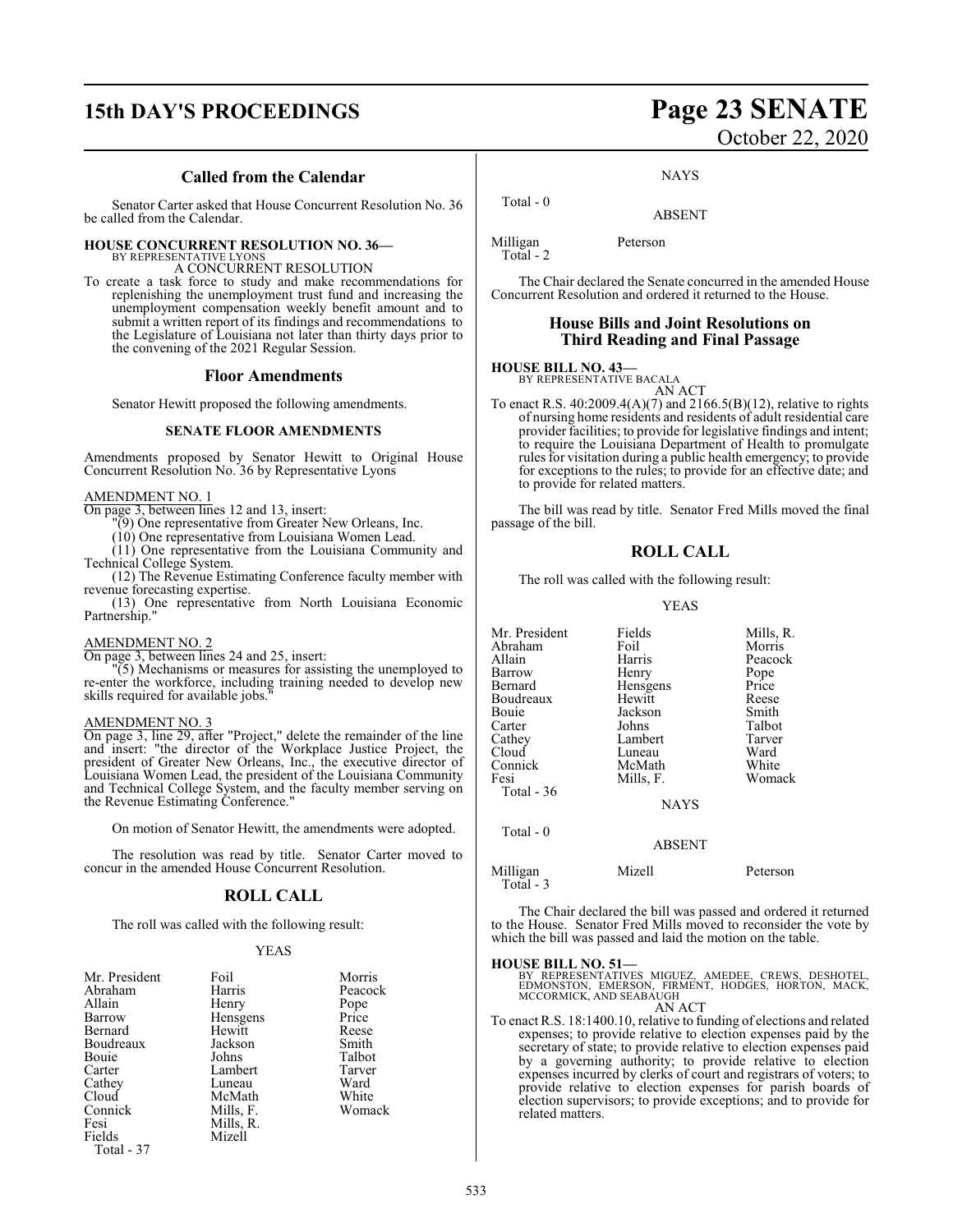# **Page 24 SENATE 15th DAY'S PROCEEDINGS**

October 22, 2020

#### **Floor Amendments**

Senator Ward proposed the following amendments.

#### **SENATE FLOOR AMENDMENTS**

Amendments proposed by Senator Ward to Reengrossed House Bill No. 51 by Representative Miguez

#### AMENDMENT NO. 1

On page 1, after line 20, insert:

"C. The provisions this Section shall not apply to any local governing authority if the local governing authority provides for the use of private funds for election related expenses by ordinance or charter amendment.

Senator Ward moved the adoption of the amendments.

Senator Hewitt objected.

#### **ROLL CALL**

The roll was called with the following result:

#### YEAS

| Mr. President<br>Barrow<br>Boudreaux | Fields<br>Harris<br>Jackson | Pope<br>Price<br>Reese |
|--------------------------------------|-----------------------------|------------------------|
| Bouie                                | Johns                       | Smith                  |
| Carter                               | Luneau                      | Ward                   |
| Cathey                               | McMath                      |                        |
| Connick<br>Total - 19                | Mills, F.                   |                        |
|                                      | <b>NAYS</b>                 |                        |
| Abraham                              | Henry                       | Morris                 |
| Allain                               | Hensgens                    | Peacock                |
| Bernard                              | Hewitt                      | Talbot                 |

Cloud Lambert Tarver Fesi Mills, R.<br>Foil Mizell Total - 18

ABSENT

Womack

Milligan Peterson Total - 2

The Chair declared the amendments were adopted.

#### **Floor Amendments**

Senator Peacock proposed the following amendments.

#### **SENATE FLOOR AMENDMENTS**

Amendments proposed by Senator Peacock to Reengrossed House Bill No. 51 by Representative Miguez

#### AMENDMENT NO. 1

Delete Senate Floor Amendment No. 1 proposed by Senator Ward and adopted by the Senate on October 22, 2020.

Senator Peacock moved the adoption of the amendments.

Senator Jackson objected.

#### **ROLL CALL**

The roll was called with the following result:

|                                                                                  | YEAS                                                                                   |                                                       |
|----------------------------------------------------------------------------------|----------------------------------------------------------------------------------------|-------------------------------------------------------|
| Abraham<br>Allain<br>Bernard<br>Cathey<br>Cloud<br>Fesi<br>Foil<br>Total - 19    | Henry<br>Hensgens<br>Hewitt<br>Lambert<br>Mills, R.<br>Mizell<br>Morris<br><b>NAYS</b> | Peacock<br>Reese<br>Talbot<br>White<br>Womack         |
| Mr. President<br>Barrow<br>Boudreaux<br>Bouie<br>Carter<br>Connick<br>Total - 18 | Fields<br>Harris<br>Jackson<br>Johns<br>Luneau<br>McMath<br>ABSENT                     | Mills, F.<br>Pope<br>Price<br>Smith<br>Tarver<br>Ward |

Milligan Peterson Total - 2

The Chair declared the amendments were adopted.

#### **Senator Mizell in the Chair**

#### **Floor Amendments**

Senator Ward proposed the following amendments.

#### **SENATE FLOOR AMENDMENTS**

Amendments proposed by Senator Ward to Reengrossed House Bill No. 51 by Representative Miguez

#### AMENDMENT NO. 1

On page 1, after line 20, insert the following: <sup>'</sup>C. Notwithstanding Subsection A of this Section, the secretary of state may accept private funding for election related expenses for fair and equitable distribution to local governing authorities."

Senator Ward moved the adoption of the amendments.

Senator Peacock objected.

#### **ROLL CALL**

The roll was called with the following result:

#### YEAS

| Barrow<br>Bernard<br>Boudreaux<br>Bouie<br>Carter<br>Connick<br>Total - 18 | Fields<br>Harris<br>Jackson<br>Johns<br>Luneau<br>Mills, F.                    | Mizell<br>Pope<br>Price<br>Smith<br>Tarver<br>Ward      |
|----------------------------------------------------------------------------|--------------------------------------------------------------------------------|---------------------------------------------------------|
|                                                                            | <b>NAYS</b>                                                                    |                                                         |
| Abraham<br>Allain<br>Cathey<br>Cloud<br>Fesi<br>Foil<br>Total - 18         | Henry<br>Hensgens<br>Hewitt<br>Lambert<br>McMath<br>Mills, R.<br><b>ABSENT</b> | Morris<br>Peacock<br>Reese<br>Talbot<br>White<br>Womack |
| Mr. President                                                              | Milligan                                                                       | Peterson                                                |

Total - 3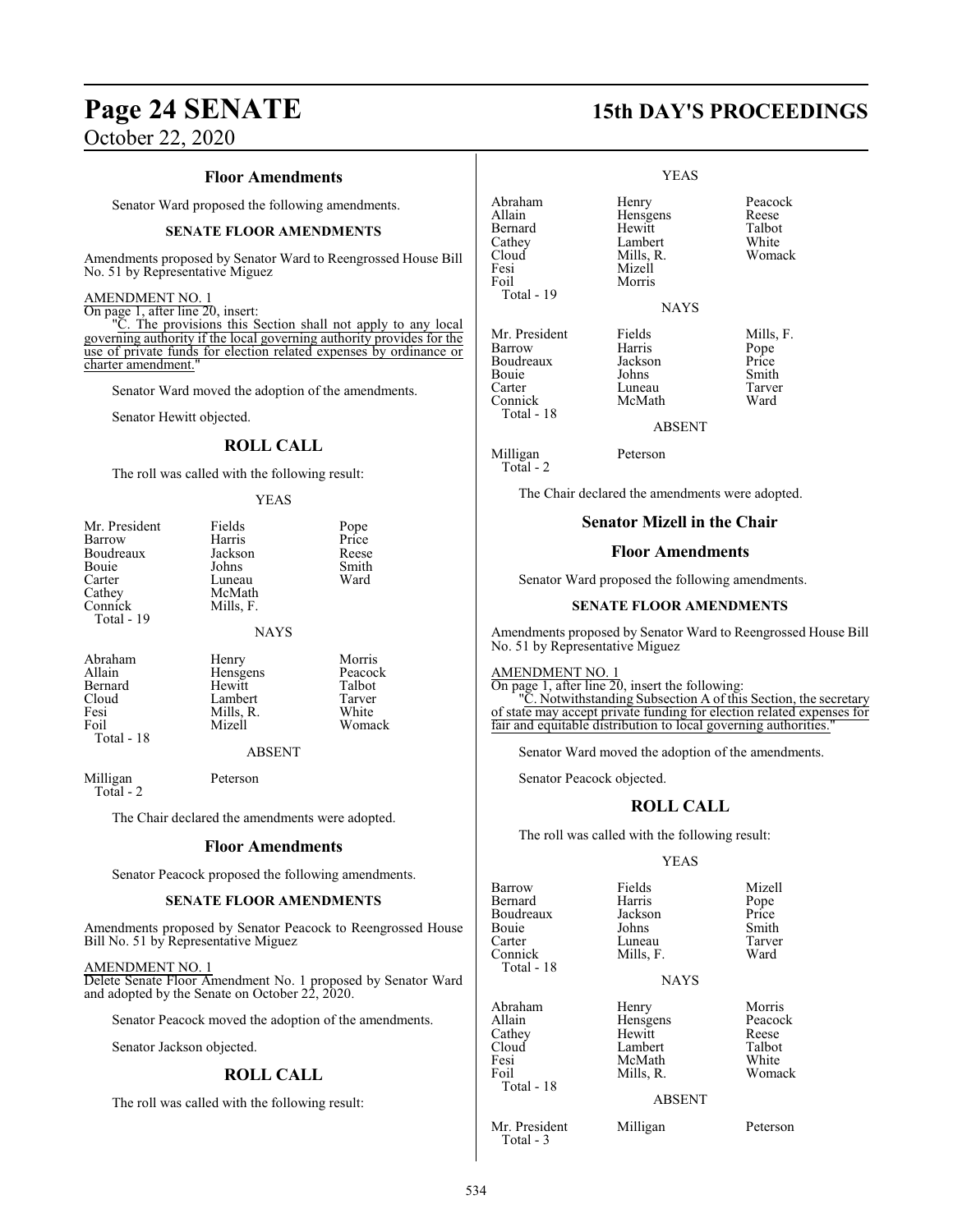# **15th DAY'S PROCEEDINGS Page 25 SENATE**

The Chair declared the amendments were rejected.

#### **Mr. President in the Chair**

The bill was read by title. Senator Hewitt moved the final passage of the amended bill.

## **ROLL CALL**

The roll was called with the following result: YEAS

| Mr. President<br>Abraham<br>Allain<br>Bernard<br>Cathey<br>Cloud<br>Connick<br>Fesi<br>Foil<br>Total - 25 | Henry<br>Hensgens<br>Hewitt<br>Johns<br>Lambert<br>McMath<br>Mills, F.<br>Mills, R.<br>Mizell<br><b>NAYS</b> | Morris<br>Peacock<br>Reese<br>Talbot<br>Ward<br>White<br>Womack |
|-----------------------------------------------------------------------------------------------------------|--------------------------------------------------------------------------------------------------------------|-----------------------------------------------------------------|
| Barrow<br>Boudreaux<br>Bouie<br>Carter<br>Total - 12                                                      | Fields<br>Harris<br>Jackson<br>Luneau<br><b>ABSENT</b>                                                       | Pope<br>Price<br>Smith<br>Tarver                                |
| Milligan<br>Total - 2                                                                                     | Peterson                                                                                                     |                                                                 |

The Chair declared the amended bill was passed and ordered it returned to the House. Senator Hewitt moved to reconsider the vote by which the bill was passed and laid the motion on the table.

#### **Message from the House**

#### **ASKING CONCURRENCE IN HOUSE CONCURRENT RESOLUTIONS**

#### October 22, 2020

To the Honorable President and Members of the Senate:

I am directed to inform your honorable body that the House of Representatives has finally passed and asks your concurrence in the following House Concurrent Resolutions:

HCR No. 41

Respectfully submitted, MICHELLE D. FONTENOT Clerk of the House of Representatives

#### **Rules Suspended**

Senator Henry asked for and obtained a suspension of the rules to take up at this time:

#### **House Concurrent Resolutions**

Senator Henry asked for and obtained a suspension of the rules to read House Concurrent Resolutions a first and second time.

#### **HOUSE CONCURRENT RESOLUTION NO. 41—**

BY REPRESENTATIVES MCFARLAND, BACALA, BISHOP, GARY<br>CARTER, SCHEXNAYDER, STEFANSKI, AND ZERINGUE AND<br>SENATORHENRY A CONCURRENT RESOLUTION

To commend Patrick Goldsmith on his retirement from House Legislative Services.

White Womack

The resolution was read by title. Senator Henry moved to concur in the House Concurrent Resolution.

#### **ROLL CALL**

The roll was called with the following result:

#### YEAS

| Mr. President<br>Abraham<br>Allain<br>Barrow<br>Bernard<br>Boudreaux<br>Bouie<br>Carter<br>Cathey<br>Cloud<br>Connick<br>Fesi<br>Fields<br>Total - 37 | Foil<br>Harris<br>Henry<br>Hensgens<br>Hewitt<br>Jackson<br>Johns<br>Lambert<br>Luneau<br>McMath<br>Mills, F.<br>Mills, R.<br>Mizell | Morris<br>Peacock<br>Pope<br>Price<br>Reese<br>Smith<br>Talbot<br>Tarver<br>Ward<br>White<br>Womack |
|-------------------------------------------------------------------------------------------------------------------------------------------------------|--------------------------------------------------------------------------------------------------------------------------------------|-----------------------------------------------------------------------------------------------------|
|                                                                                                                                                       | <b>NAYS</b>                                                                                                                          |                                                                                                     |
| Total - 0                                                                                                                                             | <b>ABSENT</b>                                                                                                                        |                                                                                                     |
| Milligan                                                                                                                                              | Peterson                                                                                                                             |                                                                                                     |

Total - 2

The Chair declared the Senate concurred in the House Concurrent Resolution and ordered it returned to the House.

#### **Recess**

On motion of Senator Mizell, the Senate took a recess at 4:30 o'clock P.M. until 5:00 o'clock P.M.

#### **After Recess**

The Senate was called to order at 5:15 o'clock P.M. by the President of the Senate.

### **ROLL CALL**

The roll being called, the following members answered to their names:

#### PRESENT

| Harris        | Peacock                                                 |
|---------------|---------------------------------------------------------|
| Hewitt        | Pope                                                    |
| Jackson       | Price                                                   |
| Johns         | Reese                                                   |
| Lambert       | Smith                                                   |
| Luneau        | Talbot                                                  |
| McMath        | Tarver                                                  |
|               | White                                                   |
| Mizell        | Womack                                                  |
| Morris        |                                                         |
|               |                                                         |
| <b>ABSENT</b> |                                                         |
|               | Peterson                                                |
|               | Ward                                                    |
|               |                                                         |
|               |                                                         |
|               | Mills, F.<br>Henry<br>Hensgens<br>Milligan<br>Mills, R. |

The President of the Senate announced there were 29 Senators present and a quorum.

Total - 10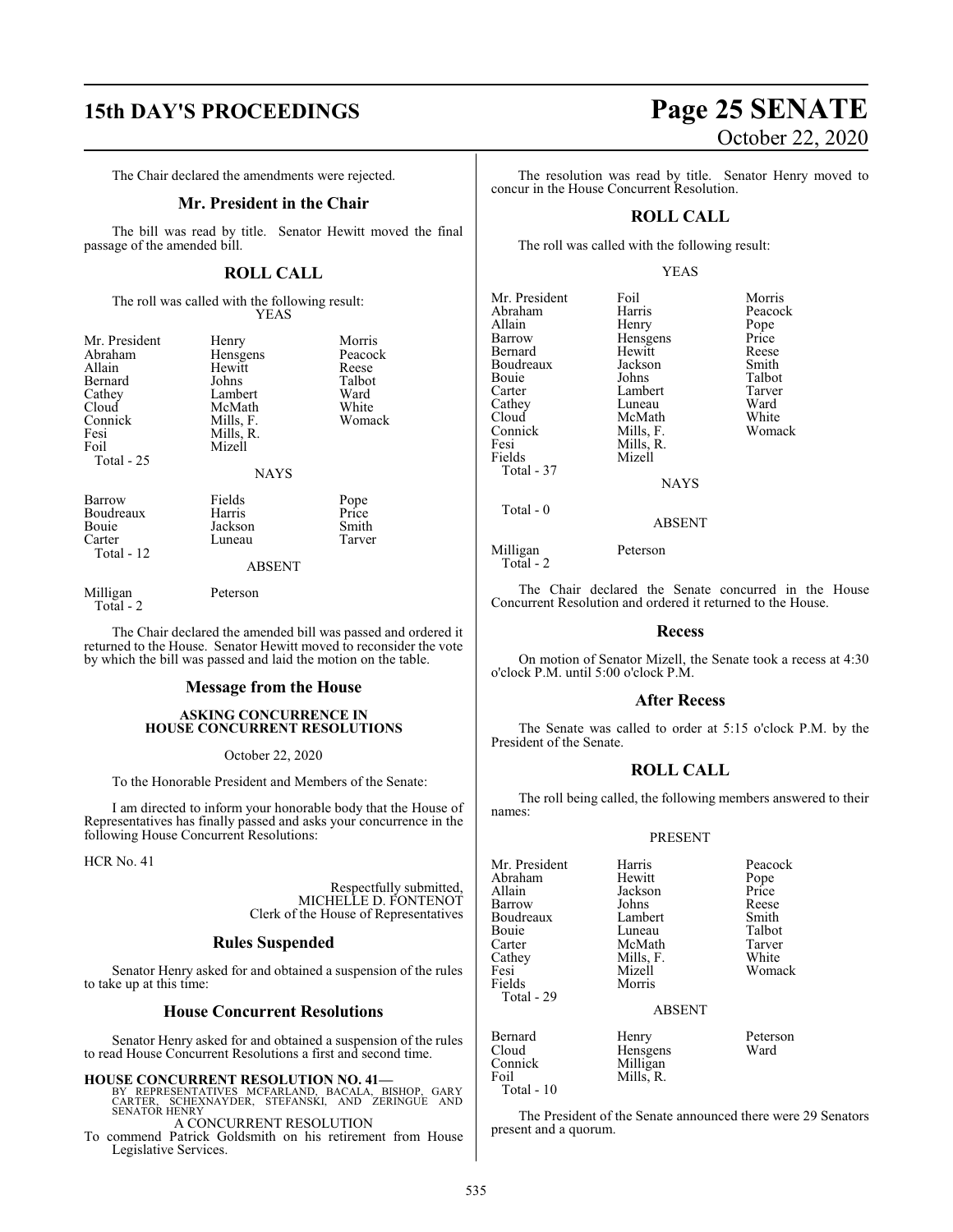### **Senate Business Resumed After Recess**

#### **Conference Committee Reports Received**

#### October 22, 2020

**SENATE BILL NO. 12—**

BY SENATOR ROBERT MILLS AND REPRESENTATIVE EDMONDS AN ACT

To amend and reenact R.S. 29:770(B) and 771(B)(2)(c) and to enact R.S. 40:2005.1, relative to a state of public health emergency; to require hospitals, nursing homes, and adult residential care homes to provide patient or resident access to members of the clergy during a state of public health emergency for COVID-19 or other contagious or infectious diseases; to require the Department of Health to promulgate rules; to provide for rules for members of the clergy who voluntarily enter inpatient health care facilities to minister; to provide for definitions; to provide for licensed professional counselors; to provide for emotional and spiritual support from clergy; to provide for legislative purpose; to provide for restrictions; to provide for immunity from liability for hospitals, nursing homes, and adult residential care homes; and to provide for related matters.

The Conference Committee Reports for the above legislative instruments lie over under the rules.

#### **Message from the House**

#### **PASSED SENATE BILLS AND JOINT RESOLUTIONS**

October 22, 2020

To the Honorable President and Members of the Senate:

I am directed to inform your honorable body that the House of Representatives has finally passed the following Senate Bills and Joint Resolutions:

# **SENATE BILL NO. 20—** BY SENATOR HEWITT

AN ACT

To amend and reenact R.S. 18:401.3(B)(1), (C), (D)(2)(a)(iii), (3), and (4), and to enact R.S. 18:401.4 and R.S. 36:744(EE), relative to certification of an emergency and emergency election plan; to provide relative to certification requirements; to provide relative to approval requirements; to establish the Emergency Election Commission; to provide for an effective date; and to provide for related matters.

Reported with amendments.

Respectfully submitted, MICHELLE D. FONTENOT Clerk of the House of Representatives

#### **Message from the House**

#### **ADOPTION OF CONFERENCE COMMITTEE REPORT**

October 22, 2020

To the Honorable President and Members of the Senate:

I am directed to inform your honorable body that the House of Representatives has adopted the Report of the Conference Committee on the disagreement to **Senate Bill No. 12**.

# **Page 26 SENATE 15th DAY'S PROCEEDINGS**

Respectfully submitted, MICHELLE D. FONTENOT Clerk of the House of Representatives

#### **Message from the House**

#### **ADOPTION OF CONFERENCE COMMITTEE REPORT**

#### October 22, 2020

To the Honorable President and Members of the Senate:

I am directed to inform your honorable body that the House of Representatives has adopted the Report of the Conference Committee on the disagreement to **House Bill No. 84**.

> Respectfully submitted, MICHELLE D. FONTENOT Clerk of the House of Representatives

#### **Message from the House**

#### **DISAGREEMENT TO HOUSE BILL**

October 22, 2020

To the Honorable President and Members of the Senate:

I am directed to inform your honorable body that the House of Representatives has refused to concur in the proposed Senate Amendment(s) to **House Bill No. 38** by Representative Harris, and ask the President to appoint on the part of the Senate a committee to confer with a like committee from the House on the disagreement.

> Respectfully submitted, MICHELLE D. FONTENOT Clerk of the House of Representatives

#### **Rules Suspended**

Senator Bernard asked for and obtained a suspension of the rules to take up at this time:

#### **Introduction of Senate Resolutions**

Senator Bernard asked for and obtained a suspension of the rules to read Senate Resolutions a first and second time.

#### **SENATE RESOLUTION NO. 53—** BY SENATOR MILLIGAN

A RESOLUTION

To commend Mrs. Anna Cole for her bravery as she combats breast cancer and recognizes her selflessness in encouraging others.

On motion of Senator Bernard the resolution was read by title and adopted.

SENATE RESOLUTION NO. 54—<br>BY SENATORS CARTER, ABRAHAM, ALLAIN, BARROW, BERNARD,<br>BOUDREAUX, BOUIE, CATHEY, CLOUD, CONNICK, CORTEZ, FESI,<br>FIELDS, FOIL, HARRIS, HENRY, HENSGENS, HEWITT, JACKSON,<br>JOHNS, LAMBERT, LUNEAU, MCMATH

To express wholehearted support for law enforcement and police departments and reject any notion to defund law enforcement or police departments in Louisiana.

On motion of Senator Carter the resolution was read by title and adopted.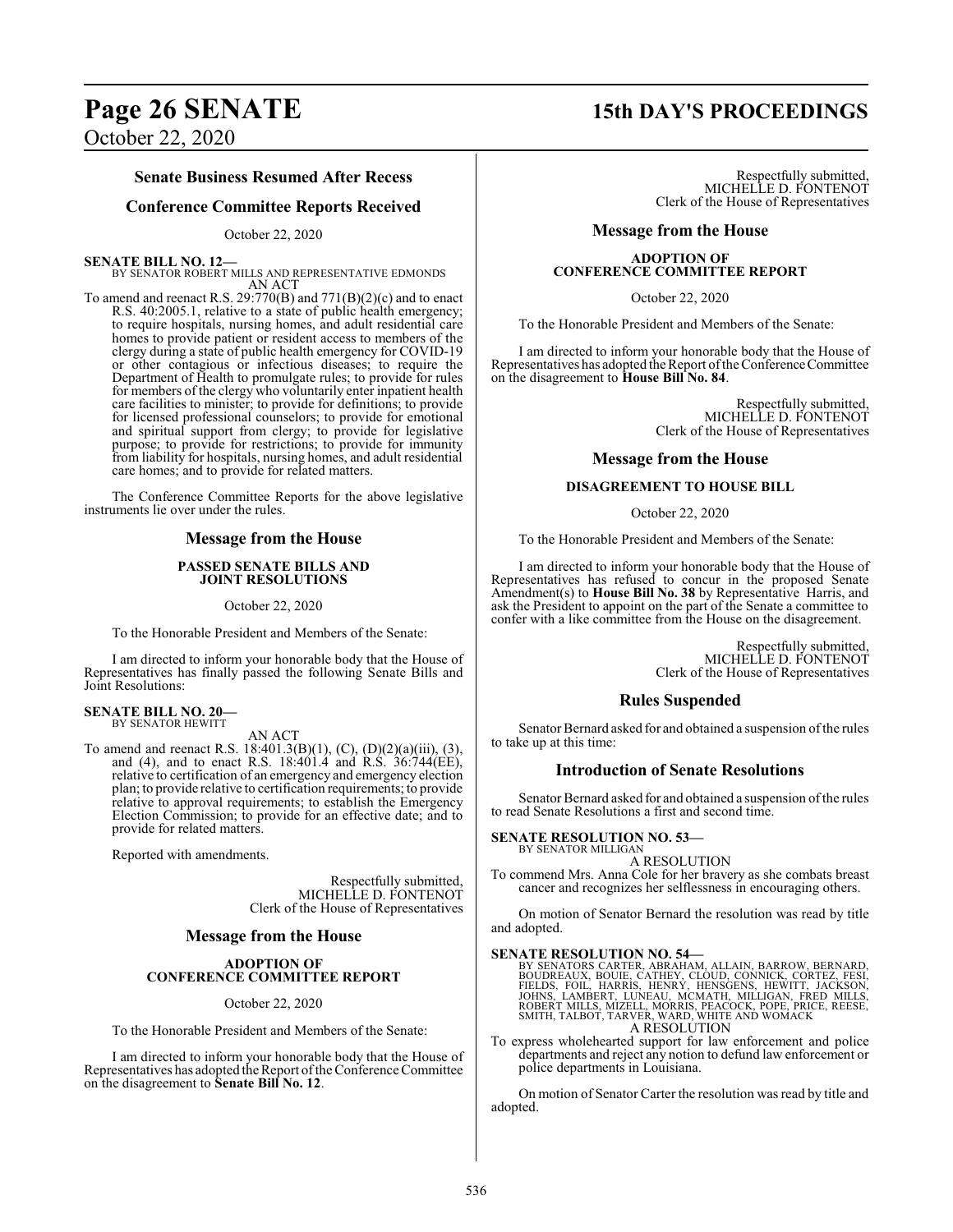# **15th DAY'S PROCEEDINGS Page 27 SENATE**

#### **Conference Committee Reports**

The following reports were received and read:

**SENATE BILL NO. 12—** BY SENATOR ROBERT MILLS AND REPRESENTATIVE EDMONDS AN ACT

To amend and reenact R.S. 29:770(B) and 771(B)(2)(c) and to enact R.S. 40:2005.1, relative to a state of public health emergency; to require hospitals, nursing homes, and adult residential care homes to provide patient or resident access to members of the clergy during a state of public health emergency for COVID-19 or other contagious or infectious diseases; to require the Department of Health to promulgate rules; to provide for rules for members of the clergy who voluntarily enter inpatient health care facilities to minister; to provide for definitions; to provide for licensed professional counselors; to provide for emotional and spiritual support from clergy; to provide for legislative purpose; to provide for restrictions; to provide for immunity from liability for hospitals, nursing homes, and adult residential care homes; and to provide for related matters.

#### **CONFERENCE COMMITTEE REPORT**

#### October 22, 2020

To the Honorable President and Members of the Senate and to the Honorable Speaker and Members of the House of Representatives.

#### Ladies and Gentlemen:

We, the conferees appointed to confer over the disagreement between the two houses concerning Senate Bill No. 12 by Senator Robert Mills recommend the following concerning the Reengrossed bill:

- 1. That the set of House Committee Amendments proposed by the House Committee on Health and Welfare (#649) and adopted by the House of Representatives on October 20, 2020, be adopted.
- 2. That the set of House Floor Amendments proposed by Representative Edmonds (#689) and adopted by the House of Representatives on October 21, 2020, be rejected.

Respectfully submitted,

| Senators:         | Representatives:           |
|-------------------|----------------------------|
| Robert Mills      | Rick Edmonds               |
| Fred H. Mills Jr. | Lawrence A. "Larry" Bagley |
| Gerald Boudreaux  | Tony Bacala                |

Senator Fred Mills moved to adopt the Conference Committee Report.

### **ROLL CALL**

The roll was called with the following result:

#### YEAS

| Mr. President | Fields    | Peacock       |
|---------------|-----------|---------------|
| Abraham       | Harris    | Pope<br>Price |
| Allain        | Hewitt    |               |
| Barrow        | Jackson   | Reese         |
| Bernard       | Johns     | Smith         |
| Boudreaux     | Lambert   | Talbot        |
| Bouie         | Luneau    | Tarver        |
| Carter        | McMath    | Ward          |
| Cathey        | Mills, F. | White         |
| Cloud         | Mizell    | Womack        |
| Fesi          | Morris    |               |
| Total - 32    |           |               |

# October 22, 2020

**NAYS** 

#### ABSENT

Connick Hensgens Peterson Foil Milligan<br>Henry Mills, R. Total - 7

Total - 0

Mills, R.

The Chair declared the Conference Committee Report was adopted.

#### **Privileged Report of the Committee on Senate and Governmental Affairs**

#### **ENROLLMENTS**

Senator Hewitt, Chairman on behalf of the Committee on Senate and Governmental Affairs, submitted the following report:

#### October 22, 2020

To the President and Members of the Senate:

I am directed by your Committee on Senate and Governmental Affairs to submit the following report:

The following Senate Bills have been properly enrolled:

#### **SENATE BILL NO. 13—**

BY SENATOR PEACOCK

AN ACT To enact R.S. 40:1133.1(E) and Part VI of Chapter 5-C of Title 40 of the Louisiana Revised Statutes of 1950, to be comprised of R.S. 40:1141, relative to the Emergency Medical Services Personnel Licensure Interstate Compact (REPLICA); to provide for enactment of the model legislation required to participate in the compact; to provide for criminal background checks; to provide for an effective date; and to provide for related matters.

#### **SENATE BILL NO. 27—** BY SENATOR PEACOCK

- 
- AN ACT To amend and reenact R.S. 37:1272(2) and to enact Part I - C of Chapter 15 of Title 37 of the Louisiana Revised Statutes of 1950, to be comprised of R.S. 37:1310.1, relative to the practice of medicine; to provide for certain qualifications of applicants who wish to practice medicine; to provide for authority to enter into the Interstate Medical Licensure Compact; to provide for enactment of the model language required to participate in the compact; to provide for definitions; to provide for eligibility, application, and renewal process; to provide for a coordinated information system; to provide for investigations and disciplinary actions; to provide for membership, powers, and duties of the Interstate Medical Licensure Compact Commission; to provide for oversight and enforcement of the compact; to provide for withdrawal and dissolution of the compact; to provide for severability; to provide for an effective date; and provide for related matters.

## **SENATE BILL NO. 49—**<br>BY SENATOR HEWITT

AN ACT

To amend and reenact R.S. 34:3492(1), (10), (11), and (14), 3493(A)(1), 3499(F), 3501, and 3503(A)(2) and (3), relative to the Louisiana International Deep Water Gulf Transfer Terminal Authority; to provide with respect to the issuance of bonds; to revise definitions; and to provide for related matters.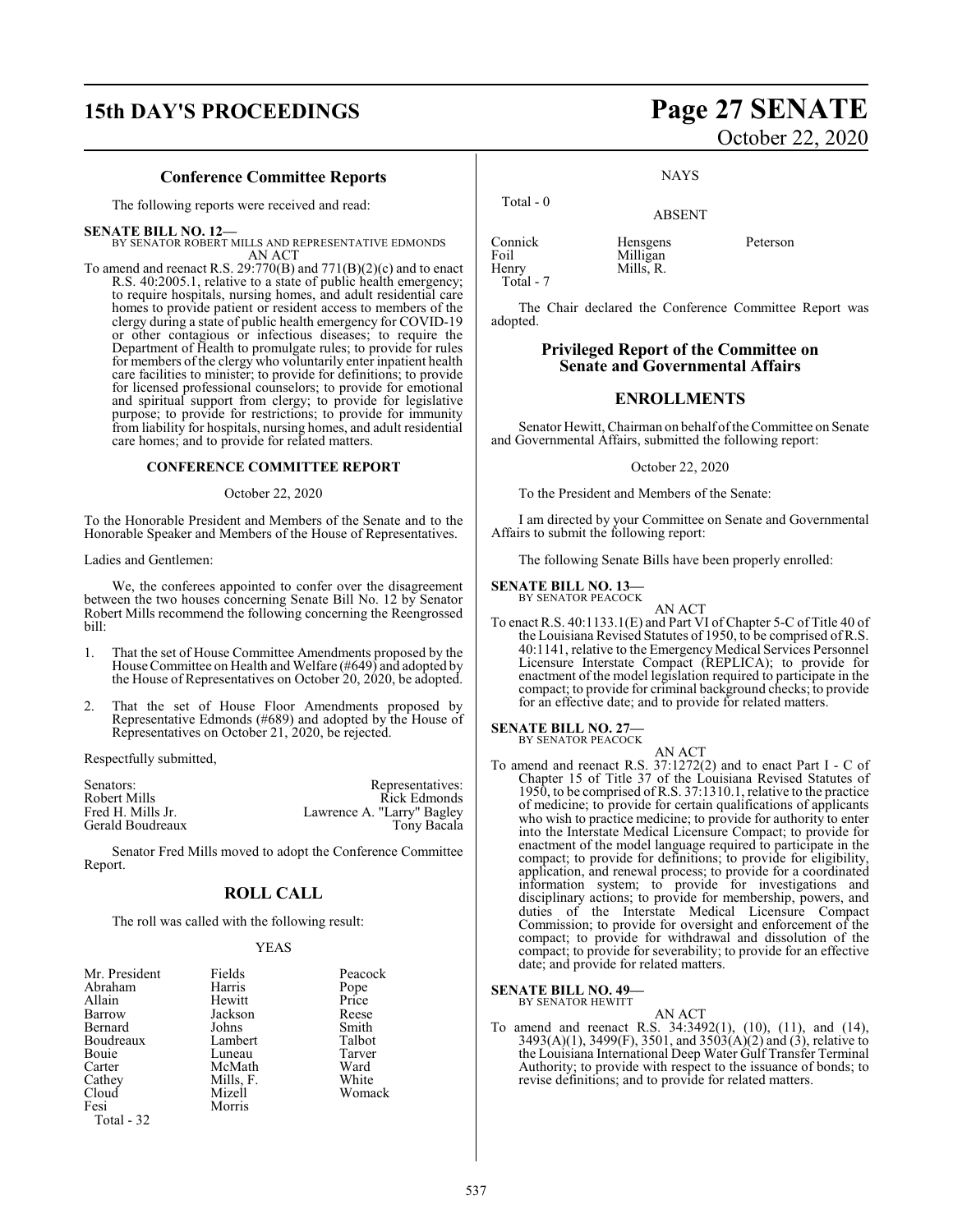# **Page 28 SENATE 15th DAY'S PROCEEDINGS**

October 22, 2020

#### **SENATE BILL NO. 50—** BY SENATOR ALLAIN

AN ACT

To amend and reenact R.S. 39:122(A), relative to work on projects in the annual capital outlay act; to provide relative to the commencement of work or delays in construction; to provide relative to public statements and notices of delays in construction; to provide for an effective date; and to provide for related matters.

#### **SENATE BILL NO. 62—**

BY SENATOR SMITH AND REPRESENTATIVE GREGORY MILLER AN ACT

To enact R.S. 47:6006(G), relative to tax credits; to provide for refunds of the ad valorem taxes paid on inventory for certain taxpayers impacted by the 2020 emergency and disasters; to provide for an effective date; and to provide for related matters.

#### **SENATE BILL NO. 69—**

- BY SENATORS JOHNS, ABRAHAM, ALLAIN, BERNARD, BOUDREAUX,<br>BOUIE, CARTER, CATHEY, CORTEZ, FESI, FIELDS, FOIL, HARRIS,<br>HENSGENS, HEWITT, JACKSON, LAMBERT, LUNEAU, MILLIGAN,<br>FRED MILLS, ROBERT MILLS, MIZELL, MO AN ACT
- To enact Chapter 14 of Title 45 of the Louisiana Revised Statutes of 1950, to be comprised of R.S. 45:1611 through 1613, relative to cable service providers and video service providers; to provide relative to an emergency service plan; to provide for submission of certain information to the legislature and certain executive branch agencies; to provide for civil fines; to provide for certain terms, conditions, and procedures; and to provide for related matters.

#### **SENATE BILL NO. 72—** BY SENATOR TALBOT

#### AN ACT

To enact R.S. 47:6041, relative to income tax credits; to authorize an income tax credit for certain businesses; to provide for the amount of the credit; to provide for requirements and limitations; to provide for the claiming of credits; to provide for applicability; to provide for an effective date; and to provide for related matters.

#### **SENATE BILL NO. 44—**

BY SENATORS FIELDS, ABRAHAM, BARROW, BERNARD,<br>BOUDREAUX, BOUIE, CARTER, CATHEY, CORTEZ, FESI, FOIL,<br>HARRIS,JACKSON,JOHNS,LAMBERT,MCMATH,MILLIGAN,ROBERT<br>MILLS,MIZELL,MORRIS,PEACOCK,POPE,PRICE,REESE,SMITH,<br>TALBÓT,TARVER,WARD

A JOINT RESOLUTION

Proposing to amend Article VIII, Sections 6(B)(1), 7(B)(1), and 7.1(B)(1) of the Constitution of Louisiana, relative to the membership of postsecondary education boards of supervisors; to authorize the governor to appoint persons who reside out-ofstate to the boards of supervisors under certain circumstances; and to specify an election for submission of the proposition to electors and provide a ballot proposition.

#### **SENATE BILL NO. 15—** BY SENATOR MILLIGAN

#### AN ACT

To amend and reenact R.S. 17:81(O) and (Z) and R.S. 42:851(E)(2) and to enact R.S. 42:851(U), relative to group health insurance for public school employees; to provide relative to effective dates of coverage for employees of public elementary and secondary school systems during a disaster or emergency; to provide for application and rules promulgation; to provide for an effective date; and to provide for related matters.

#### **SENATE BILL NO. 74—**

BY SENATOR CLOUD AND REPRESENTATIVES AMEDEE, BUTLER, CARRIER,CREWS, DESHOTEL, DEVILLIER, EDMONDS, EDMONSTON, EMERSON, FIRMENT, FRIEMAN, GAROFALO, HARRIS, HODGES,<br>HORTON, MIKE JOHNSON, MACK, MCCORMICK, MCFARLAND,<br>MIGUEZ, NELSON, CHARLES OWEN, PRESSLY, ROMERO,<br>SCHAMERHORN,SEABAUGH,THOMPSONAND VILLIO AN ACT

To amend and reenact R.S. 18:1461.2(A)(2), (3), (5), and (6), relative to election offenses affecting registration and election fraud or forgery; to provide for absentee ballot offenses; to provide for an effective date; and to provide for related matters.

**SENATE BILL NO. 77—** BY SENATOR SMITH

### AN ACT

To amend and reenact R.S. 27:305, 308(A)(3), (4)(a), and (B) and to enact R.S. 27:302(11), relative to fantasy sports; to clarify licensee requirements; and to provide for related matters.

#### **SENATE BILL NO. 7—** BY SENATOR HEWITT

AN ACT

To amend and reenact R.S. 34:3494(A) and (B), 3495(A), (C), and (G), and 3496(A), relative to the Louisiana International Deep Water Gulf Transfer Terminal Authority board of commissioners; to provide for a reduction in membership on the board of commissioners; to provide for membership termlimits; to provide for review of reporting practices; to provide for the election of officers to the board; to provide for quorum and vote requirements; to provide for an effective date; and to provide for related matters.

**SENATE BILL NO. 34—** BY SENATOR PEACOCK AND REPRESENTATIVE CARPENTER AN ACT

To enact Part II of Chapter 34 of Title 37 of the Louisiana Revised Statutes of 1950, to be comprised of R.S. 37:2678.1, relative to the Audiology and Speech-Language Pathology Interstate Compact; to provide for the model language required to participate in the compact; to provide for the effectiveness of the compact upon adoption by ten member states; to provide for the definitions, powers, duties, and functions of the compact; to designate Chapter 34 of Title 37 of the Louisiana Revised Statutes of 1950, comprised of R.S. 37:2650 through 2666, "PART I. SPEECH-LANGUAGE PATHOLOGISTS AND AUDIOLOGISTS"; to provide for an effective date; and to provide for related matters.

#### **SENATE BILL NO. 53—**

BY SENATOR MCMATH AN ACT

To enact R.S.  $40:1203.2(C)(3)$ , relative to the employment of nonlicensed persons by certain health care providers; to provide for an exemption from the criminal history and security check requirement for certain rehired persons; to provide for an effective date; and to provide for related matters.

## **SENATE BILL NO. 71—**<br>BY SENATOR PEACOCK

AN ACT To amend and reenact R.S. 42:17.1(A), relative to meetings of public bodies during a gubernatorially declared state of disaster or emergency; to provide requirements for meeting via electronic means; to provide for an effective date; and to provide for related matters.

> Respectfully submitted, SHARON W. HEWITT Chairman

The foregoing Senate Bills were signed by the President of the Senate.

#### **Message from the House**

#### **SIGNED HOUSE BILLS AND JOINT RESOLUTIONS**

October 22, 2020

To the Honorable President and Members of the Senate: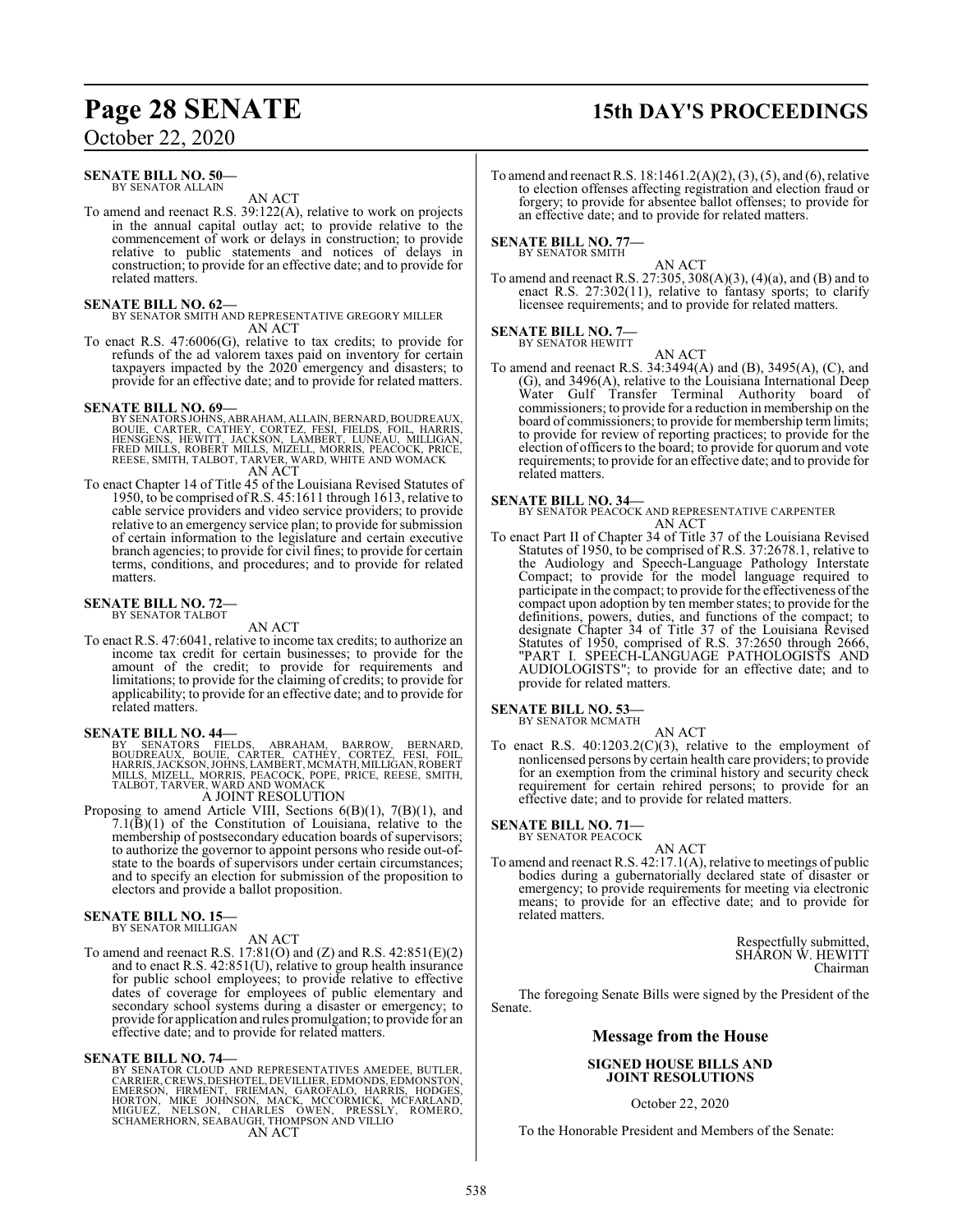# **15th DAY'S PROCEEDINGS Page 29 SENATE**

# October 22, 2020

I am directed to inform your honorable body that the Speaker of the House of Representatives has signed the following House Bills and Joint Resolutions:

#### **HOUSE BILL NO. 29—**

BY REPRESENTATIVES DEVILLIER, AMEDEE, BAGLEY, BISHOP,<br>BUTLER, COUSSAN, COX, CREWS, DAVIS, EDMONDS, EMERSON,<br>FARNUM,FIRMENT,GAROFALO,MIKE JOHNSON,TRAVISJOHNSON,<br>MCCORMICK, MCFARLAND, MCMAHEN, MIGUEZ, ORGERON,<br>CHARLESOWEN,RO AN ACT

To amend and reenact R.S. 30:86(C) and to enact R.S. 47:633(7)(e), relative to suspending certain severance taxes; to provide for a suspension on oil production from certain orphaned, newly drilled, and newly enhanced wells; to provide for the amount of the suspension in the form of an exemption; to increase the cap on the Oilfield Site Restoration Fund; to provide for applicability; to provide for definitions; to provide for effectiveness; to provide for certain requirements and limitations; to provide for reimbursement of certain costs; and to provide for related matters.

#### **HOUSE BILL NO. 40—**

BY REPRESENTATIVES GAROFALO AND THOMPSON AN ACT

To amend and reenact R.S. 17:5103(B)(1)(a) and to enact R.S. 17:5104, relative to the Taylor Opportunity Program for Students; to provide relative to eligibility for awards; to waive or modify certain eligibility provisions for certain students in response to circumstances related to certain natural disasters and certain public health emergencies; to authorize the administering agency to waive eligibility requirements; and to provide for related matters.

#### **HOUSE BILL NO. 48—**

BY REPRESENTATIVES DUPLESSIS, BRASS, BRYANT, CARPENTER, GARY CARTER, CORMIER, COX, FREEMAN, GAINES, GREEN, JAMES, JEFFERSON, JENKINS, JONES, JORDAN, LANDRY, LARVADAIN, LYONS, DUSTIN MILLER, MOORE, NEWELL, PHELPS, SELDERS, AND WILLARD

#### AN ACT

To amend and reenact R.S. 17:3351(J), relative to identification cards issued by postsecondaryeducation institutions; to require certain postsecondary education governing authorities to ensure that student identification cards issued by institutions under their jurisdiction contain elements required for voter identification; and to provide for related matters.

#### **HOUSE BILL NO. 74—**

BY REPRESENTATIVES DESHOTEL, ADAMS, AMEDEE, BEAULLIEU,<br>BOURRIAQUE, BUTLER, CARRIER, GARY CARTER, ROBBY CARTER,<br>COX, CREWS, DAVIS, DEVILLIER, ECHOLS, EDMONDS, EMERSON,<br>FARNUM, FREIBERG, GADBERRY, GAROFALO, GOUDEAU, HARRIS,<br> MCCORMICK, MCKNIGHT, MCMAHEN, MIGUEZ, NEWELL, ORGERON,<br>CHARLES OWEN, PIERRE, RISER, ROMERO, SCHAMERHORN,<br>SCHEXNAYDER, SELDERS, STEFANSKI, THOMPSON, TURNER,<br>WHITE, AND WRIGHT AND SENATORS J

### AN ACT

To enact R.S. 36:4(CC), R.S. 49:968(B)(21)(d), and Chapter 12 of Title 51 of the Louisiana Revised Statutes of 1950, to be comprised of R.S. 51:1361 through 1365, relative to the office of broadband and connectivity; to place the office within the executive branch; to provide definitions; to provide for the appointment of an executive director; to require reporting; to provide for functions, powers, and duties; to establish contract authority; to provide for termination ofthe office; and to provide for related matters.

HOUSE BILL NO. 83-<br>BY REPRESENTATIVES ROMERO, ADAMS, AMEDEE, BACALA,<br>BRASS, BRYANT, BUTLER, CARPENTER, CARRIER, GARY CARTER,<br>ROBBY CARTER, CORMIER, EDMONDS, EDMONSTON, EMERSON,<br>FIRMENT, FONTENOT, FREEMAN, FREIBERG, GADBERR

SELDERS, ST. BLANC, THOMAS, THOMPSON, TURNER, WHITE,<br>WILLARD, WRIGHT, AND ZERINGUE AND SENATORS ABRAHAM,<br>BARROW, BERNARD, BOUIE,CARTER,CATHEY,CONNICK,CORTEZ,<br>FESI,FIELDS,HARRIS,HENRY,HEWITT,JOHNS,LUNEAU,MCMATH,<br>ROBERT MILL

AN ACT

To amend and reenact R.S. 17:416(C)(4) and (5) and to enact R.S. 17:416(K), relative to student discipline; to provide for judicial review of certain discipline actions; to provide for discipline policies applicable during online instruction; to provide for awarding of damages and attorney fees; to provide for applicability; and to provide for related matters.

# **HOUSE BILL NO. 94— (Substitute for House Bill No. 27 by**

**REPRESENTATIVES REPRESENTATIVES REPRESENTATIVES AMEDEE, CARRIER, GARY<br>CARTER, CREWS, DEVILLIER, EMERSON, GAROFALO, LARVADAIN,<br>MIGUEZ, SELDERS, AND THOMPSON** AN ACT

To enact R.S. 29:732.1, relative to fees charged to businesses by state agencies during a state of emergency or public health emergency; to exempt payment of certain fees for a certain time; to provide relative to the powers, duties, and authority of the secretary of state; to provide for criminal penalties; to provide for reporting requirements; to provide for extension of the exemption; and to provide for related matters.

and asked that the President of the Senate affix his signature to the same.

> Respectfully submitted, MICHELLE D. FONTENOT Clerk of the House of Representatives

The House Bills and Joint Resolutions contained herein were signed by the President of the Senate.

#### **Message from the House**

#### **SIGNED HOUSE CONCURRENT RESOLUTIONS**

#### October 22, 2020

To the Honorable President and Members of the Senate:

I am directed to inform your honorable body that the Speaker of the House of Representatives has signed the following House Concurrent Resolutions:

#### **HOUSE CONCURRENT RESOLUTION NO. 26—** BY REPRESENTATIVE FREIBERG

A CONCURRENT RESOLUTION

To urge and request the State Board of Elementary and Secondary Education to study issues relative to the creation and operation of micro schools, by public schools or public school governing authorities approved for such purpose, to help ensure that Louisiana students continue to have high quality and safe learning experiences amidst the ongoing COVID-19 public health emergency.

#### **HOUSE CONCURRENT RESOLUTION NO. 34—**

BY REPRESENTATIVES HARRIS, BACALA, CARRIER, GARY CARTER,<br>ECHOLS, EDMONDS, FIRMENT, FREEMAN, MIKE JOHNSON, TRAVIS<br>JOHNSON, LARVADAIN, CHARLES OWEN, SCHAMERHORN,<br>SCHEXNAYDER, STAGNI, AND THOMPSON AND SENATOR MOR A CONCURRENT RESOLUTION

To urge and request Governor John Bel Edwards to add Beauregard Parish, Vernon Parish, Allen Parish, and Rapides Parish to the areas covered by the request for a federal disaster declaration for Hurricane Delta.

#### **HOUSE CONCURRENT RESOLUTION NO. 37—** BY REPRESENTATIVE THOMPSON

A CONCURRENT RESOLUTION

To express the sincere condolences of the Legislature of Louisiana upon the death of Dr. Keith Patrick Melancon.